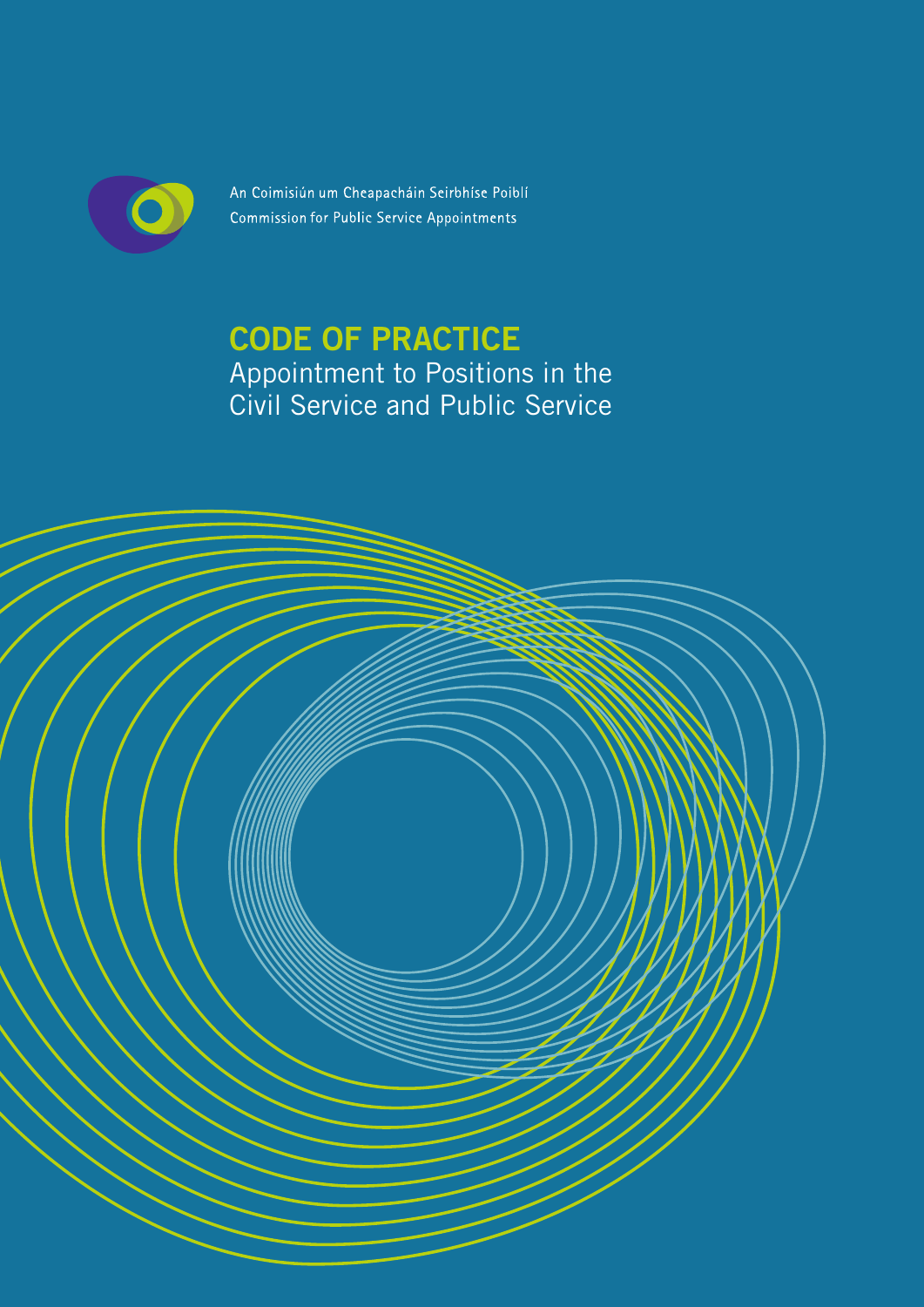PUBLISHED IN 2017 BY THE COMMISSION FOR PUBLIC SERVICE APPOINTMENTS, 18 LOWER LEESON STREET, DUBLIN 2, D02 HE97

TEL: (01) 639 5750 EMAIL: INFO@CPSA.IE WEB: WWW.CPSA.IE

designed by **CATALYSTO**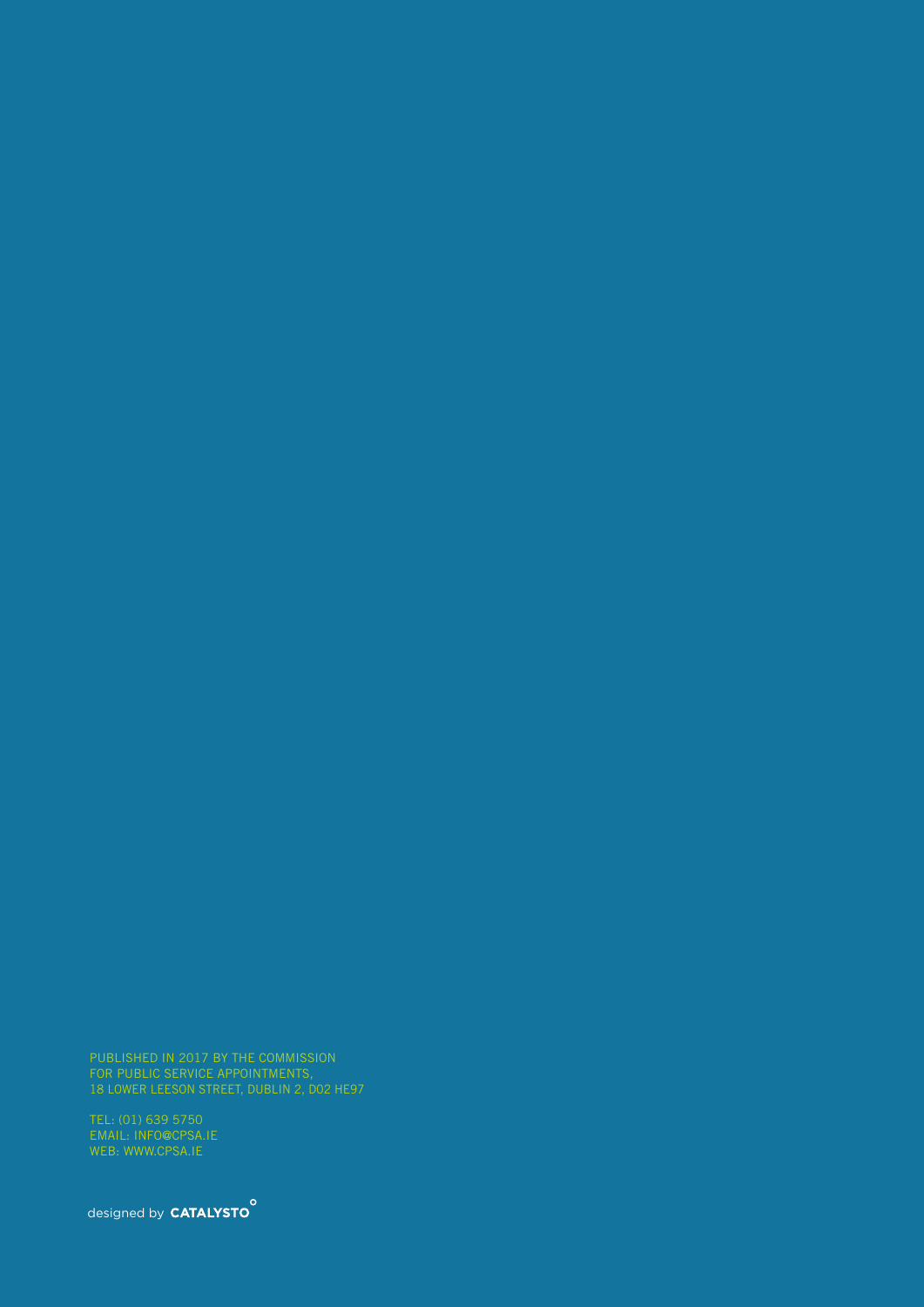# **FOREWORD**

The Commission for Public Service Appointments was established on 19 October 2004 under the terms of the Public Service Management (Recruitment and Appointments) Act 2004.

The Commission is the principal regulator of recruitment and selection processes within the public service. It has a statutory role to ensure that appointments in the organisations subject to its remit (that is, those that fall under the authority and scope of the Commission) are made on candidates' merit and as the result of fair and transparent appointment processes.

Appointment processes for recruitment to all positions within the remit of the Act are subject to Codes of Practice published by the Commission. The Codes set out the regulatory framework for such appointment processes and centre on five recruitment principles. These are

- Probity
- Merit
- Best Practice
- Fairness
- Transparency

Examples of the principles in practice are provided in each Code. These illustrate the Commission's views on the application of the principles. The examples also indicate the parts of the selection and appointment process that the Commission will seek to review through its audit function.

The Codes of Practice also set out requirements in relation to the conduct of candidates in the selection process. This ensures that a standardised approach to recruitment is adopted by all participants.

The Commission recognises that recruitment practices need to evolve in response to changing work and social environments and to keep in line with best practice. The Codes therefore reflect the Commission's current views on the various elements of the appointment process and provide a principle-based approach that acknowledges and encourages the dynamic nature of recruitment systems.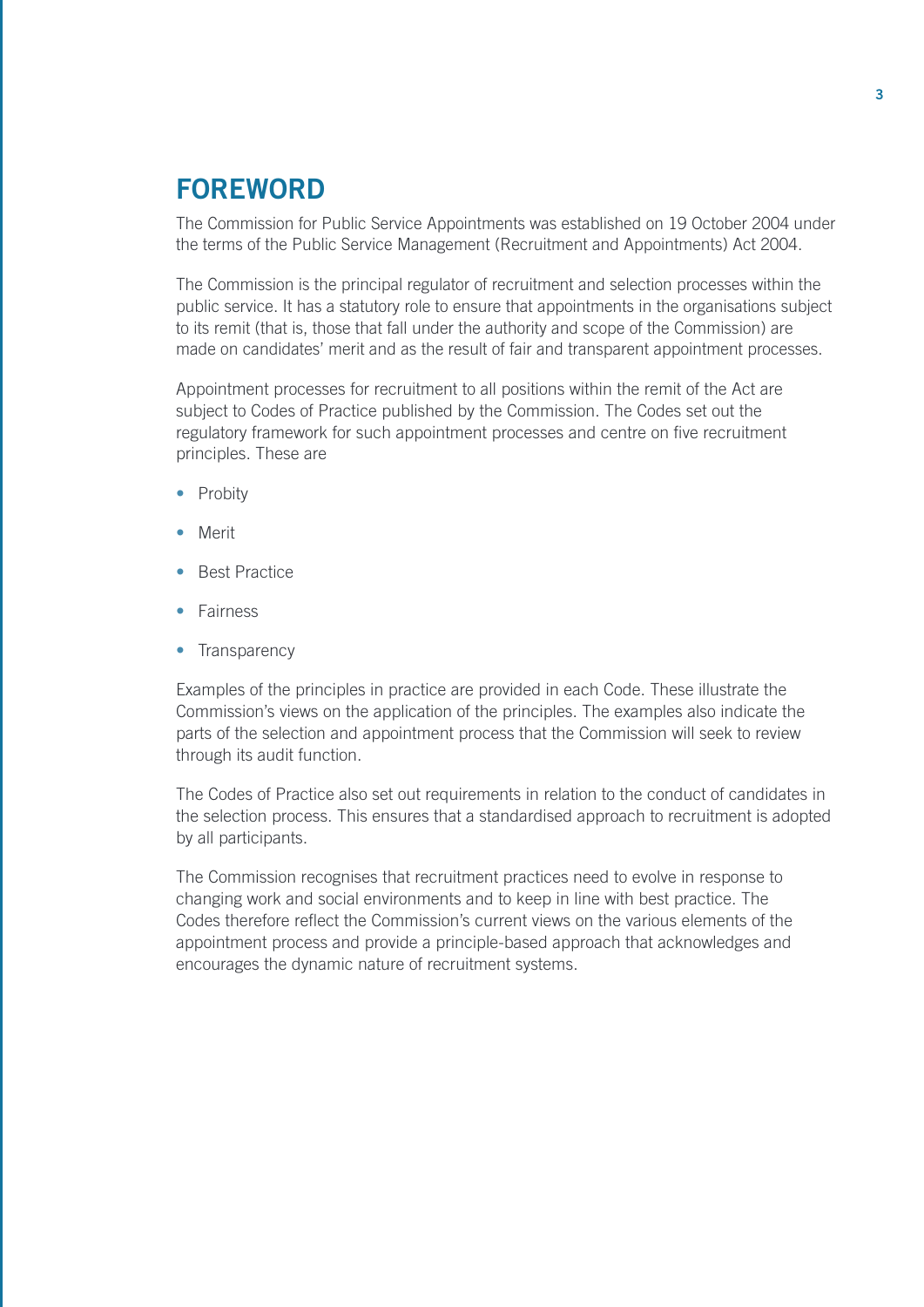The Code of Practice for Appointment to Positions in the Civil Service and Public Service sets out the principles to be observed in respect of both external and internal appointments to positions in

- The Civil Service
- An Garda Síochána
- The Health Service Executive
- Any other public body to which the application of the Public Service Management (Recruitment and Appointments) Act 2004 has been extended on foot of primary legislation or by order of the Minister for Public Expenditure and Reform
- Those positions in local authorities to which the Local Authorities (Officers and Employees) Act 1926 applies

("Internal" candidates are already employed by the organisation. "External" candidates are not.)

*"The Commission has a statutory role to ensure that appointments in the organisations subject to its remit are made on merit and as the result of fair and transparent appointment processes."*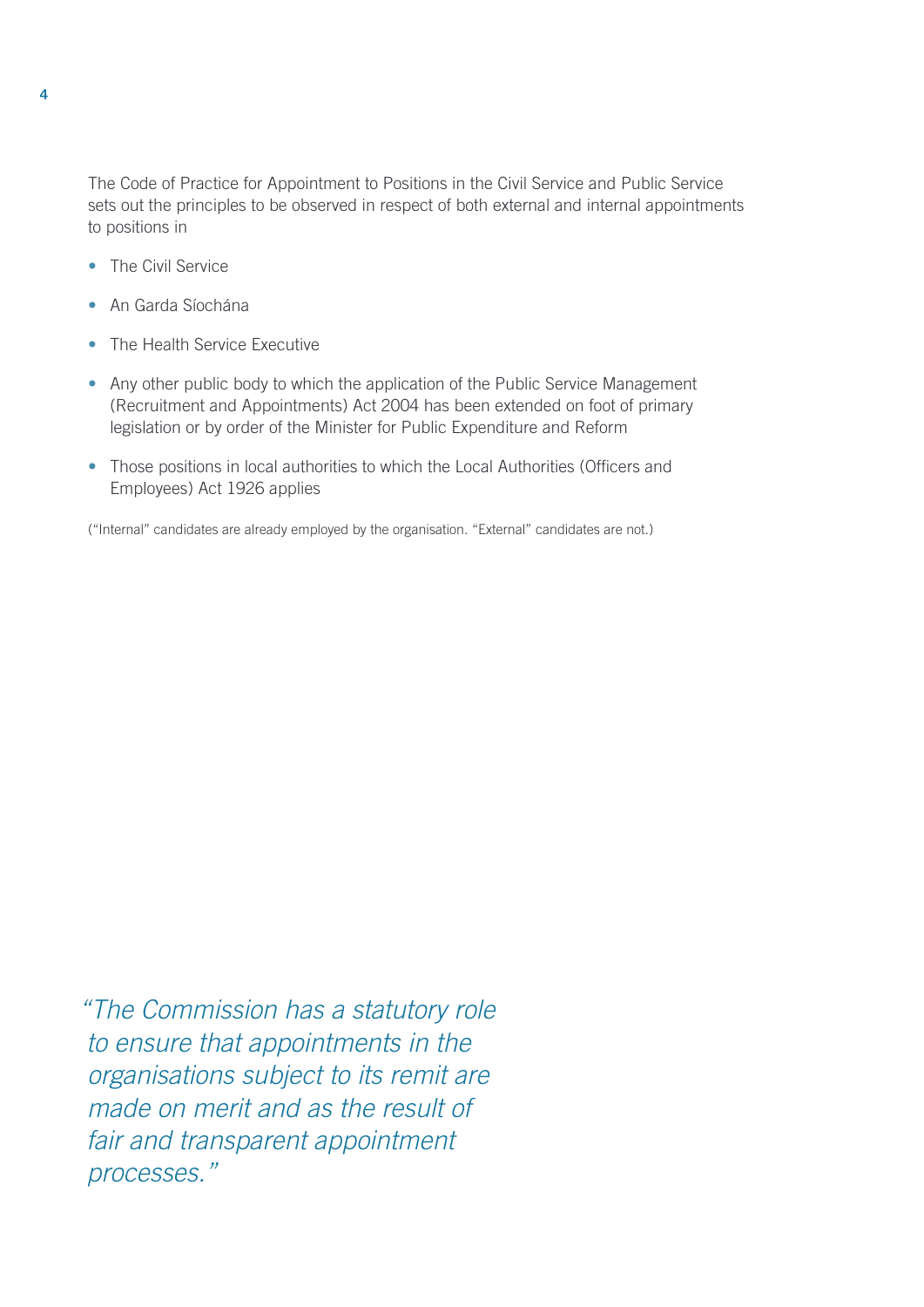# **CONTENTS**

Foreword

| <b>Section 1</b> |  |
|------------------|--|
| Introduction     |  |

| 1.1 The Commission for Public Service Appointments                                                                  | 8  |
|---------------------------------------------------------------------------------------------------------------------|----|
| 1.2 What is the Commission's statutory remit?                                                                       | 8  |
| 1.3 What does the Commission do?                                                                                    | 9  |
| 1.4 What are the Commission's Codes of Practice?                                                                    | 9  |
| 1.5 When does the Code of Practice for Appointments' to<br>Positions in the Civil Service and Public Service apply? | 10 |
| 1.6 Structure of the Code of Practice for Appointment<br>to Positions in the Civil Service and Public Service       | 10 |
| 1.7 Monitoring the application of the Codes                                                                         | 11 |
| 1.8 Further advice and information                                                                                  | 11 |

# **Section 2**

# Recruitment Principles

|                  | 2.1 Probity                                                                                                                 | 12 |
|------------------|-----------------------------------------------------------------------------------------------------------------------------|----|
|                  | 2.2 Appointments made on merit                                                                                              | 13 |
|                  | 2.3 An appointment process in line with best practice                                                                       | 14 |
|                  | 2.4 A fair appointment process applied with consistency                                                                     | 15 |
|                  | 2.5 Appointments made in an open, accountable and transparent manner                                                        | 16 |
|                  | 2.6 Examples of the interpretation and application of the principles<br>in practice, in relation to the appointment process | 17 |
| <b>Section 3</b> |                                                                                                                             |    |
|                  | <b>Audit of Recruitment Policies and Practices</b>                                                                          |    |
|                  | 3.1 The legal position                                                                                                      | 24 |
|                  |                                                                                                                             |    |

| 24                                                                                                             |
|----------------------------------------------------------------------------------------------------------------|
| 24                                                                                                             |
| 26                                                                                                             |
| 3.2 Application of the audit function<br>3.3 Audit procedures<br>3.4 Publication of reports following an audit |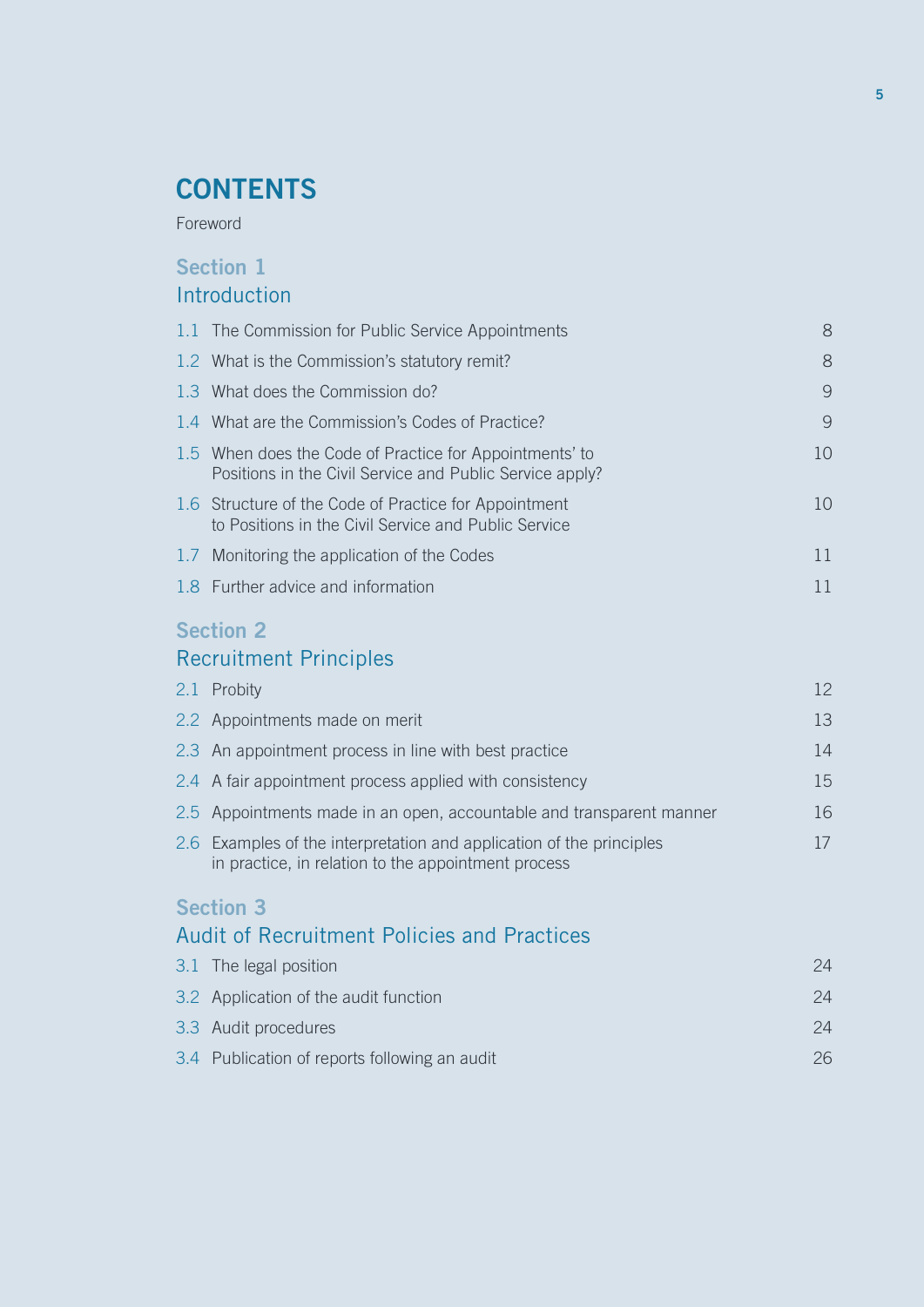#### **Section 4**

# Responsibility and Accountability for the Application of the Recruitment Principles

|                                                               | 4.1 Responsibility for the application of the principles of the Code of Practice | 27 |  |
|---------------------------------------------------------------|----------------------------------------------------------------------------------|----|--|
|                                                               | 4.2 Accounting for recruitment decisions                                         | 28 |  |
| <b>Section 5</b>                                              |                                                                                  |    |  |
|                                                               | <b>Responsibility of Candidates</b>                                              |    |  |
|                                                               | 5.1 Canvassing                                                                   | 29 |  |
|                                                               | 5.2 Candidates' obligations                                                      | 29 |  |
|                                                               | 5.3 Penalties for failure to comply with the Code of Practice                    | 29 |  |
| <b>Section 6</b><br>Interference with the Recruitment Process |                                                                                  | 30 |  |
|                                                               |                                                                                  |    |  |

# **Overview of Review and Complaint Procedures** 31

#### **Section 7**

## Request for a Review. Procedures Where a Candidate Seeks a Review of a Decision Taken in Relation to Their Application

| 7.1 General information about reviewing a selection decision                             | 33  |
|------------------------------------------------------------------------------------------|-----|
| 7.2 Informal review process                                                              | .34 |
| 7.3 Procedure for formal review of a selection process                                   | 35  |
| 7.4 Exclusion from making a further complaint under Section 8<br>of the Code of Practice | 36. |

## **Section 8**

## Making a Complaint. Procedures Where a Candidate Makes an Allegation of a Breach of the Code of Practice

| 8.1 General information about making a complaint                                                                        | 37 |
|-------------------------------------------------------------------------------------------------------------------------|----|
| 8.2 Informal complaint process                                                                                          | 38 |
| 8.3 Procedure for making a formal complaint to the office holder                                                        | 39 |
| 8.4 Procedure for making an appeal to the Commission regarding<br>the office holder's decision about a formal complaint | 40 |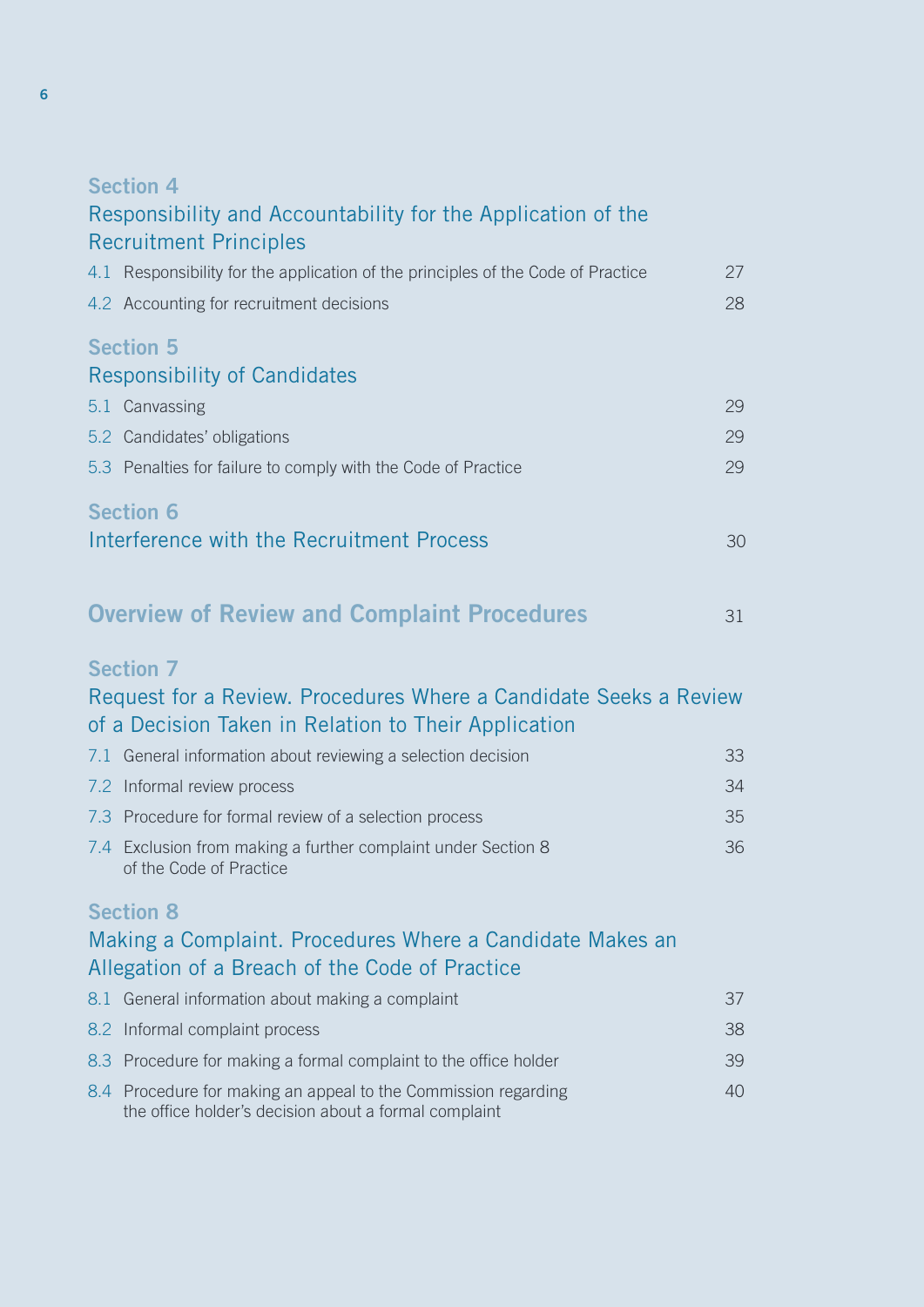## **Section 9**

# Unreasonable Customer Conduct

|                                   | 9.1 Introduction                                                                     | 42 |
|-----------------------------------|--------------------------------------------------------------------------------------|----|
|                                   | 9.2 Types of behaviour considered "unreasonable customer conduct"                    | 42 |
|                                   | 9.3 Considerations before taking action against unreasonable customer conduct        | 44 |
|                                   | 9.4 Procedure for managing unreasonable customer conduct                             | 44 |
|                                   | 9.5 Review of restrictions imposed for unreasonable customer conduct                 | 46 |
|                                   | 9.6 Right of appeal against the procedure for managing unreasonable customer conduct | 46 |
| <b>Section 10</b>                 |                                                                                      |    |
| <b>Ministerial Responsibility</b> |                                                                                      | 47 |
|                                   |                                                                                      |    |
|                                   | <b>Appendices</b>                                                                    |    |
| A                                 | <b>Excluded Positions</b>                                                            | 48 |
| B                                 | Definition of Terms                                                                  | 48 |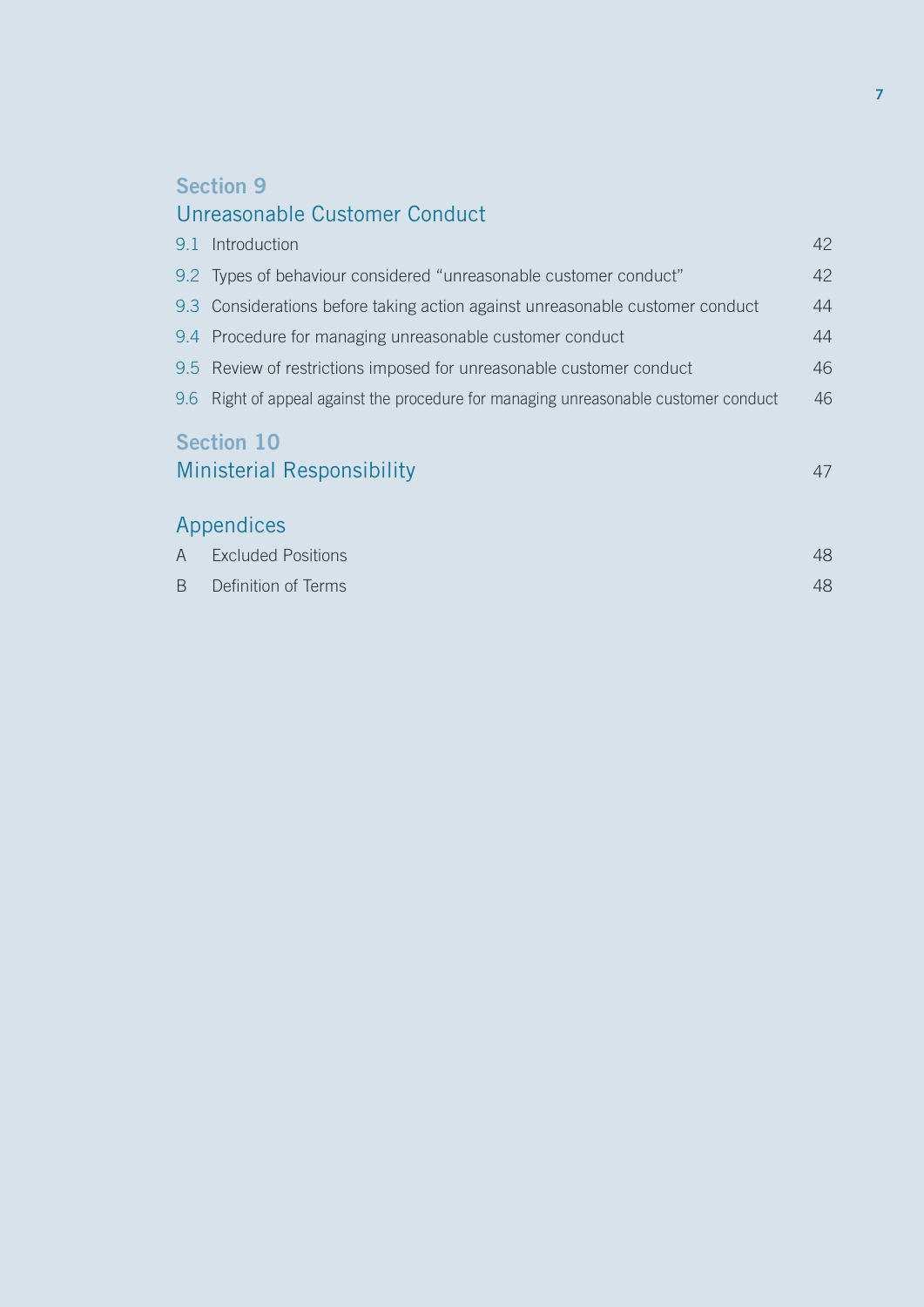# SECTION 1 **INTRODUCTION**

## 1.1 The Commission for Public Service Appointments

The Commission for Public Service Appointments ("the Commission") is an independent regulatory body. The authority for the Commission to carry out its duties is set out in the Public Service Management (Recruitment and Appointments) Act 2004 ("the Act"). The Commission consists of five members ("the Commissioners"), selected because of their positions in other relevant organisations. They are the

- Chairperson of Dáil Éireann (An Ceann Comhairle)
- Secretary General to the Government
- Secretary General to the Department of Public Expenditure and Reform
- Chairperson of the Standards in Public Office Commission
- Ombudsman

#### 1.2 What is the Commission's statutory remit?

The Public Service Management (Recruitment and Appointments) Act 2004 governs appointments to certain positions in

- The Civil Service
- An Garda Síochána
- The Health Service Executive
- Any other public body to which the application of the Act has been extended on foot of primary legislation or by order of the Minister for Public Expenditure and Reform
- Those positions in the local authorities to which the Local Authorities (Officers and Employees) Act 1926 applies

The purpose of the Act is to provide a modern and efficient framework for public service recruitment. It gives the Commission responsibility for establishing and safeguarding high standards in the recruitment and selection of people for appointment to posts. The Act also provides the Commission with the powers necessary to enforce the standards set out, such as the power to amend the terms of a recruitment licence issued to a public body or to revoke the licence in extreme cases. However, **the Commission does not have the power to alter a recruitment decision once made.**

The standards established by the Commission must be made publicly available in Codes of Practice and must be observed by office holders.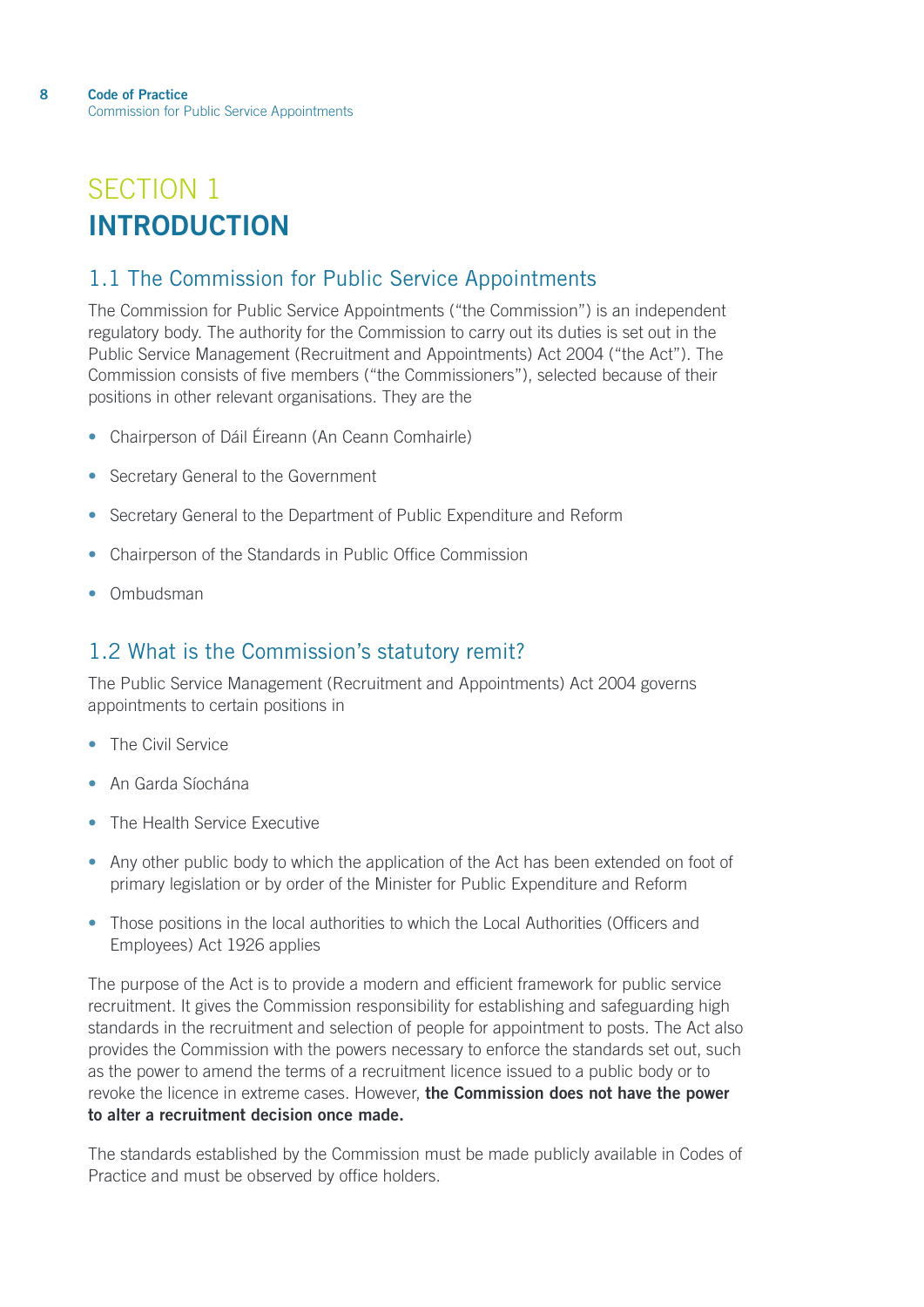#### 1.3 What does the Commission do?

The Commission establishes standards of probity, merit, equity and fairness to be observed in the appointment of people to positions in the organisations subject to its remit. The Commission discharges its responsibilities by

- Publishing and maintaining Codes of Practice that set out the standards to be observed in relation to appointments in the public service
- Auditing and evaluating recruitment policies and practices to safeguard the standards set out and to establish whether or not the Codes of Practice are being observed
- Granting recruitment licences and revoking them where necessary
- Issuing instructions and advice to licence holders
- Establishing appropriate appeal procedures
- Reporting to the Oireachtas and the government, and providing information to ministers on the operation of recruitment and selection processes
- Carrying out its powers and duties under the Act

The Commission is responsible for protecting the public interest in relation to recruitment and selection matters. It uses its audit function to ensure that those operating its Codes of Practice are at all times committed to the principles set out.

The Commission contributes to the development of an effective and impartial public service by carrying out the duties required of it by the Act. It provides an assurance to the public that appointments are made on candidates' merit. This means that office holders select the best person for the job from those candidates available to ensure, as far as reasonably possible, that the duties of the job will be carried out as effectively as may be.

#### 1.4 What are the Commission's Codes of Practice?

The Codes of Practice set out the Commission's core recruitment and selection principles and inform their interpretation and application. The standards set out must be observed by all those involved in the appointment processes under the Commission's remit. This principle-based approach is intended to maintain and further enhance consistency, fairness, transparency, accountability and diversity in recruitment practices. As such, the Codes reflect the Commission's responsibilities with regard to protecting the public interest.

The Codes provide office holders with a clear and concise guide to the approach they must take. This is to help recruiters ensure a fair, open and transparent appointment process that produces a high quality outcome and commands public confidence. The Codes are intended to contribute to the development of best practice in the field of recruitment and selection.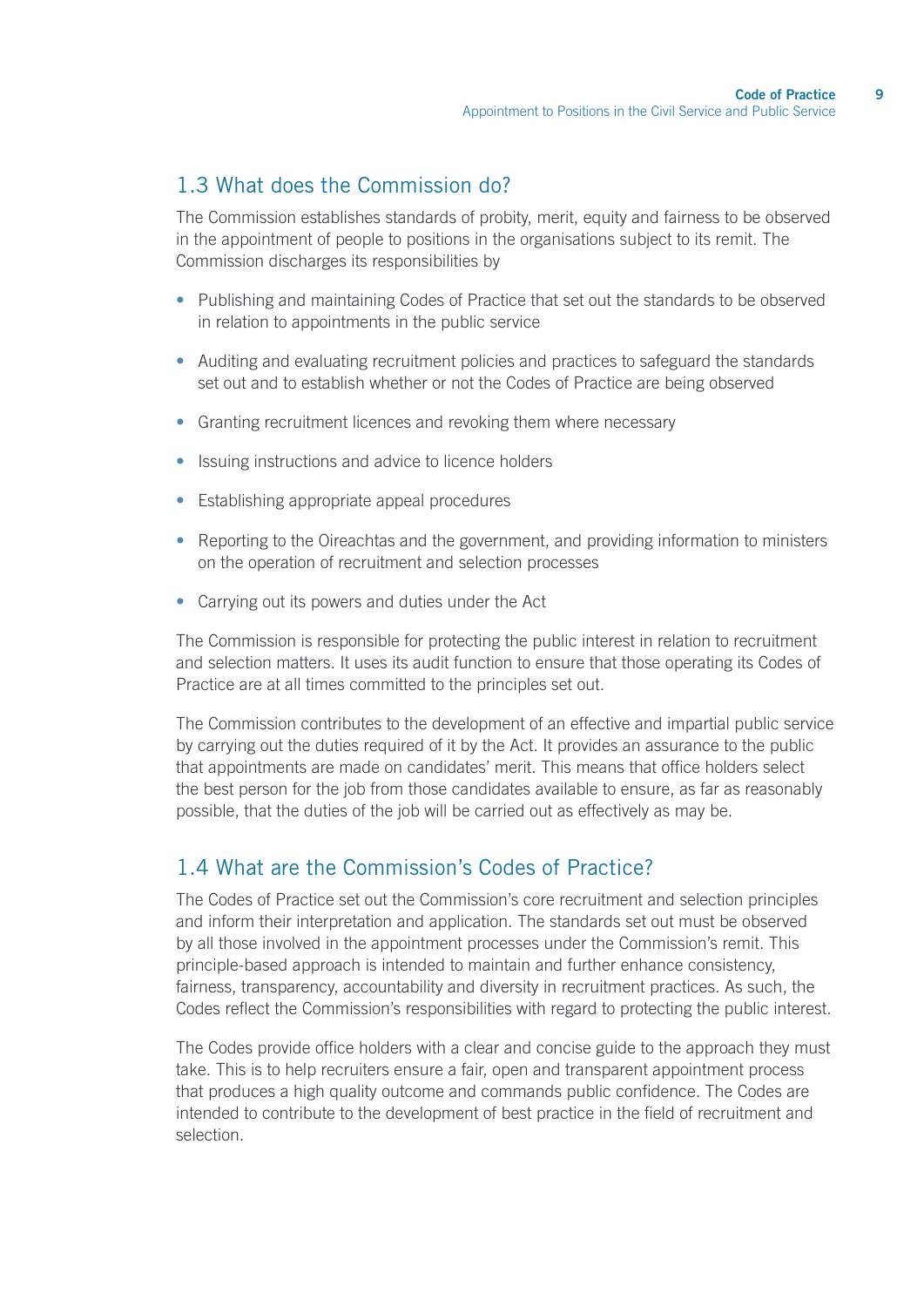The Codes provide a flexible framework based on the Commission's recruitment principles. The Commission recognises that office holders require flexibility to deal efficiently and effectively with the diverse range of appointments they make. Accordingly, the Codes allow office holders to adopt strategies and develop processes to implement the principles effectively. All appointments made under each Code must also comply with relevant employment, equality and human rights legislation.

Each Code also sets out the procedure in relation to requests for a review of selection and appointment processes and in cases of failure to comply with any provision of a Code of **Practice** 

#### 1.5 When does the Code of Practice for Appointment to Positions in the Civil Service and Public Service apply?

The Code of Practice for Appointment to Positions in the Civil Service and Public Service applies to both external and internal appointments<sup>1</sup> to

- "Established" positions and "unestablished" positions in the Civil Service
- Positions in An Garda Síochána up to and including inspector level
- Positions in the Health Service Executive
- Positions in any other public body to which the application of the Public Service Management (Recruitment and Appointments) Act 2004 has been extended on foot of primary legislation or by order of the Minister for Public Expenditure and Reform
- Positions in local authorities to which the Local Authorities (Officers and Employees) Act 1926 applies

#### 1.6 Structure of the Code of Practice for Appointment to Positions in the Civil Service and Public Service

This Code of Practice details the five core principles of probity, merit, best practice, fairness and transparency that should be applied to all recruitment processes (see Section 2). The Code was originally developed in 2004. It was subsequently reviewed and refined in 2007 and again in 2016 in response to observations from office holders and the general public.

This Code reflects a changing work and social environment, the different business needs that this has placed on those operating the Code, and the consequent necessity for flexibility, subject to the principles, in recruitment practices. The main body of the Code is arranged as follows...

- Section 2: Definitions of each of the Code principles and examples of their interpretation and application in relation to the appointment process
- Section 3: Details of how the audit function of the Commission operates
- Section 4: Details of responsibility and accountability for the application of the principles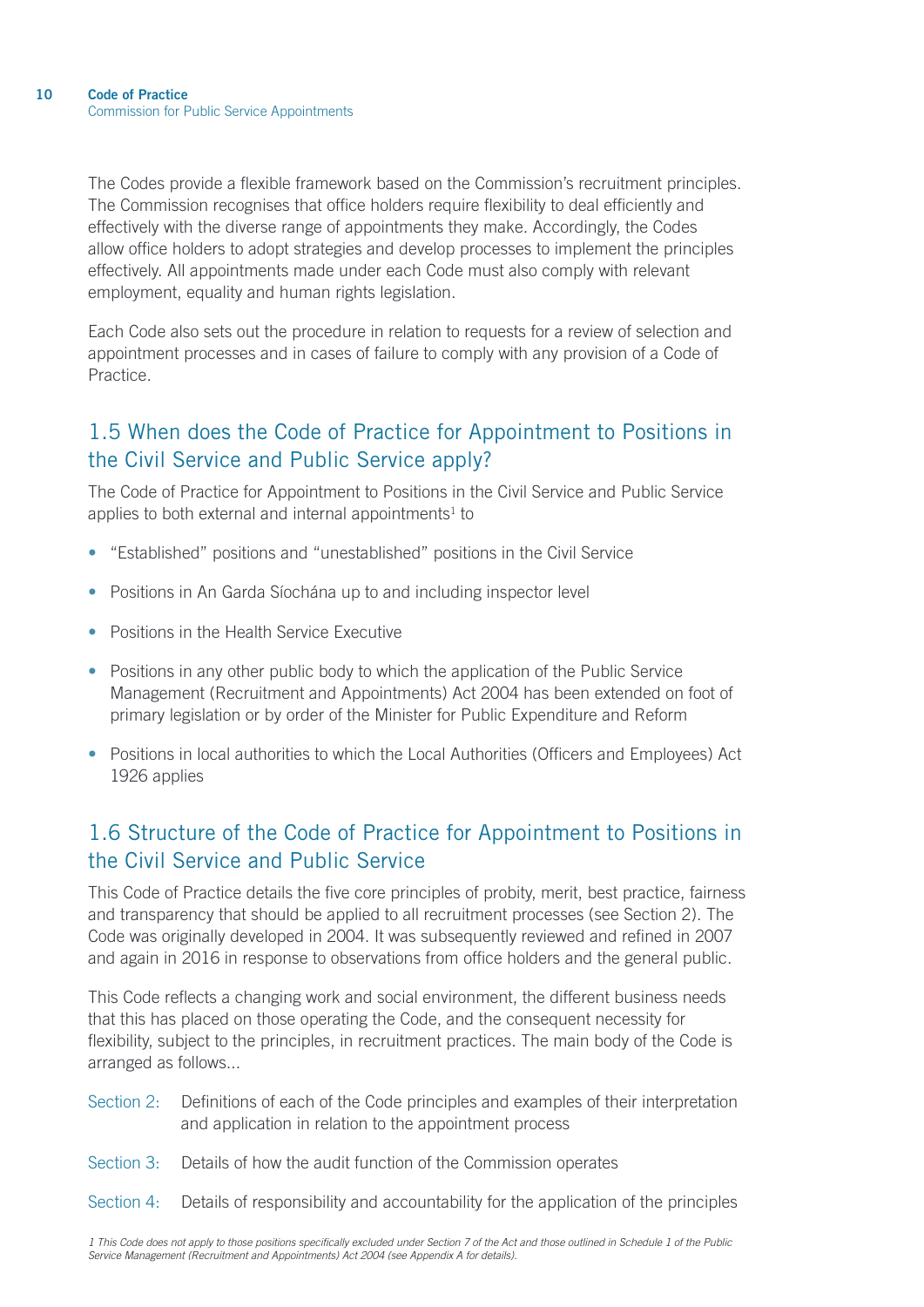- Section 5: Details of the obligations placed on candidates
- Section 6: Details about investigations that may be carried out by the Commission in the case of interference with the process
- Section 7: The procedure for processing requests for review made to an office holder
- Section 8: The procedure to be followed by the office holder and by the Commission in reviewing allegations of failure to comply with the Code of Practice
- Section 9: Unreasonable customer conduct and how it should be managed
- Section 10: An outline of ministerial responsibilities

In addition, Appendix A offers further details on positions for which this Code is not applicable and Appendix B provides definitions of some specific terms used in this Code.

#### 1.7 Monitoring the application of the Codes

Section 13 of the Act states that the Commission may audit recruitment and selection policies and practices in order to evaluate and safeguard the standards established in its Codes of Practice. The audit function is a key mechanism in ensuring adherence to the principles set out in each Code of Practice. Audit programmes are carried out periodically to determine how the principles are being interpreted and applied. Audits may also focus on issues of particular interest or concern to the Commission (see Section 3).

#### 1.8 Further advice and information

Further advice and information regarding the content and interpretation of the Commission's Codes of Practice are available from the Office of the Commission for Public Service Appointments.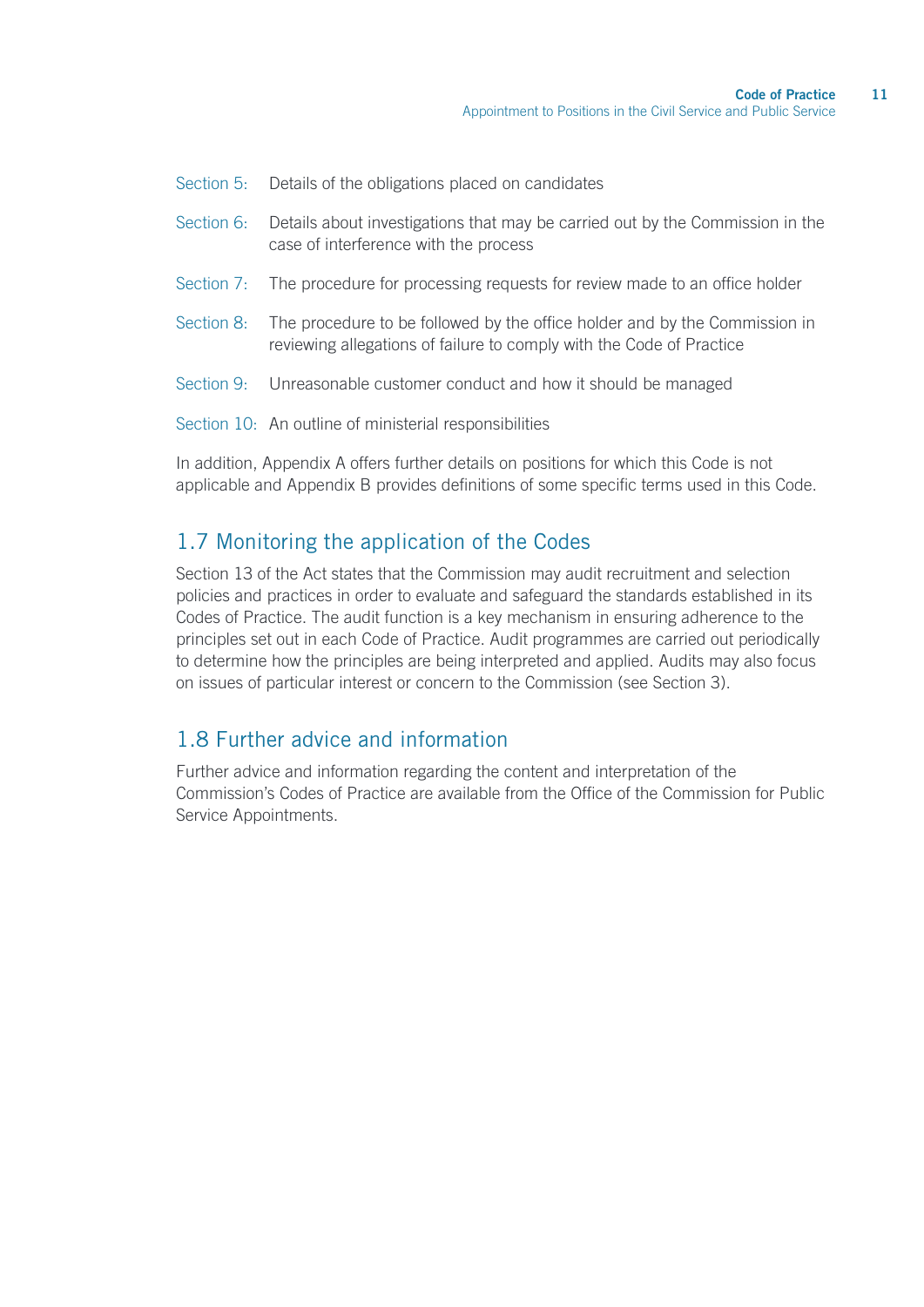# SECTION 2 **RECRUITMENT PRINCIPLES 2.1 PROBITY**

# **Principle 1**

A key objective of the Commission is to ensure acceptable standards of probity in all appointment processes. The principles established by the Commission in this Code of Practice are underpinned by the core values that define probity such as integrity, impartiality, fairness, reliability and ethical conduct.

The Commission seeks to nurture a culture based on values of trust, fairness, transparency and respect for all. It also seeks to ensure that probity standards are subject to consistent, thorough oversight through its audit function.

Office holders must be committed to these values and must ensure that all aspects of the appointment process are managed ethically.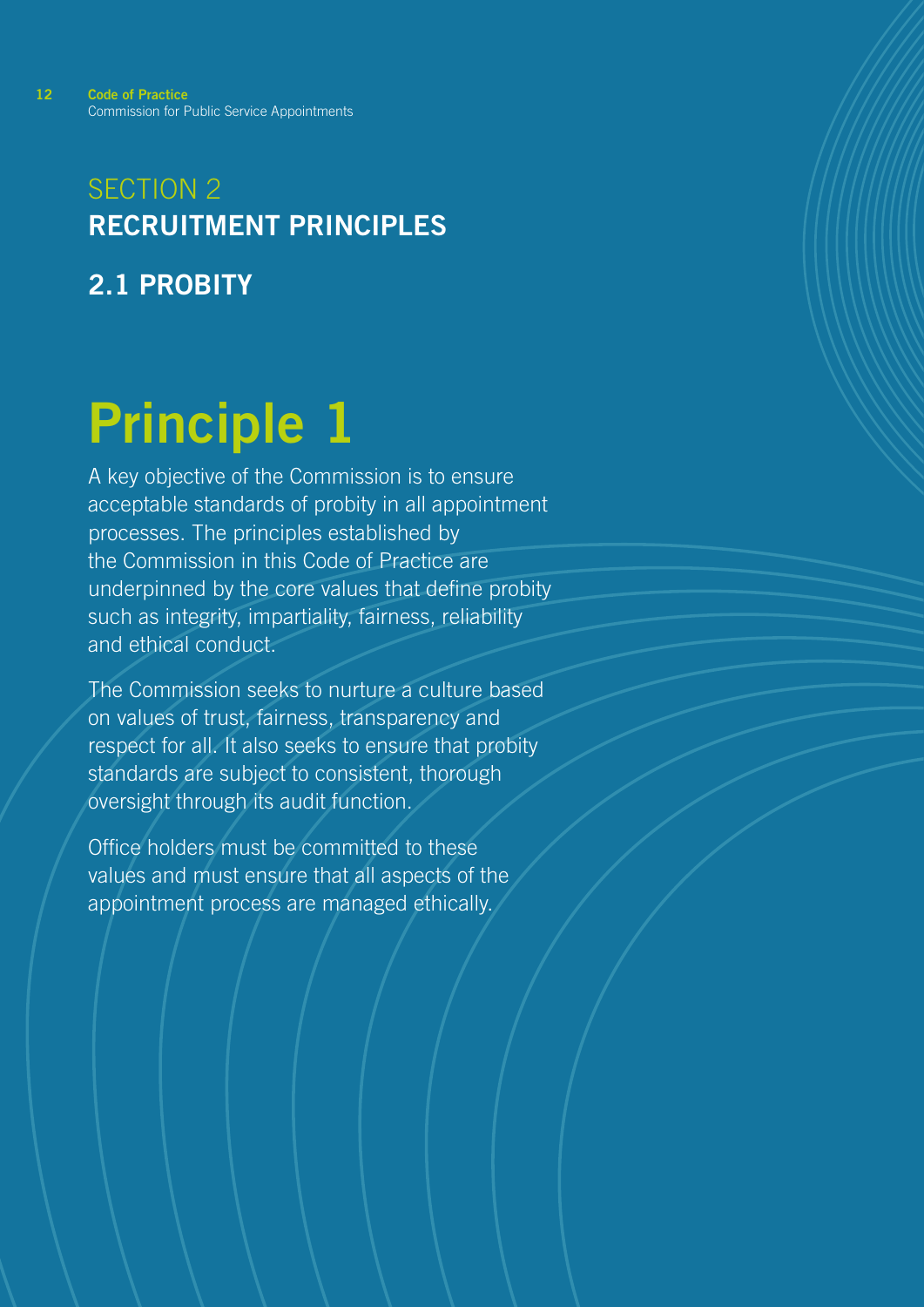# **2.2 APPOINTMENTS MADE ON MERIT**

# **Principle 2**

Appointment made on merit means the appointment of the best person to any given post. This is to be achieved through a transparent, competitive recruitment process.

The criteria for judging suitability of candidates must be related directly to the qualifications, personal attributes and skills required to fulfil the duties and responsibilities of the post. This is a fundamentally fair and just approach to assessing applicants. It results in the selection of individuals whose competencies, abilities, experience and qualities best match the needs of the organisation. Merit is therefore an integral principle which must underpin all appointment practices.

It is essential to ensure that the selection process does not provide unjustifiable advantage or disadvantage to any particular candidate or group of candidates. The selection process by which appointments are made should embrace genuine equality of opportunity.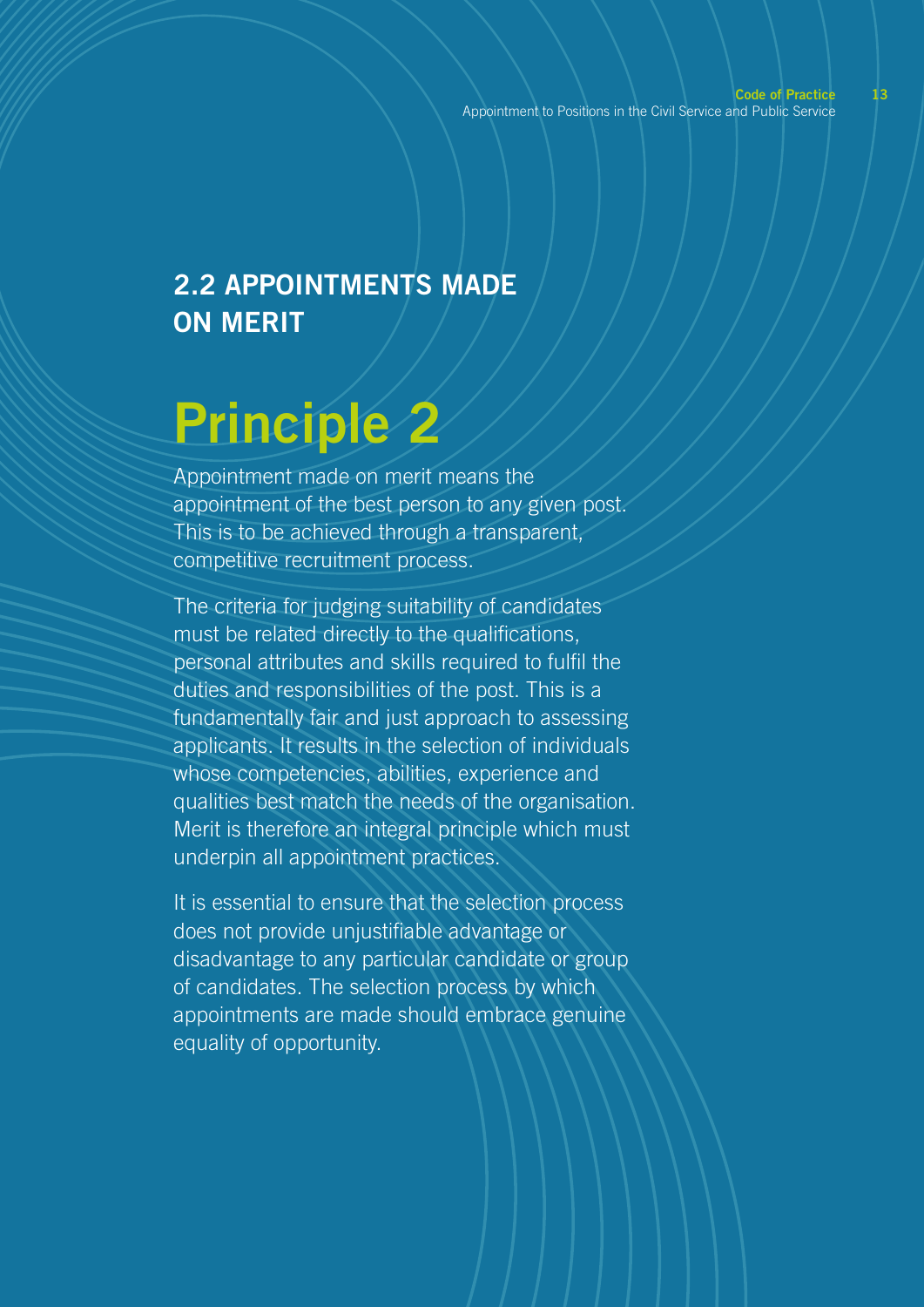# **2.3 AN APPOINTMENT PROCESS IN LINE WITH BEST PRACTICE**

# **Principle 3**

The appointment process should be efficient, cost-effective and in line with best practice.

Best practice extends to all aspects of the process. This includes defining job and person specifications, marketing the vacancy and selecting appropriate assessment mechanisms. It also includes providing training and supporting management arrangements to ensure the creation and maintenance of appropriate records of the appointment process.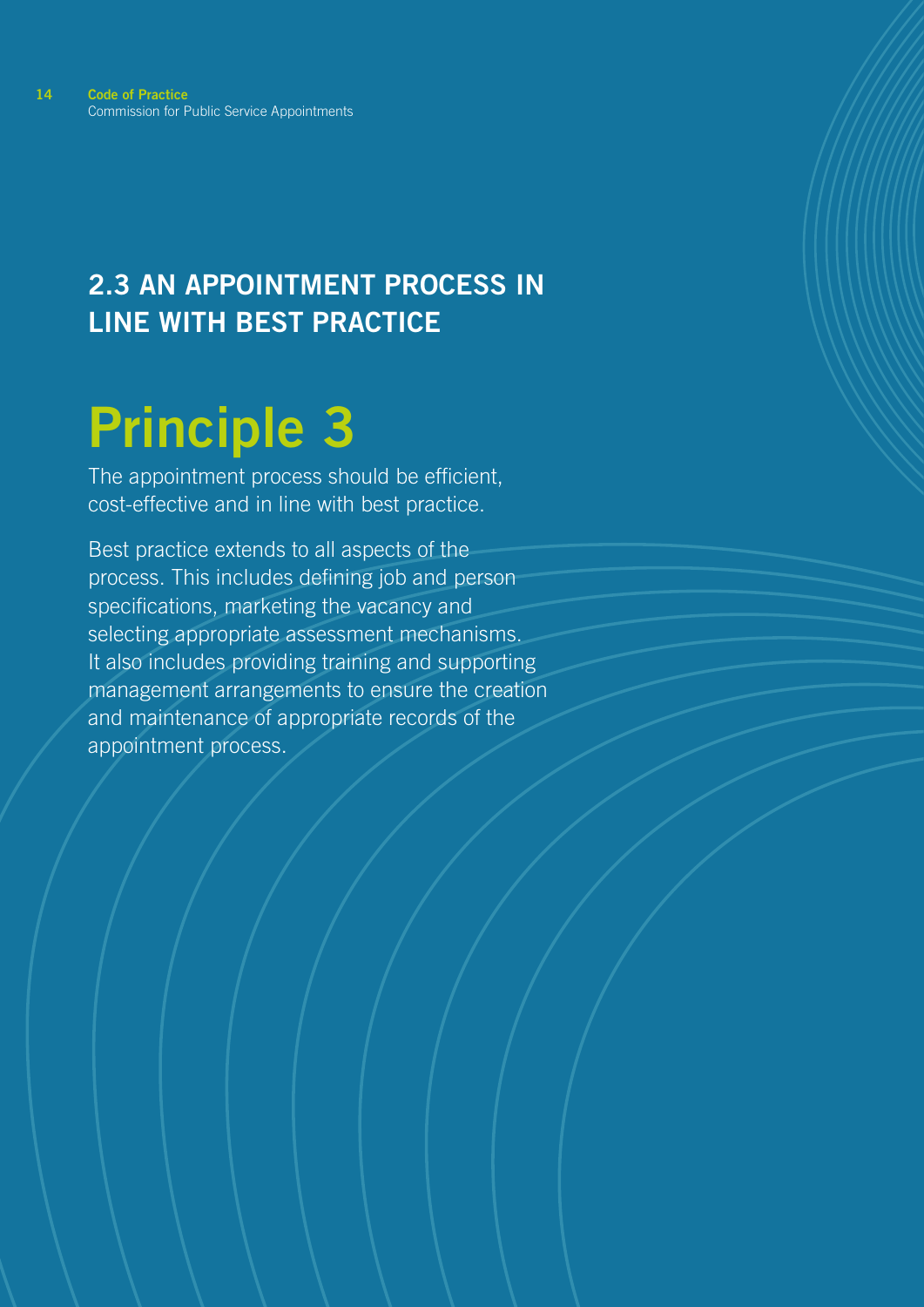# **2.4 A FAIR APPOINTMENT PROCESS APPLIED WITH CONSISTENCY**

# **Principle 4**

The Commission wholly opposes any form of direct or indirect discrimination, whether active or passive. The selection process adopted and the way in which it is applied must be undertaken with full commitment to equality of opportunity.

Office holders have an obligation to treat candidates fairly, to a consistent standard and in a consistent manner.

**15**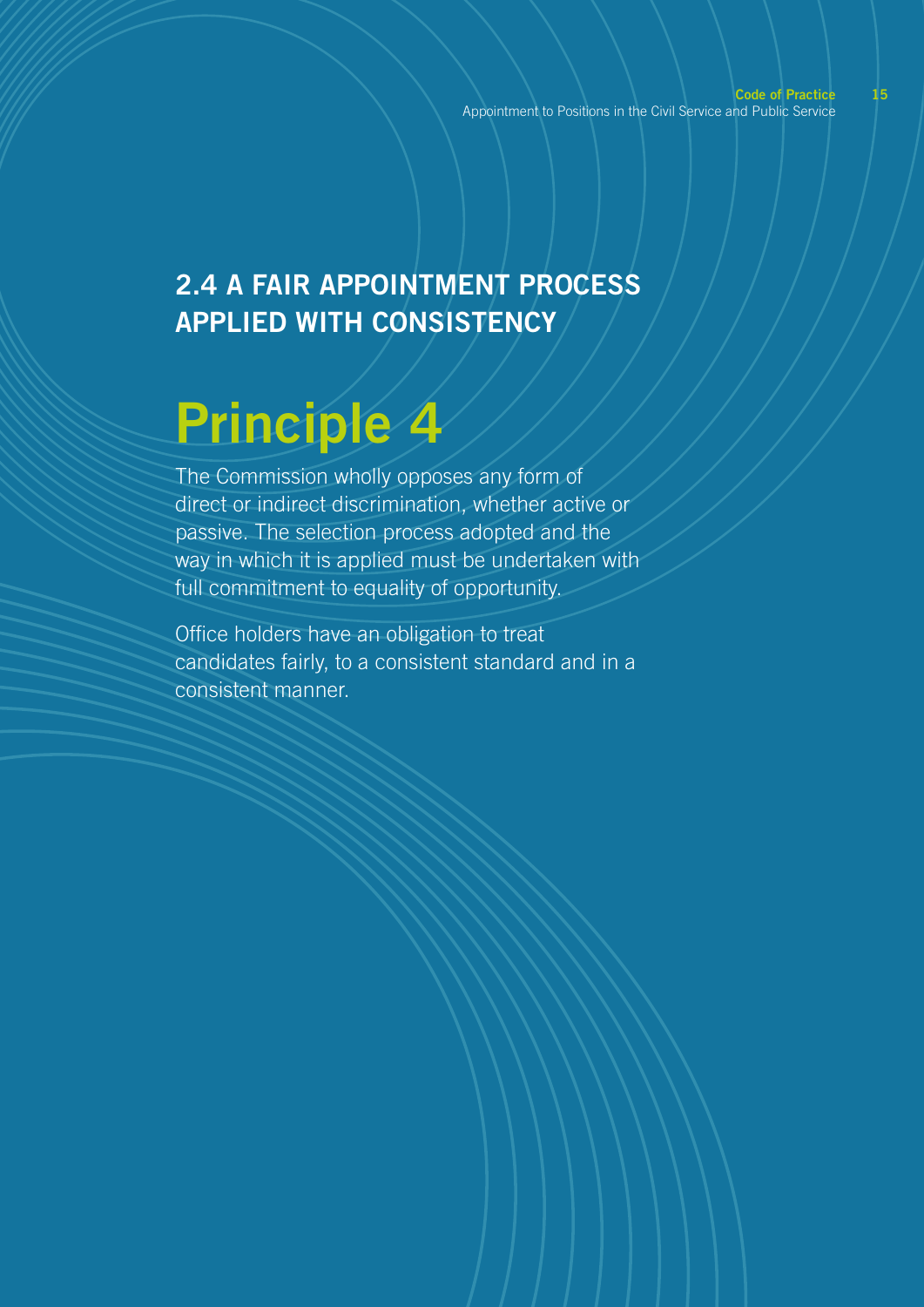# **2.5 APPOINTMENTS MADE IN AN OPEN, ACCOUNTABLE AND TRANSPARENT MANNER**

# **Principle 5**

Transparency in the appointment process and the openness with which candidates are dealt by office holders will enhance candidate confidence.

Open and active communication on the process and the basis for assessment is essential. There should also be a full commitment to offering meaningful feedback to those candidates who seek it.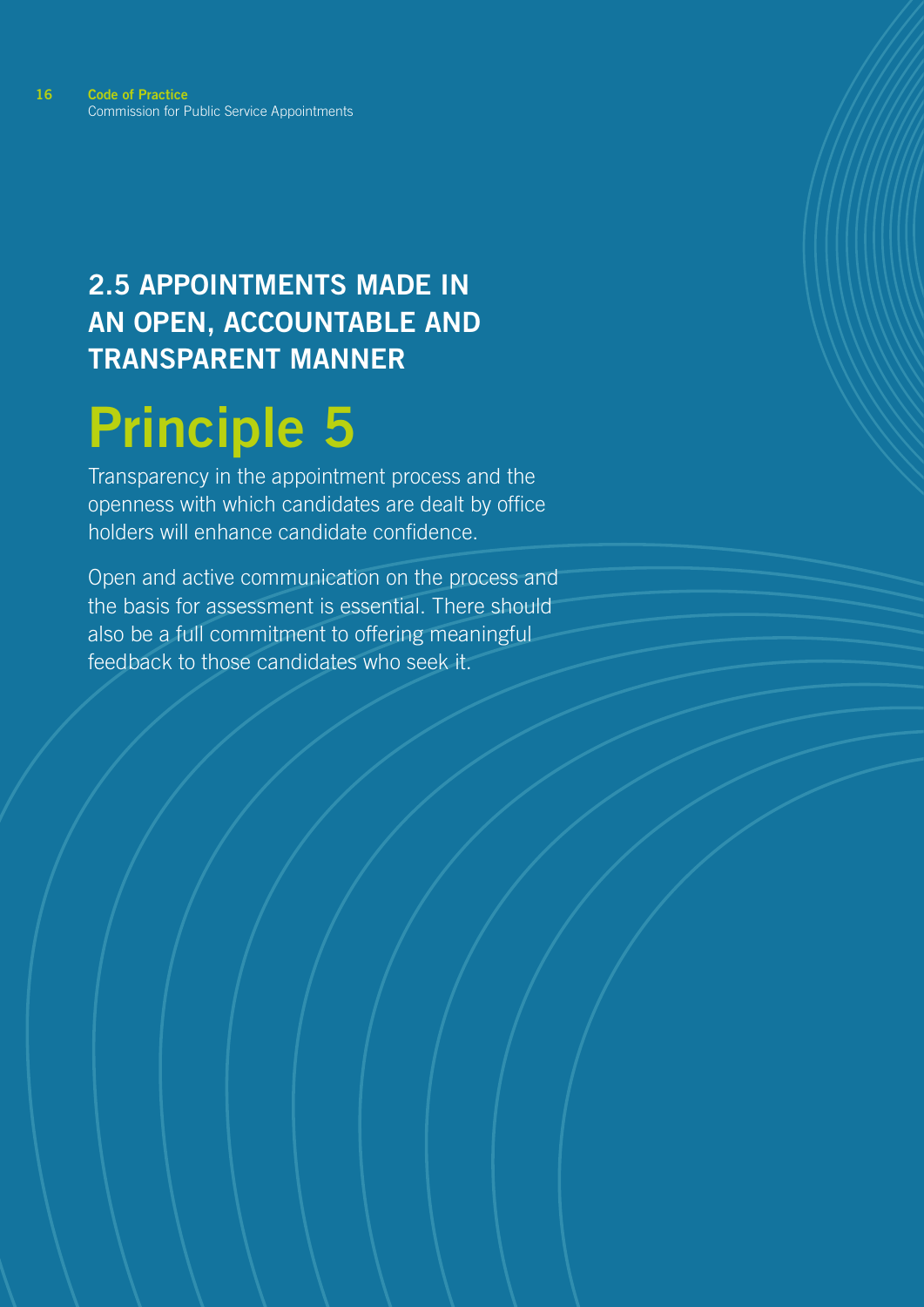#### 2.6 Examples of the interpretation and application of the principles in practice, in relation to the appointment process

#### 2.6.1 Code of Practice

The Commission expects compliance with the terms of this Code of Practice and any other guidelines issued by the Commission.

#### 2.6.2 Recruitment licences

The Commission requires recruiters to adhere to the terms and conditions of the recruitment licence that it may issue

#### 2.6.3 Planning the selection process

When an office holder or organisation is planning the selection and appointment process, the Commission expects that

- Appointments are made following a competitive, merit-based selection process in which all candidates have been treated equally at every stage
- Recruiters plan how they intend to conduct the appointment process taking into account both the number of vacancies likely to arise and the number of candidates the position(s) may attract. Clear decisions will be made regarding the approach to be adopted in any recruitment campaign
- Explicit consideration is given to opportunities and measures to promote (or remove possible barriers to) equal opportunity for employment
- Information on the different stages of the appointment process is made available to candidates in advance
- Decisions taken throughout the selection process are based on the qualifications, personal attributes and skills necessary to undertake the duties and fulfil the responsibilities of the post to the required standard
- Recruiters employ a high-quality selection process that is based on the skills and qualities relevant to the post
- The criteria on which selection decisions will be made are identified before the process begins
- Candidates who meet the required standard for the job are placed in order of merit and considered for appointment in that order
- Recruiters actively focus on foreseeable adverse impact issues, ensuring that they are considered and addressed before recruitment campaigns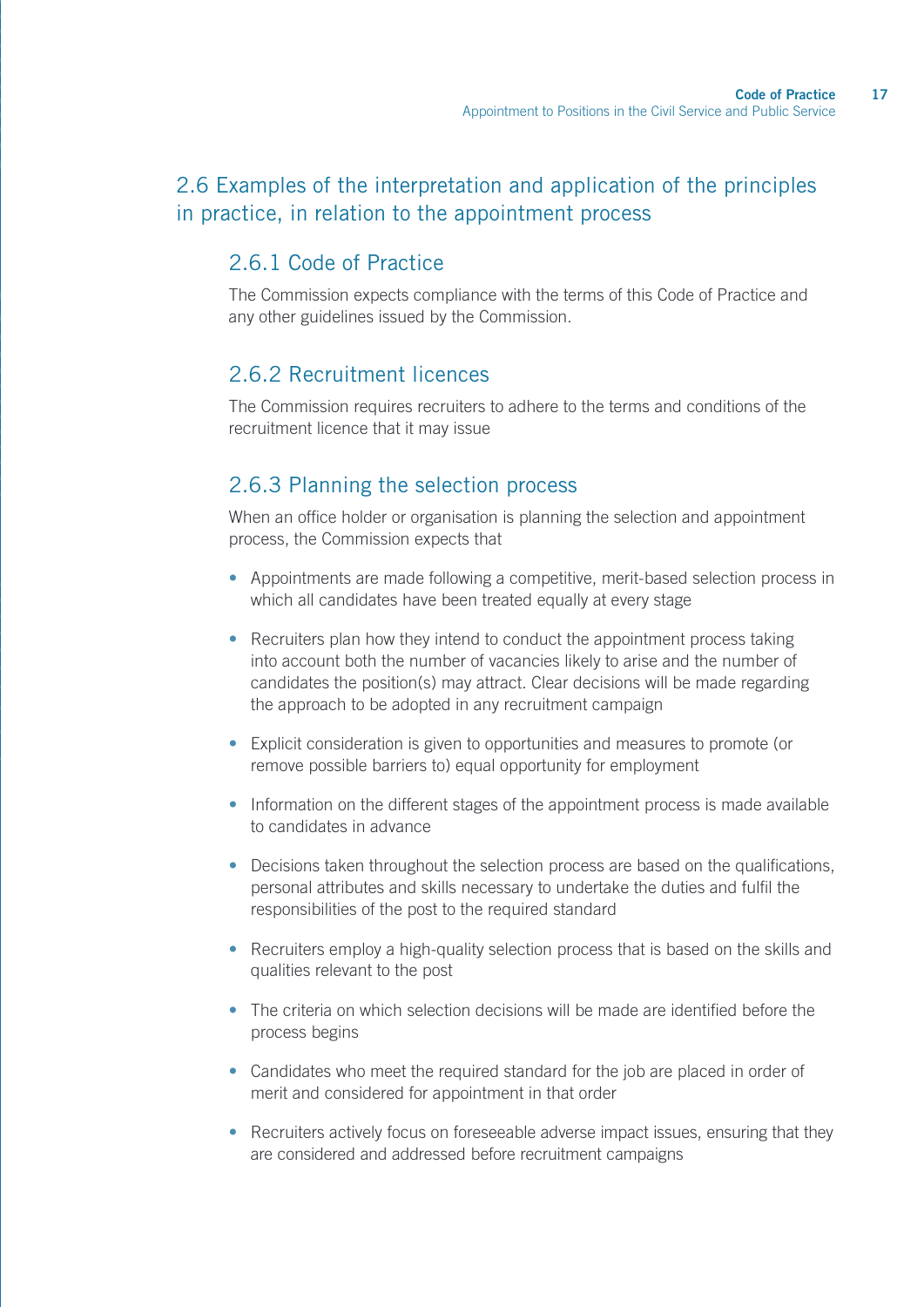- Appointment processes are monitored and evaluated, and positive solutions are found to any matters arising
- Appropriate measures are taken to facilitate employment of persons with a disability

#### 2.6.4 Job and person specifications and competency frameworks

Regarding job and person specifications and competency frameworks, the Commission expects that

- The job specification and person specification, as the foundation of the selection process, are considered and endorsed at an appropriate senior level within the employing organisation before the selection process begins
- The selection processes employed are underpinned by objectively written and effective job and person specifications. The specifications will focus on the purpose of the job, its main accountabilities and the essential skills and personal attributes needed to perform the job effectively
- Job specifications and competency profiles for roles identify relevant criteria against which candidates can be measured throughout the selection process. The criteria may be justified in accordance with relevant legislation
- Key elements of the job and person specifications are consistently reflected throughout the selection process
- Criteria for selection are based on the essential requirements of the post, promoting the principle of equal opportunity for employment
- Requirements for the post are not unduly restrictive. Specifications reflect what is necessary to perform the duties of the position. Non-essential requirements that could have the effect of excluding persons with disabilities will not be specified
- Job and person specifications are unbiased and conform to current best practice
- Terms and conditions, eligibility criteria and requirement for the use and knowledge of the Irish language are agreed with the appropriate minister before the selection process begins. These will be determined in accordance with the requirements of the job and any statutory (legal) requirements
- Person specifications are related precisely to the duties of the post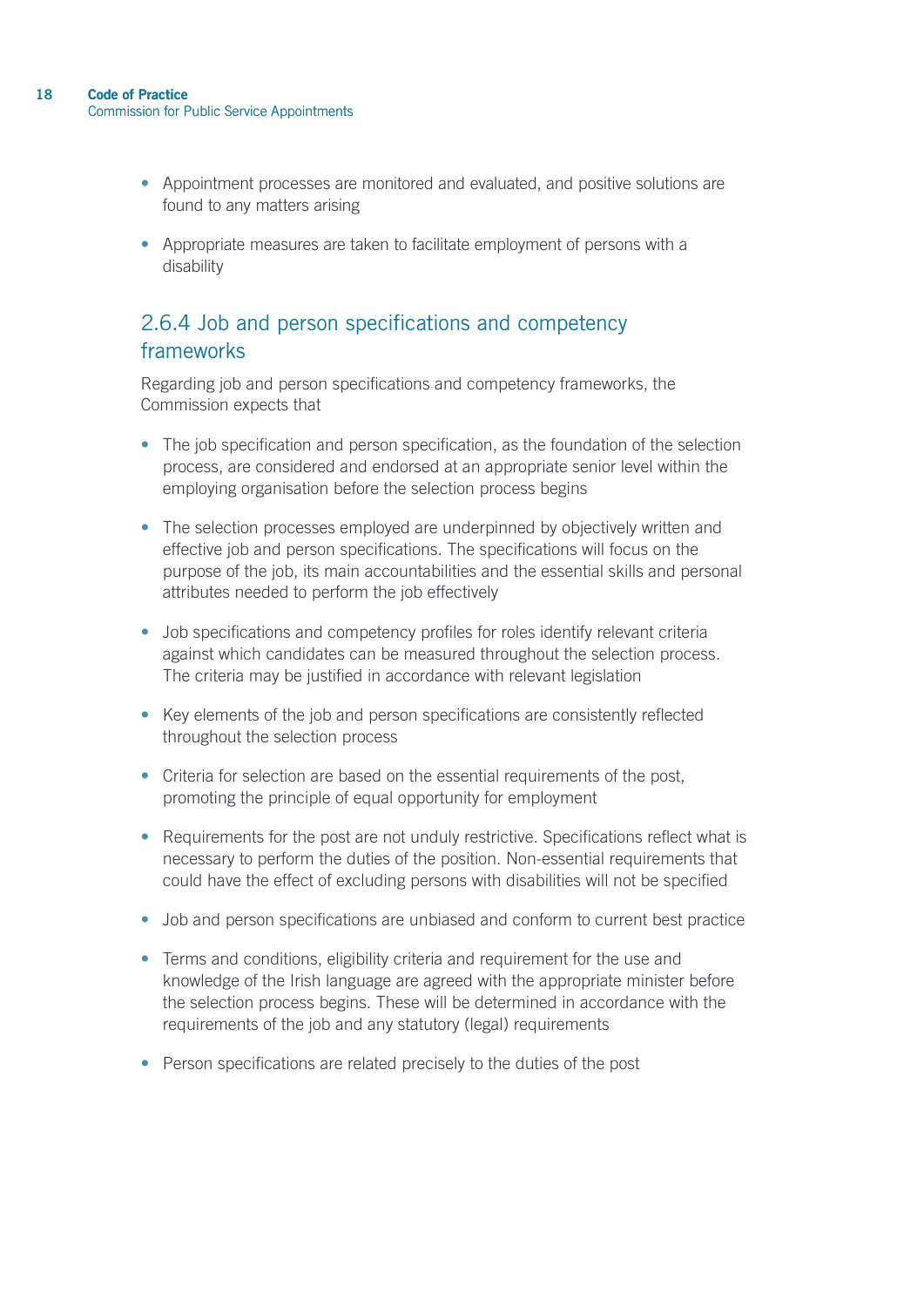#### 2.6.5 Attracting candidates

In attracting candidates to a position, the Commission expects that

- Clear, concise and effective marketing designed to target an appropriate applicant field is communicated openly, to afford equality of opportunity
- Marketing approaches ensure recruitment is from the widest pool of available (and relevant) talent and experience. Information about employment opportunities will be made available to all potentially eligible applicants in formats and media that are accessible to persons with disabilities
- Marketing techniques do not exclude any particular group within society
- In the case of internal appointment processes, all eligible staff members have appropriate access to the marketing approaches used
- All marketing and supporting materials are accessible, unbiased and reflect, where appropriate, the job and person specifications and assessment process that will be followed
- All reasonable efforts are made to provide an application process which is accessible to all candidates

#### 2.6.6 Assessment methodologies

Regarding assessment methodologies and mechanisms employed in the selection and appointment process, the Commission expects that

- Assessment mechanisms facilitate the identification and selection of the person or persons who best match the requirements of the post
- Assessment methodologies are used in line with best practice and consist only of properly validated selection tools and techniques
- Assessment processes are appropriate to the selection criteria
- An appropriate means of shortlisting is employed (where shortlisting exercises are carried out)
- Selection tests, where they are used as part of the selection process, are jobrelated
- All reasonable efforts are made to accommodate candidates
- Enhanced facilities and equipment are provided as necessary to enable candidates to perform to the best of their abilities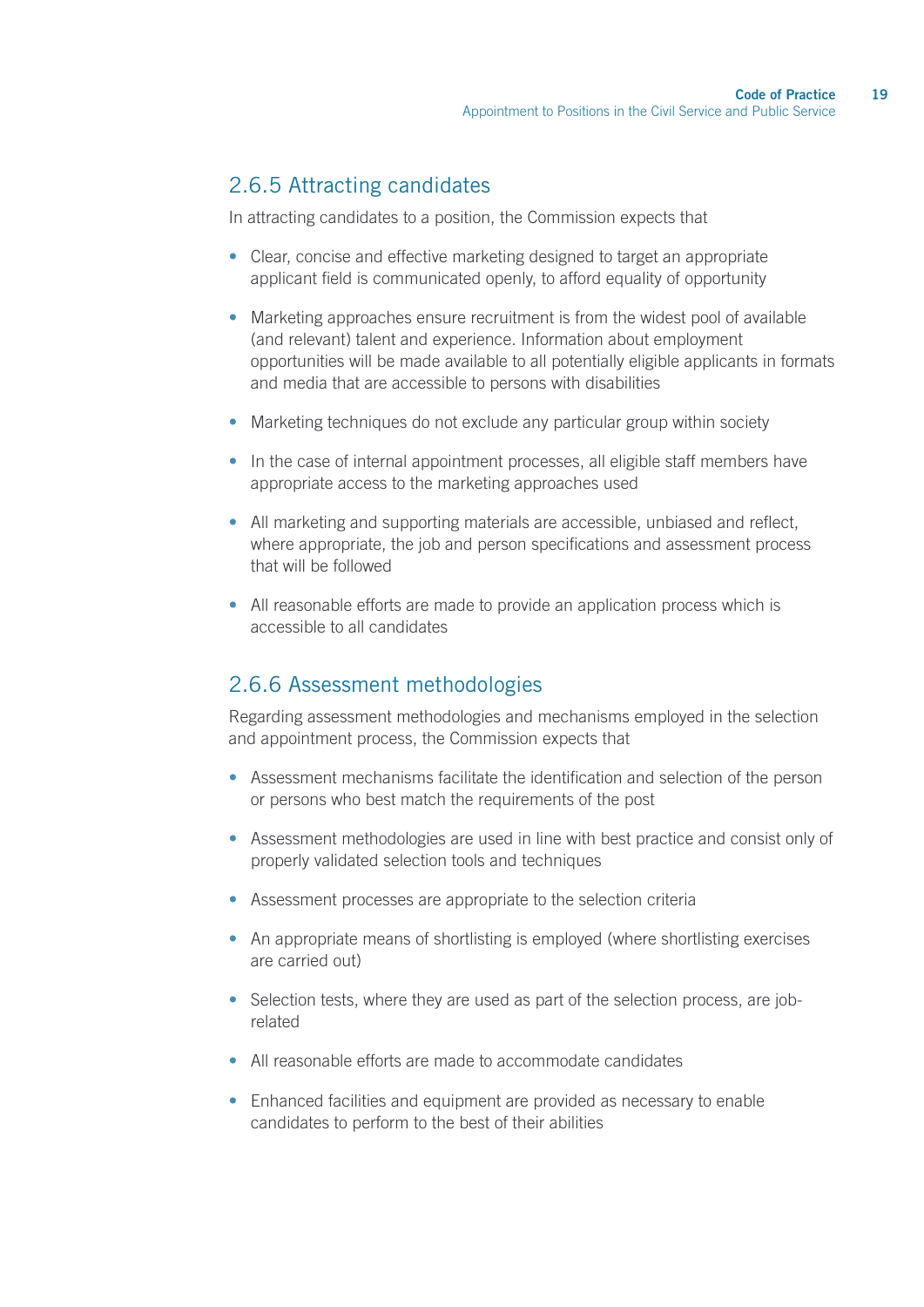#### 2.6.7 Selection boards

With regard to selection boards, the Commission expects that

- Systems are in place to ensure that selection boards carry out the selection process in an open and transparent manner
- All selection practitioners fully understand their role and have the necessary skills to discharge their responsibilities
- Members of selection boards understand and fulfil their responsibilities with regard to current freedom of information, data protection and employment equality legislation
- Members of selection boards are fully informed about disability awareness and equal opportunity policy

#### 2.6.8 Eligibility sift

The Commission expects an "eligibility sift" to be applied to candidates' applications for a post, and seeks to ensure that

- Adequate checks are in place to ensure that a candidate meets the stated eligibility criteria before an offer of appointment is made
- Candidates are considered eligible for appointment if they fulfil the stated eligibility criteria and have successfully completed the selection process, in compliance with this Code of Practice
- Candidates who do not satisfy the stated eligibility criteria are disqualified from the process and notified accordingly

#### 2.6.9 Communication

The Commission requires a commitment to open, timely and effective communication with candidates. All enquiries are to be responded to adequately and in an efficient and timely manner

## 2.6.10 Feedback

Candidates may seek further explanation (feedback) for a decision made regarding their application. The Commission expects that

- Effective systems are in place to manage the feedback function
- Clear, specific and meaningful feedback that explains the basis for the decision reached is provided when requested by candidates

An office holder may choose to supplement the feedback provided to its employees in the course of an internal appointment process with personal development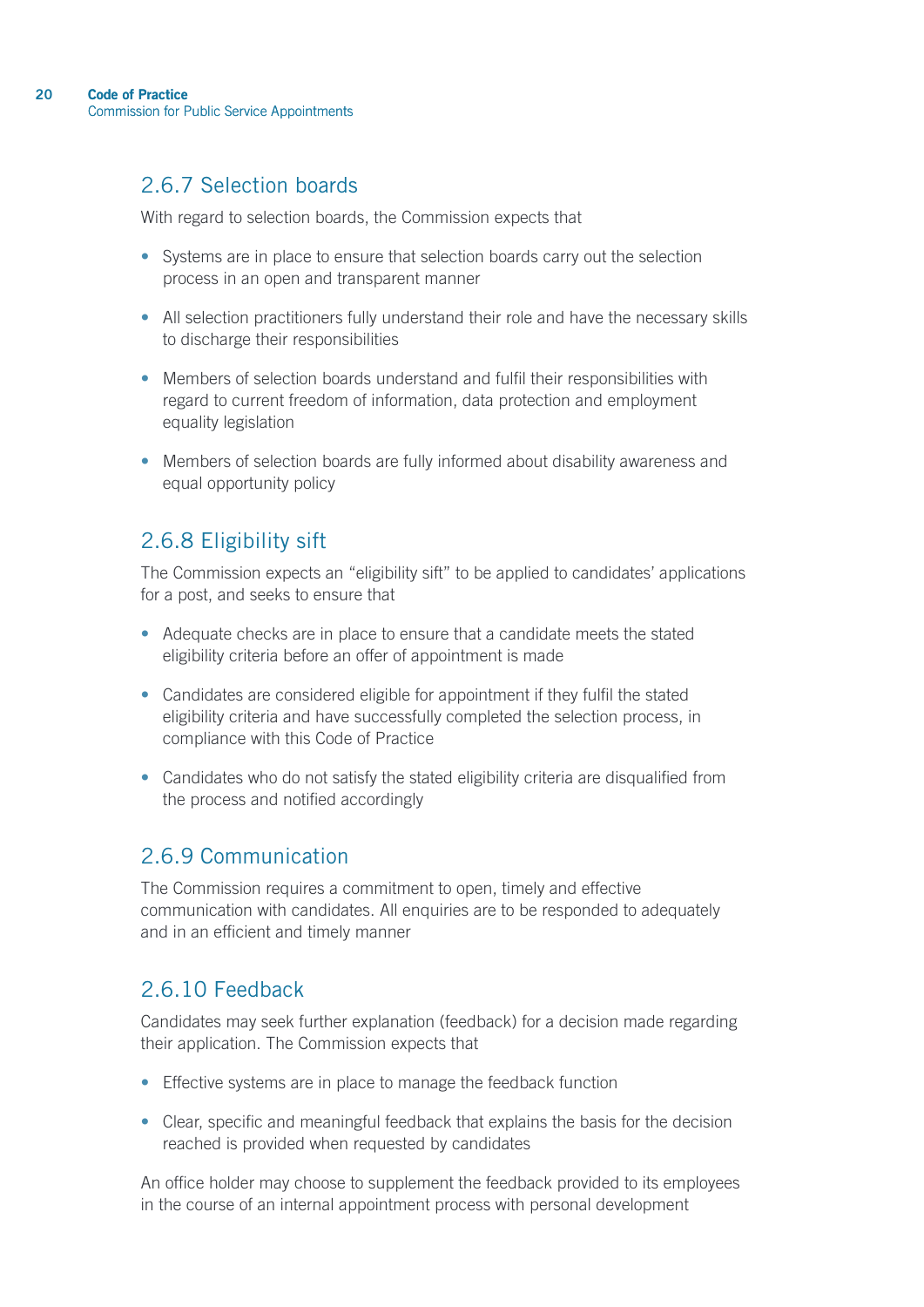guidance, as part of its general employee relations practices. However, these initiatives are not a requirement under this Code of Practice.

#### 2.6.11 Requests for review and complaints alleging a breach of the Code of Practice

Commission expects requests for review of a selection decision and complaints that allege a breach of the Code of Practice to be dealt with in an efficient and timely manner and in line with the Code's procedures.

#### 2.6.12 Training

High quality training for participants is key to preventing foreseeable problems in the selection and appointment process. The Commission seeks to ensure that

- All selection practitioners fully understand their role and have the necessary skills to discharge their responsibilities
- Training is delivered on a timely basis and is appropriate to the specific assessment mechanism to be employed in the selection process
- Members of selection boards have undergone sufficient relevant training, delivered on a timely basis and appropriate to the specific assessment process to be employed. If this is not the case, members of selection boards should have sufficient interviewing experience at an appropriate level and have the skills required to properly evaluate candidates
- The selection technique to be used is only decided by individuals who are qualified to select a test that is valid for a particular purpose
- Chosen selection techniques are only used by appropriately qualified individuals who have been properly trained in their administration, scoring and interpretation
- Arrangements are in place to ensure that all those involved in the administering an appointment process have the necessary skills to do so
- Participants are to be given appropriate information on the process
- Training is current, relevant and delivered to an appropriate standard
- Training covers both the structure of the process and the context of the appointment. Training should include current and forthcoming legislation
- The effectiveness of training is monitored and evaluated and follow-up action is taken on an ongoing basis
- Disability awareness training is provided as appropriate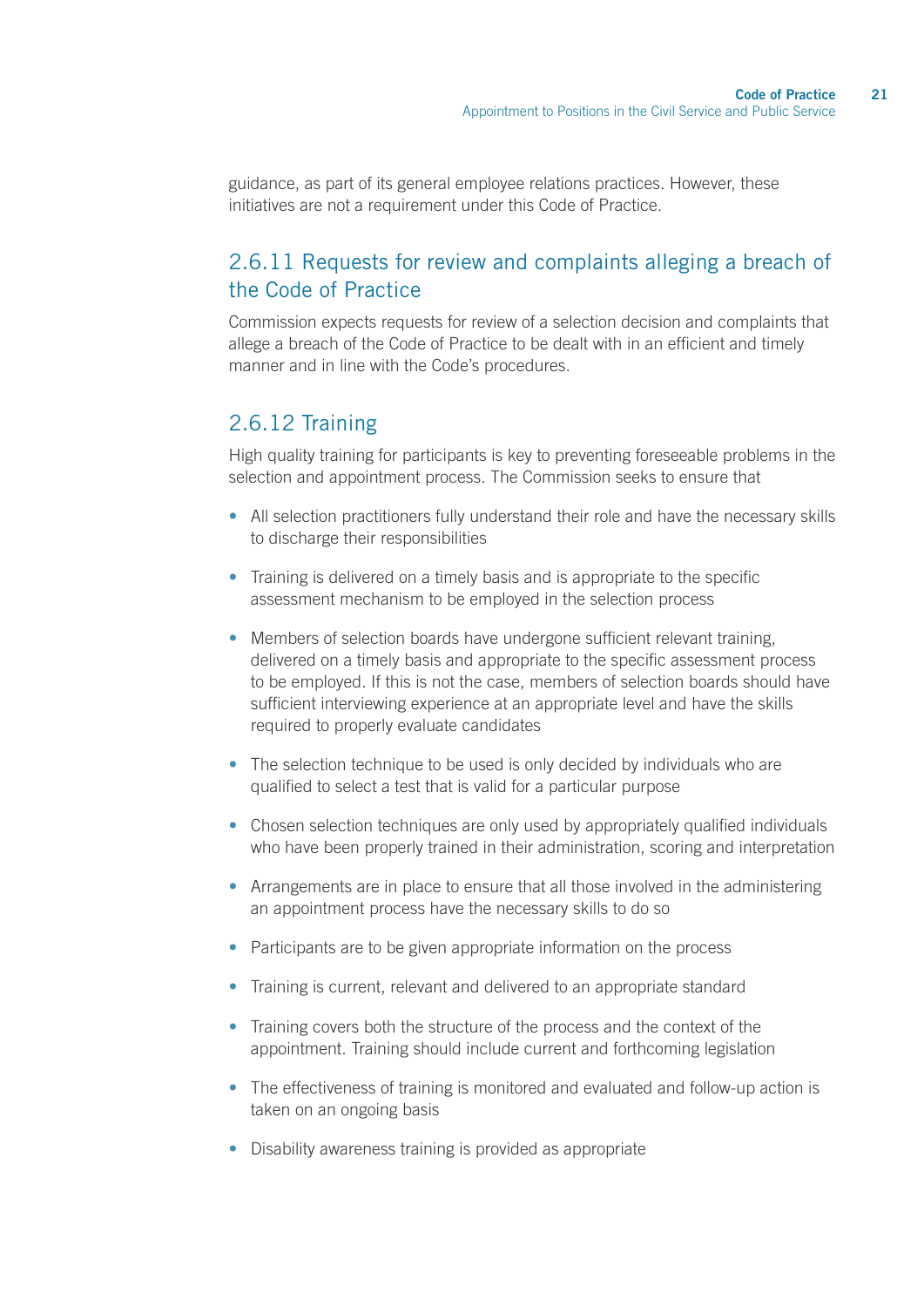#### 2.6.13 Management systems and quality assurance

Regarding management systems and quality assurance in the selection and appointment process, the Commission expects that

- Effective management systems are in place
- Controls are in place to ensure that appropriate processes are adopted and delivered
- Measures are in place to ensure that policies and practices comply with the Code of Practice
- Appropriate procedures are in place to assure quality in the selection and appointment process
- The effectiveness of assessment processes is reviewed and evaluated regularly

#### 2.6.14 Documentation

The Commission expects careful documentation of the selection and appointment process and requires that

- Fully documented records that clearly support each stage of the process are retained. These will include notes of interviews conducted
- Documentation supporting assessment stages of the process reflects the selection criteria
- Documentation that may be audited by the Commission, and information on its use, can be retrieved and accessed
- Accurate, sufficient and appropriate documentation is issued to candidates. This should include information on how to access this Code of Practice and in particular information about the review and complaint procedures outlined in Sections 7 and 8 of the Code
- Documentation sets out the specific criteria candidates must fulfil, in line with the requirements of the Act. This means they must
	- » have the knowledge and ability to discharge the duties of the post concerned
	- » be of suitable character for the post, and
	- » be suitable in all other relevant respects for appointment to the post concerned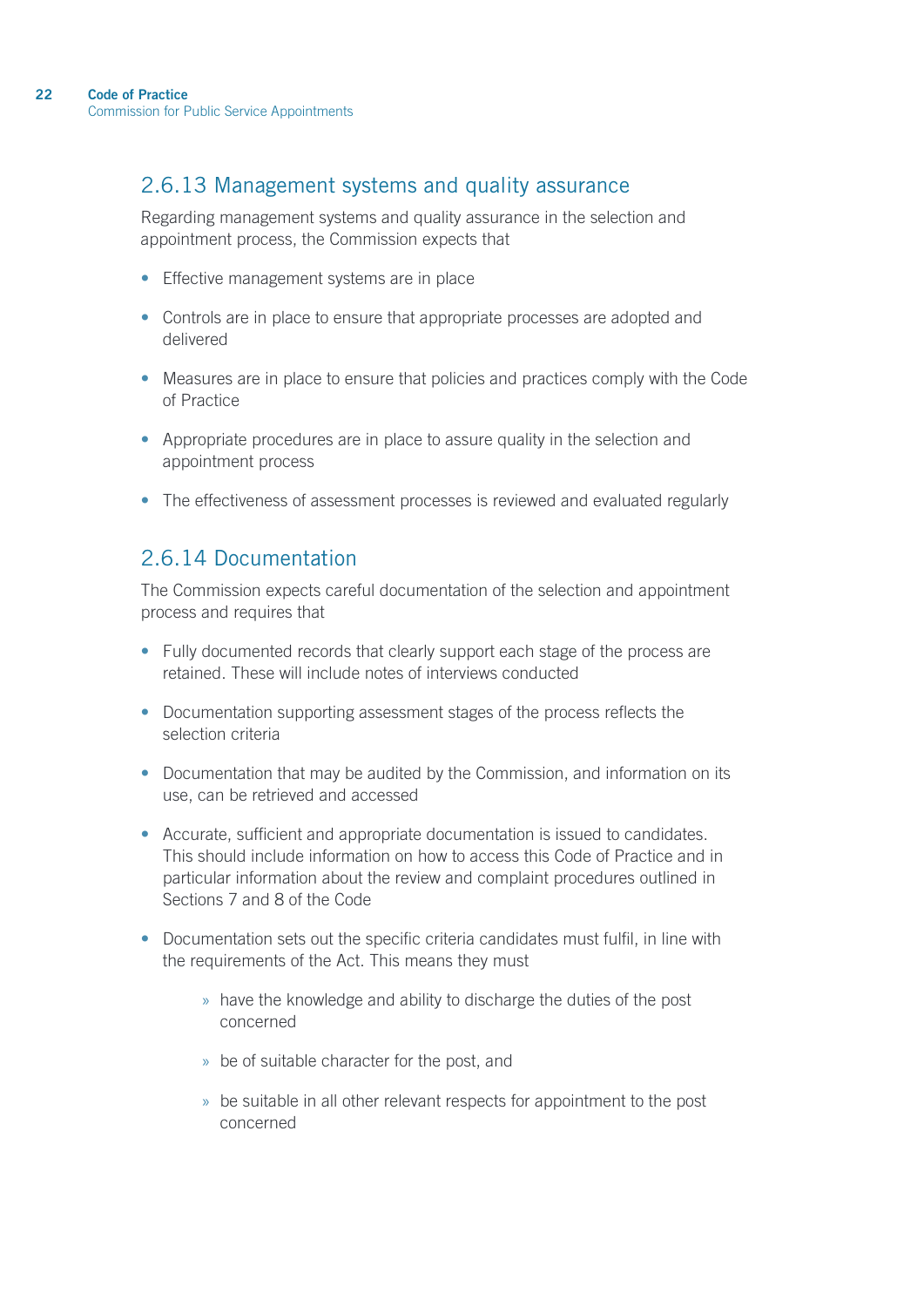- If successful, candidates will not be appointed to the post unless they
	- » agree to undertake the duties attached to the post and accept the conditions under which the duties are, or may be required to be, performed, and
	- » are fully competent, available to and capable of undertaking those duties

#### 2.6.15 Respecting confidentiality

The Commission requires applications to be treated in strict confidence, subject to the provisions of the Freedom of Information Acts 1997–2014

#### 2.6.16 Legislative requirements

The Commission requires compliance with the following legislation

- Public Service Management (Recruitment and Appointments) Act 2004
- Public Service Management (Recruitment and Appointments) Amendment Act 2013
- Employment Equality Acts 1998–2011
- Irish Human Rights and Equality Commission Act 2014
- Disability Act 2005
- Official Languages Act 2003
- Data Protection Acts 1988 and 2003
- Freedom of Information Acts 1997–2014
- Protected Disclosures Act 2014
- Code of Practice for the Employment of People with Disabilities (published by the Department of Public Expenditure and Reform)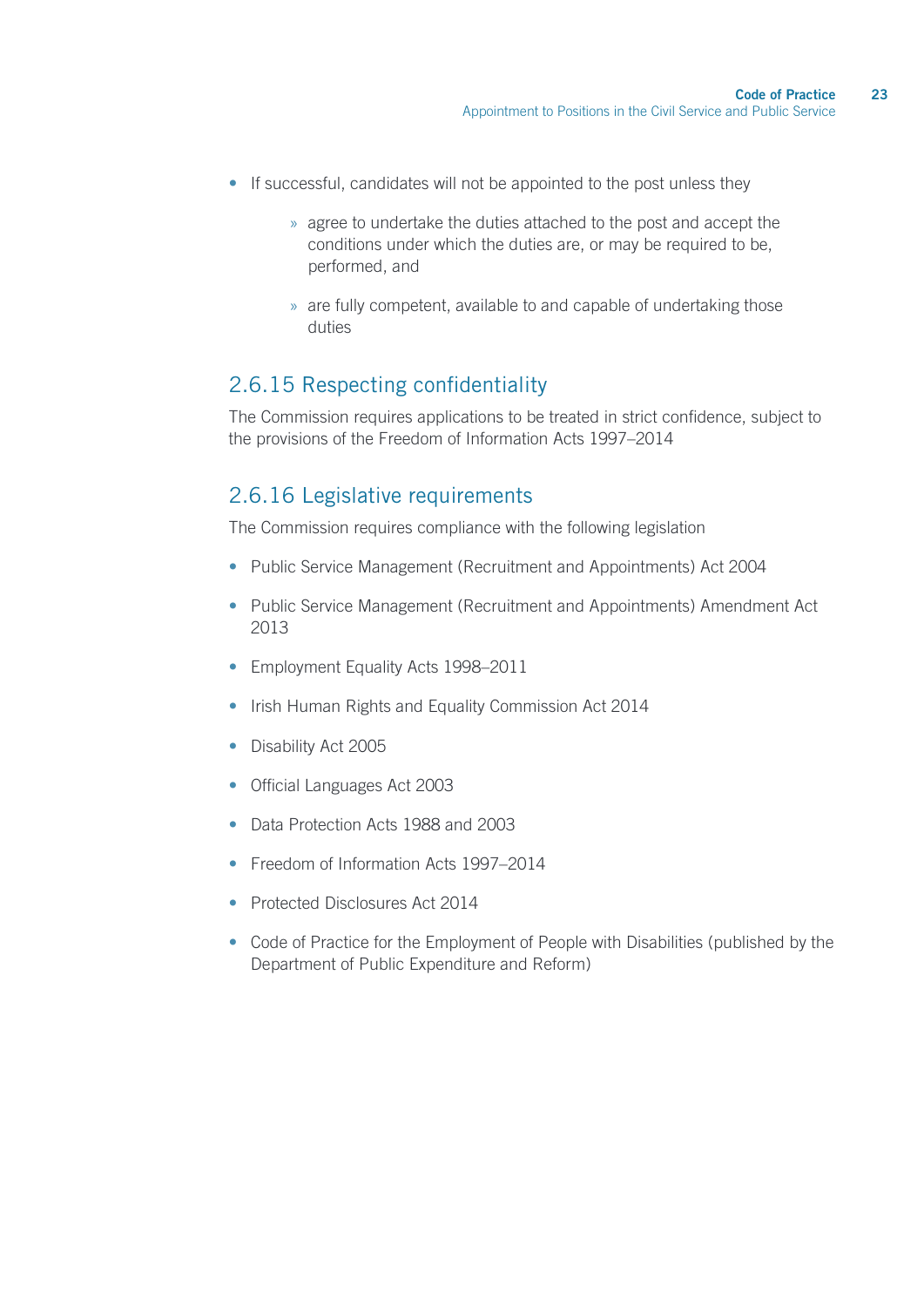# SECTION 3 **AUDIT OF RECRUITMENT POLICIES AND PRACTICES**

# 3.1 The legal position

Section 13(1)(c) of the Act states that the Commission may establish procedures to audit the recruitment and selection process for appointment to positions in the Civil Service and Public Service.

## 3.2 Application of the audit function

#### 3.2.1

The purpose of the audit process is to ensure that recruitment policies, practices and support systems are designed and operated in accordance with this Code of Practice. Audits may examine any part of the appointment process. They may focus on individual office holders. Audits may also be carried out on a thematic basis across all office holders. An audit examination may include a review of specific recruitment programmes.

#### 3.2.2

The audit function is a key mechanism enabling the Commission to safeguard standards. It seeks to ensure that the core principles set out in the Code of Practice are maintained and, where relevant, that the office holder operates the recruitment licence in accordance with the terms and conditions set out by the Commission.

## 3.3 Audit procedures

## 3.3.1

Office holders must co-operate fully with all audits undertaken by or on behalf of the Commission. Audits will be undertaken in a professional manner, in a spirit of improvement and with the goal of sharing knowledge and best practice rather than focusing solely on compliance.

## 3.3.2

Advance notice will be given of the Commission's intention to carry out an audit. This will provide sufficient time for office holders to prepare all necessary documentation and statistics. Advance notice will also enable the review to take place with the least possible disruption.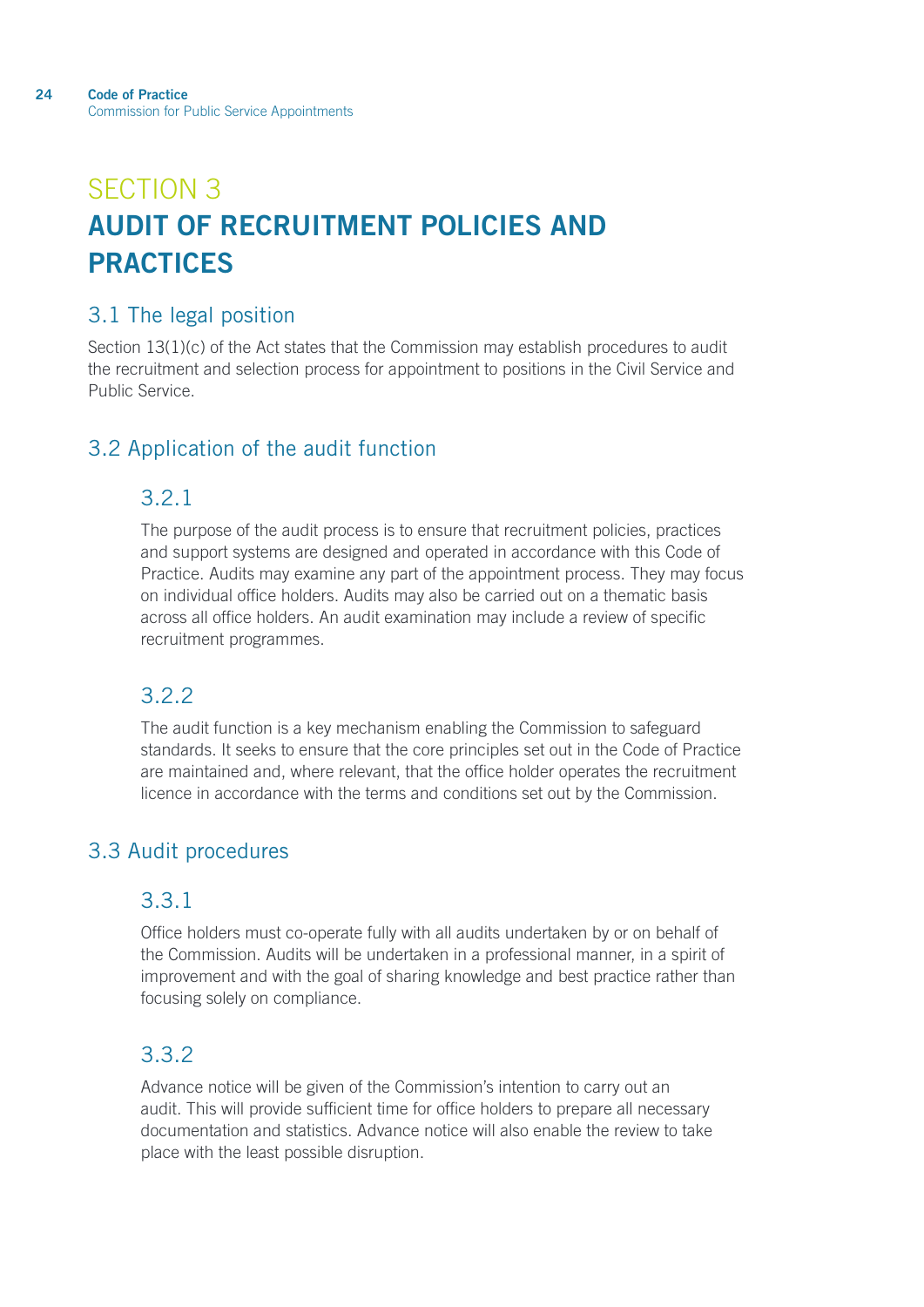## 3.3.3

Audits will be conducted in an efficient manner and the audit steps will be set out and communicated clearly in advance.

#### 3.3.4

At the conclusion of an audit, its findings will be discussed with the audited organisation before a report is submitted to the Commission. Those subject to audit will also have the opportunity to comment on audit reports in respect of matters of factual accuracy before such reports are finalised.

#### 3.3.5

Where an audit identifies shortcomings in a particular area of recruitment, recruitment policy or recruitment practice, recommendations will be made to address the fault. The emphasis will be on providing assistance and support.

## 3.3.6

When conducting audits, the Commission's purpose is to ensure that

- Selection and appointment processes are operated in accordance with this Code of Practice
- There is no possibility of patronage or privilege influencing any part of the process
- Instructions and guidance for office holders, including guidance on the use of listed recruitment agencies (in the case of licence holders), are consistent with both the spirit and the letter of the Code of Practice
- Those with responsibility for organising appointment processes fully understand the Commission's requirements
- Members of selection boards have undergone training delivered on a timely basis and appropriate to the specific assessment process deployed. If this is not the case, then selection board members must have sufficient interviewing experience at an appropriate level and have the necessary skills to properly evaluate candidates
- Individuals administering the selection techniques are appropriately qualified and have received recent, relevant training
- Action has been taken to correct any instances uncovered by internal monitoring where the Code of Practice has not been followed
- Any new developments in recruitment policy or practice, for example new selection procedures, are consistent with the Code of Practice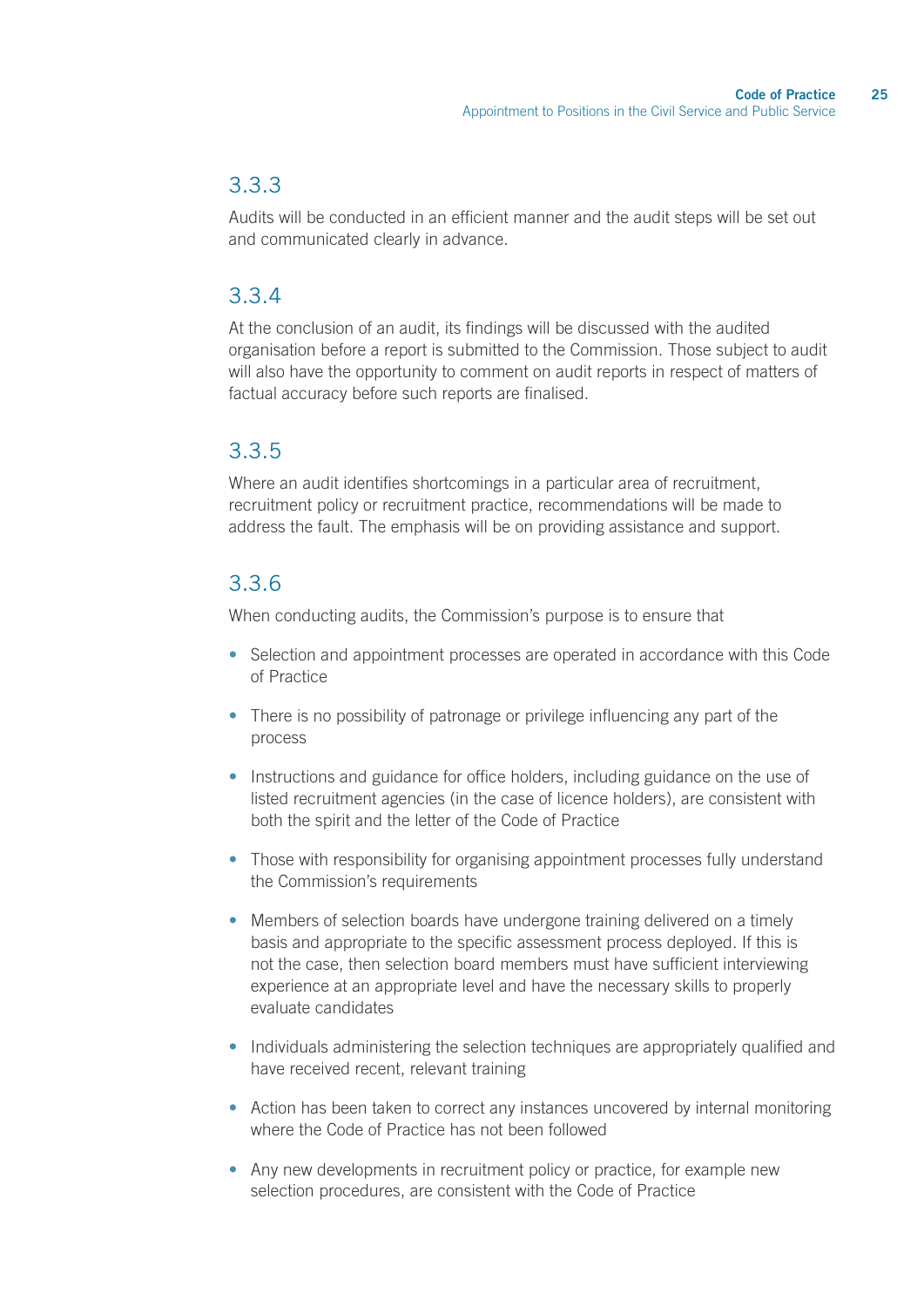# 3.4 Publication of reports following an audit

# 3.4.1

The Commission will publish a report of the outcome of each audit on its website: www.cpsa.ie. The Commission will also publish an account of its audit activity in its annual report.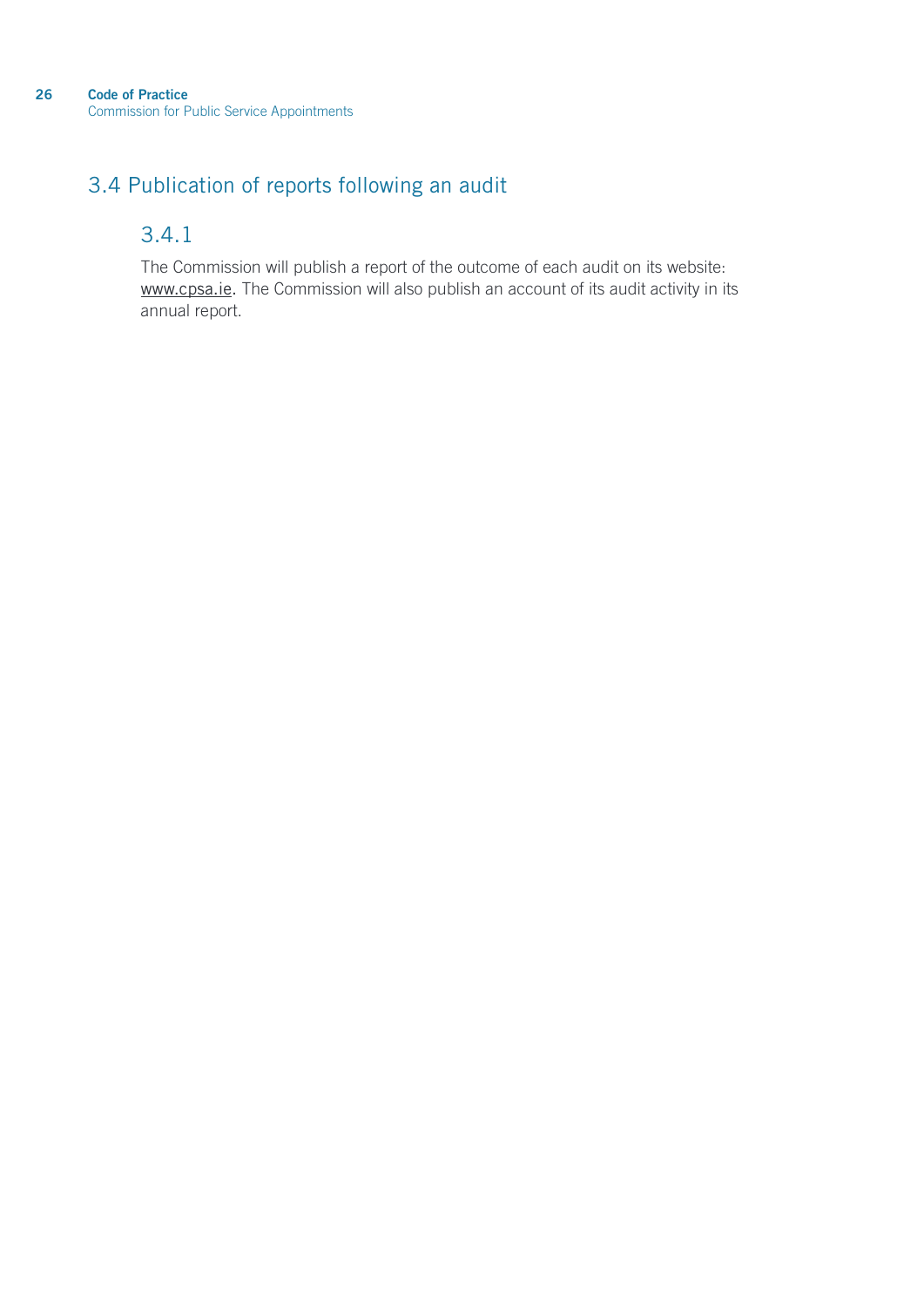# SECTION 4 **RESPONSIBILITY AND ACCOUNTABILITY FOR THE APPLICATION OF THE RECRUITMENT PRINCIPLES**

# 4.1 Responsibility for the application of the principles of the Code of **Practice**

#### 4.1.1

Responsibility and accountability for appointments rest with the office holder. To maintain the probity of the appointment system, the office holder is responsible to the Commission for ensuring full compliance with the terms and conditions of the recruitment licence (where relevant), this Code of Practice and any other guidelines issued by the Commission.

#### 4.1.2

Office holders who are granted recruitment licences may delegate all or part of the task of recruitment to the Public Appointments Service. Where such a delegation is made, the Chief Executive of the Public Appointments Service is responsible, to the extent of the delegation, for adherence to the terms and conditions of the recruitment licence, this Code of Practice and any other guidelines issued by the Commission.

## 4.1.3

Licence holders may seek the assistance of listed recruitment agencies for some of the tasks connected with selection under the particular recruitment licence held (full details are available from the Commission). However, the licence holder has sole responsibility for the final selection of candidates for appointment and for placing candidates on a panel for appointment. Where the assistance of a listed recruitment agency is sought, it will remain the duty of the licence holder to ensure that agency complies with the terms and conditions of the recruitment licence, this Code of Practice and any other guidelines issued by the Commission.

## 4.1.4

An appointment process may be undertaken jointly by two or more organisations. In this case the office holders concerned must agree in advance that one of their number will be responsible and accountable for ensuring full compliance with the terms and conditions of this Code of Practice and any other guidelines issued by the Commission.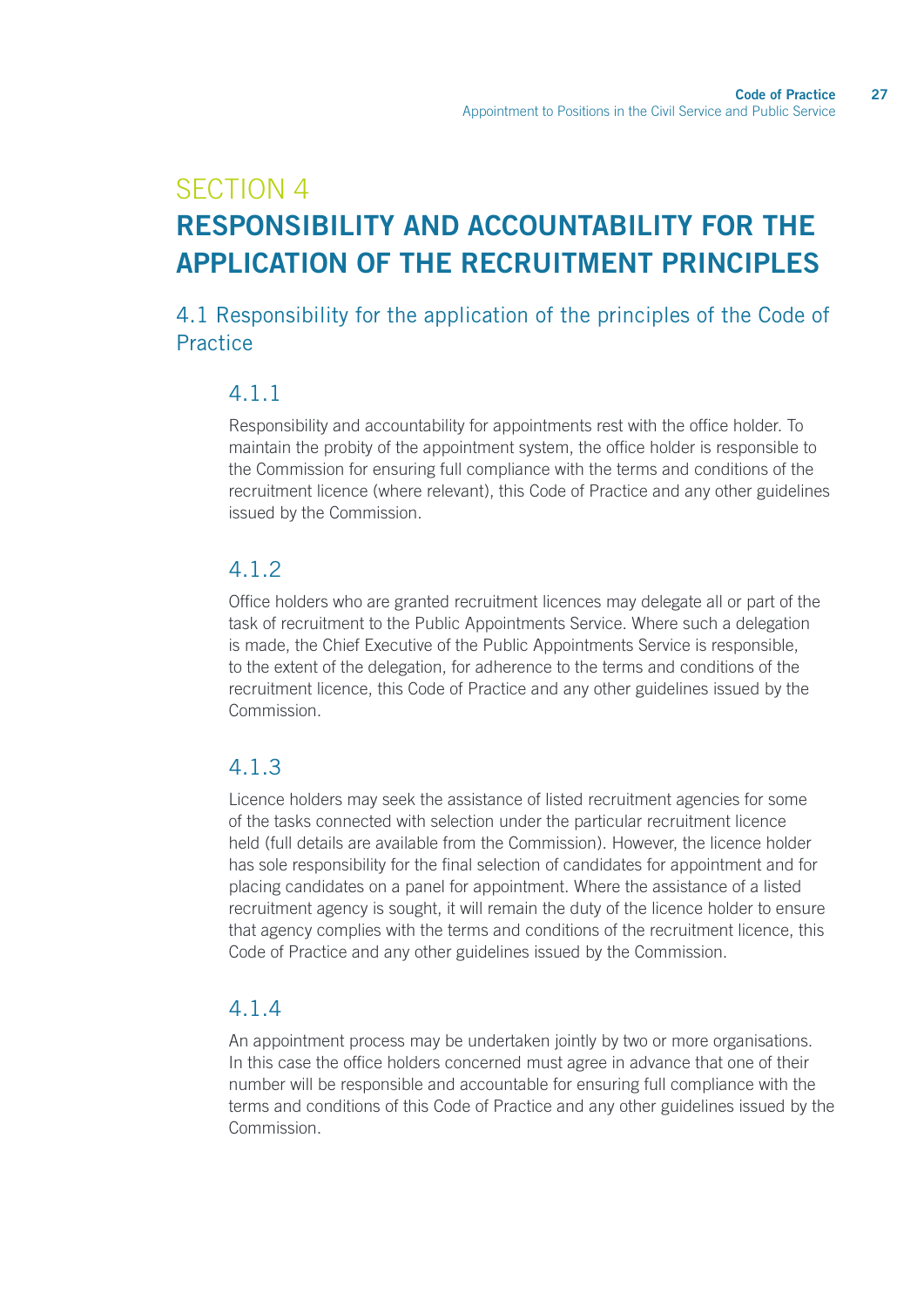## 4.2 Accounting for recruitment decisions

Individuals responsible for recruitment and selection processes must be able to show that they have complied with the Commission's recruitment principles. Accordingly,

- All decisions made about the approach adopted in any appointment process should be clear and evident
- Selection and appointment processes should be fully documented. Effective management systems and arrangements (including document management) should be in place
- Those responsible for recruitment should monitor and evaluate their processes and take positive initiatives to tackle any matters arising
- Records should be managed in accordance with the terms of the National Archives Act 1986 and Data Protection Acts 1988 and 2003
- Office holders and ultimately the Commission must be satisfied that appointment processes have been properly carried out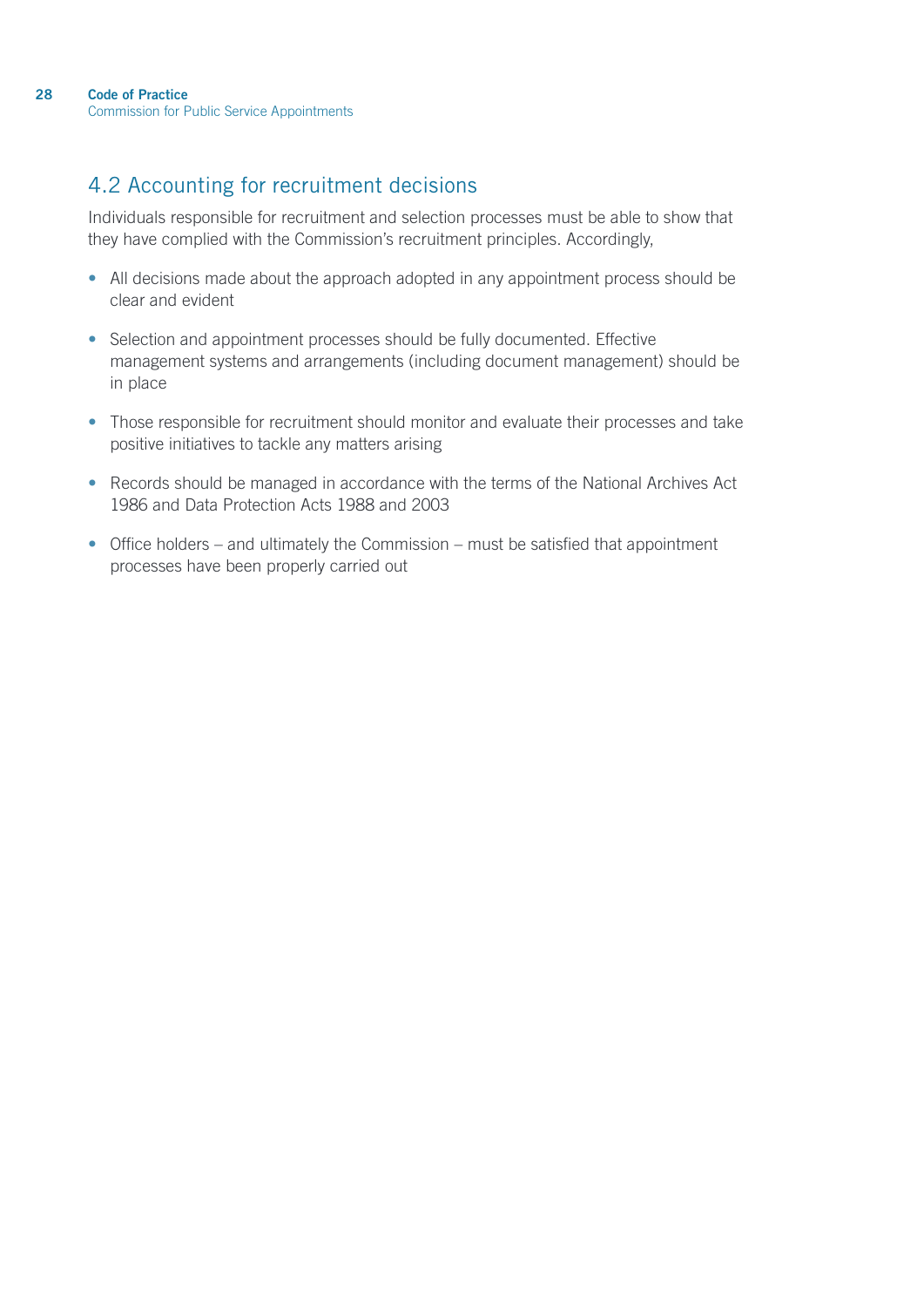# SECTION 5 **RESPONSIBILITY OF CANDIDATES**

#### 5.1 Canvassing

Canvassing will disqualify candidates and result in their exclusion from the appointment process. (An example of canvassing is a candidate attempting to get additional support from an individual or individuals involved in the selection and appointment process by other means than the specified application route. This could result in an unfair advantage to the candidate.)

#### 5.2 Candidates' obligations

Candidates in the recruitment process must not

- Knowingly or recklessly provide false information
- Canvass any person, with or without inducements
- Interfere with or compromise the process in any way

A third party must not impersonate a candidate at any stage of the process

# 5.3 Penalties for failure to comply with the Code of Practice

#### 5.3.1

Any person who contravenes the responsibilities and obligations set out in Section 5 of this Code of Practice, or who assists another person in contravening those provisions, is committing an offence. Such a person is liable to prosecution that may result in a fine, imprisonment or both.

## 5.3.2

If a person found guilty of such an offence is a candidate in a recruitment process, they will be disqualified as a candidate and excluded from the process. If a person found guilty of such an offence has been appointed to a post following the recruitment process in question, they will be removed from that post.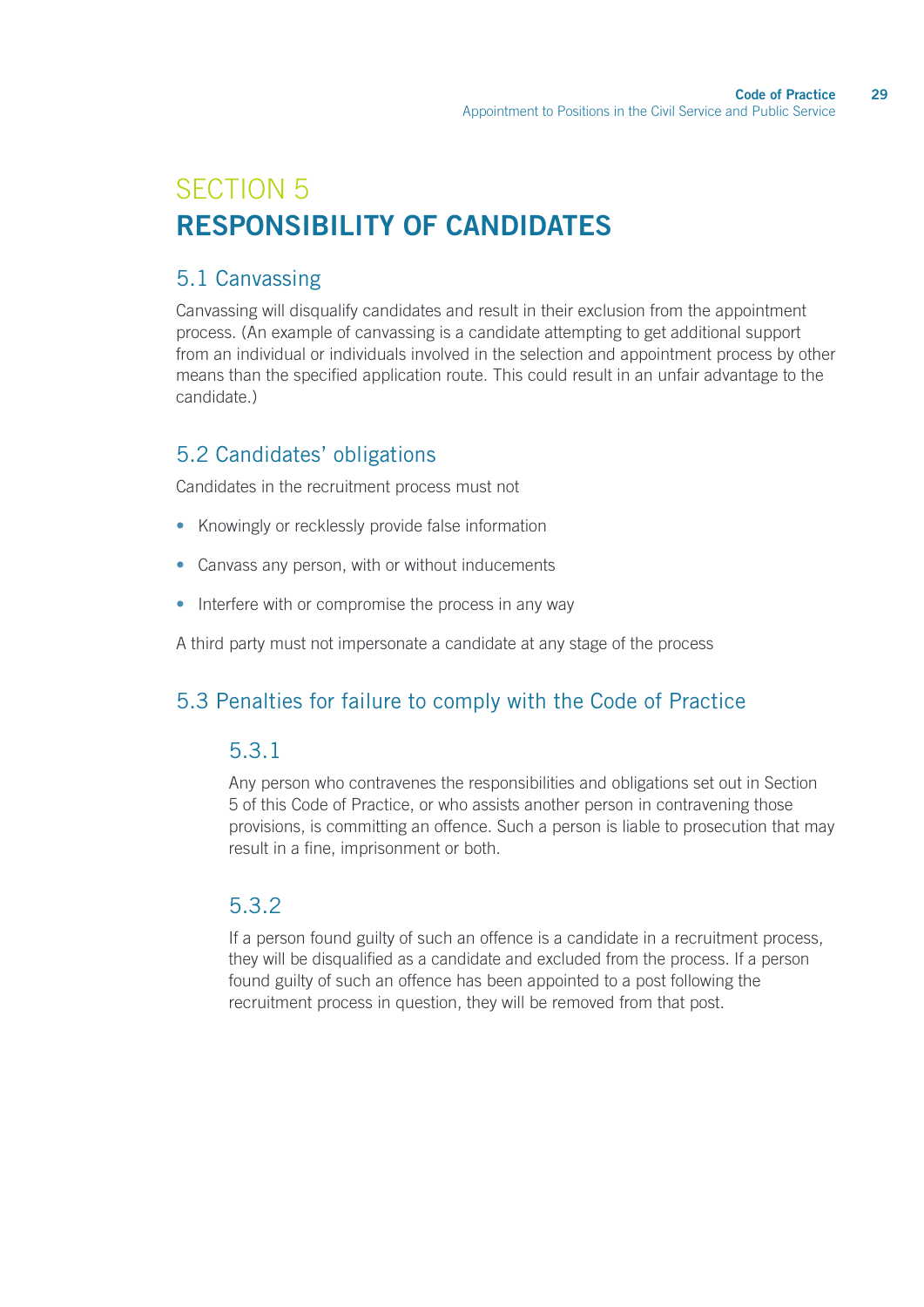# SECTION 6 **INTERFERENCE WITH THE RECRUITMENT PROCESS**

If the Commission believes there may have been interference or attempted interference with an appointment process, it may investigate the matter or authorise a person to investigate on its behalf. Accordingly,

- Office holders have a duty to inform the Commission of any interference or attempted interference with the process
- Where all or part of a recruitment process covered by this Code of Practice has been delegated to the Public Appointments Service, the Chief Executive of the Public Appointments Service has a duty to inform the Commission of any interference or attempted interference with the process
- A listed recruitment agency has a duty to inform the recruitment licence holder of any interference or attempted interference with the process
- A person found guilty of an offence is liable to a fine, imprisonment or both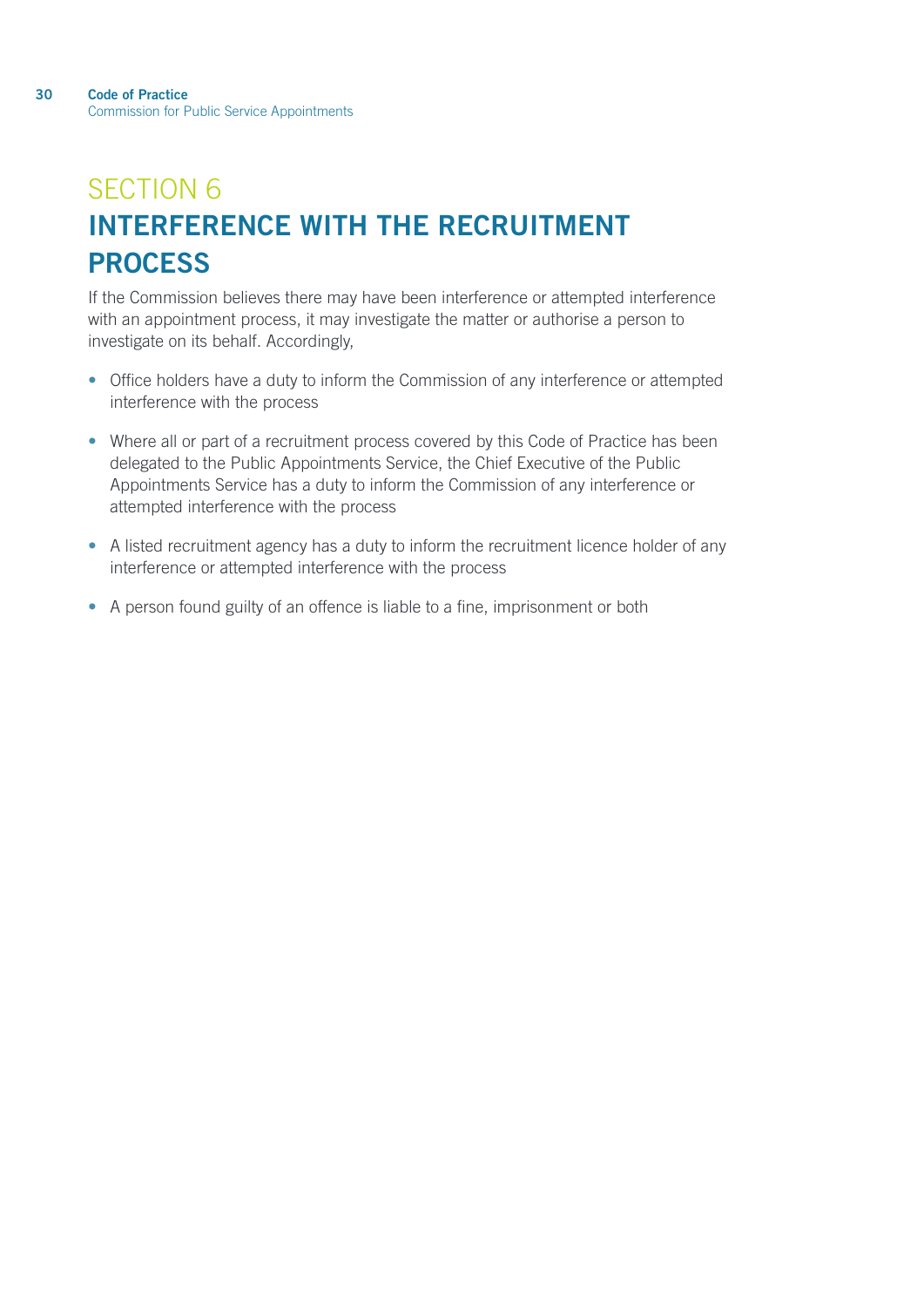# **OVERVIEW OF REVIEW AND COMPLAINT PROCEDURES**

The Commission has a statutory role to establish and oversee procedures that address candidates' complaints and any requests for review of an appointment process.

However, the Public Service Management (Recruitment and Appointments) Act 2004 states explicitly that the Commission cannot instruct office holders to change a decision taken in the course of an appointment process. Even in cases where it finds that the office holder has fallen short of the principles set out in the Code of Practice, the Commission cannot require an office holder to reverse a decision taken in the course of an appointment process.

Following an examination of a complaint, the Commission may make recommendations, offer advice or issue an instruction for an office holder to take account of at a later date or in future appointment processes.

A candidate who is not satisfied with the selection and appointment process, or part of it, may follow either one of the two following procedures but **not both**.

#### 1. Request a review of the process

A candidate may seek a review from the office holder of an action or decision taken in regard to their application that does not amount to a breach of the Code of Practice. Section 7 of this Code sets out the precise manner in which a request for a review of a decision should be made by a candidate. It also sets out how the request should be dealt with.

**The Commission has no role in a review process conducted under Section 7 of this Code.**

#### 2. Make a complaint alleging a breach of the Code of Practice

A candidate may believe that there has been a breach of the Commission's Code of Practice. Section 8 sets out the precise manner in which a complaint alleging a breach of this Code should be made by a candidate. It also sets out how the complaint should be dealt with. Allegations of such breaches should be addressed to the office holder in the first instance. If a candidate is dissatisfied with the outcome of the office holder's review, they may then make an appeal to the Commission to examine the alleged breach and review the office holder's decision.

**A candidate who is simply seeking clarification on the basis for the decision reached about their candidature should obtain this feedback from the office holder in charge of the recruitment process. They do not need to invoke any of the procedures referred to above. It is expected that such feedback will be properly managed by the office holder as an integral part of the appointment process.**

Before submitting a request for review under Section 7 or a complaint under Section 8, candidates should determine which procedure is appropriate to their circumstances.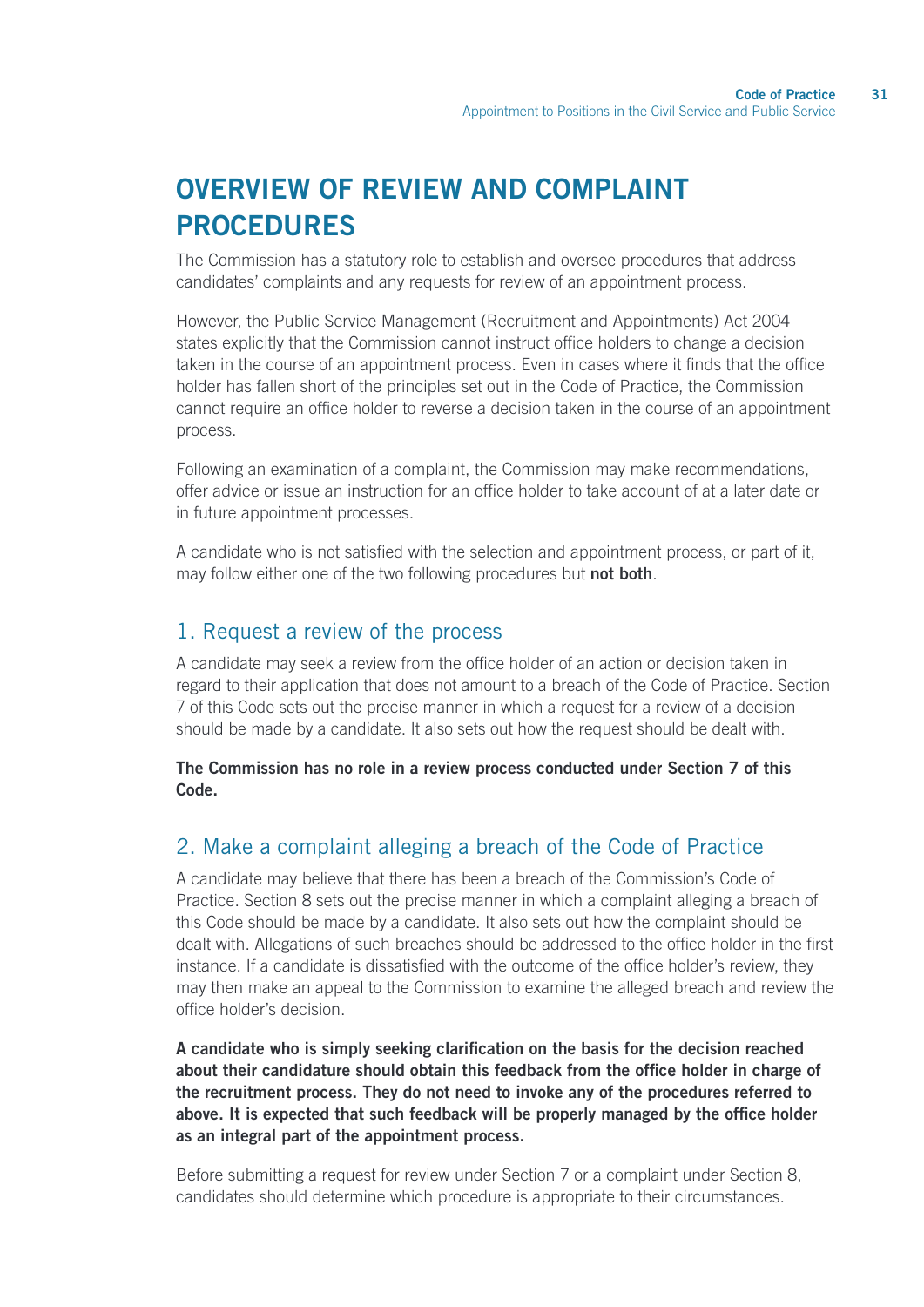**Where a review of a recruitment or selection process has taken place under Section 7, a complainant may not seek a further review of the same process under Section 8 (other than in the most exceptional circumstances, which will be determined by the Commission at its sole discretion).**

Office holders should satisfy themselves, as far as is practicable, that the appropriate procedure has been invoked by the complainant when accepting a request for review or a complaint.

The review and complaint procedures allow for problems to be resolved on an informal basis. The Commission recommends that the office holder, subject to the agreement of the candidate, should try to satisfy the complainant through an informal process before making use of the formal review procedures.

It is important to note that, where a selection process is reviewed under Section 7, a candidate cannot then also make a complaint about the same selection process under Section 8, other than in exceptional circumstances. Such exceptions will be determined by the Commission at its sole discretion. In applying its discretion the Commission will consider the candidate's rationale for first requesting a review under Section 7 of this Code rather than making a complaint under Section 8.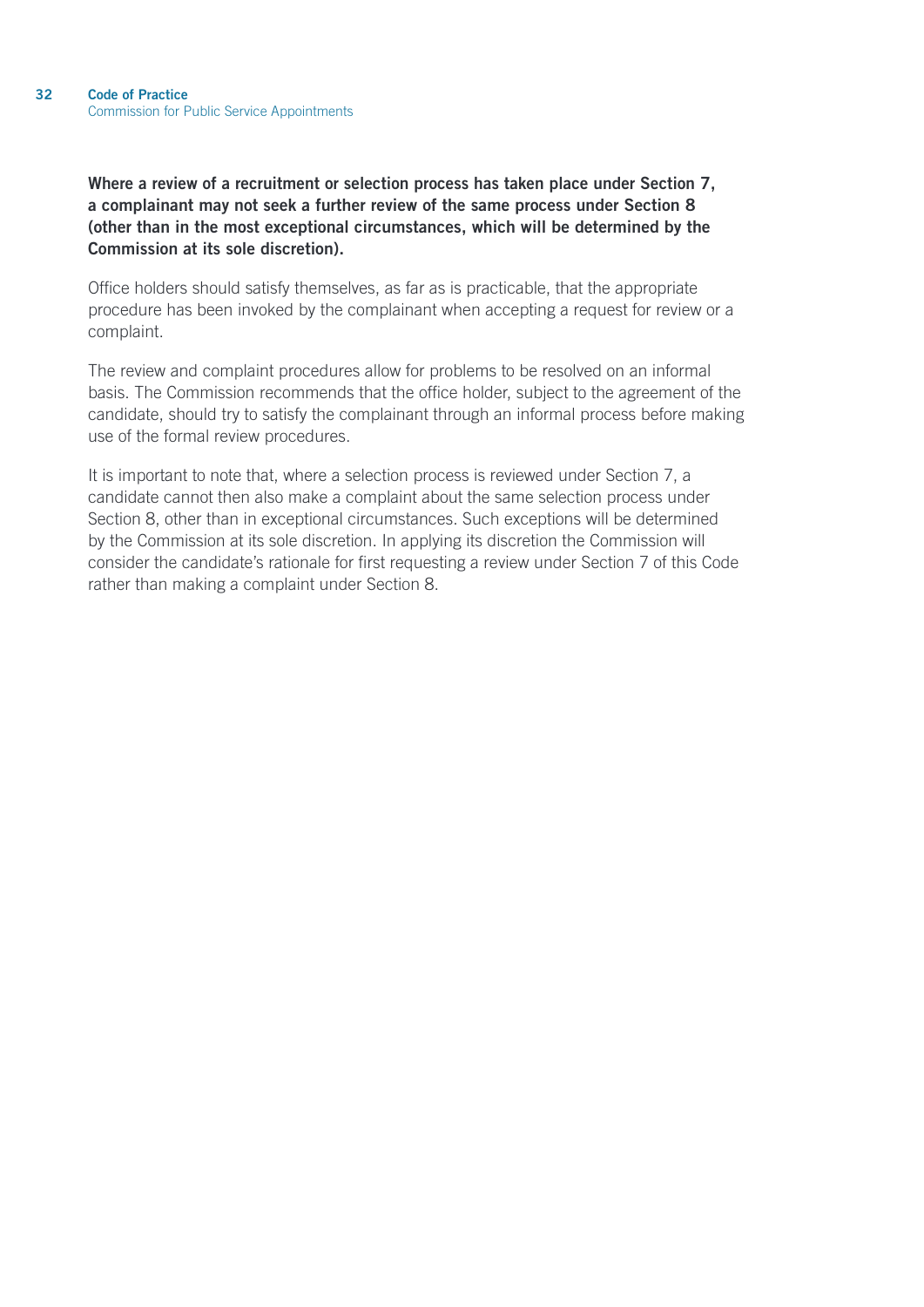# SECTION 7 **REQUEST FOR A REVIEW. PROCEDURES WHERE A CANDIDATE SEEKS A REVIEW OF A DECISION TAKEN IN RELATION TO THEIR APPLICATION**

#### 7.1 General information about reviewing a selection decision

A candidate may not be satisfied with an action or decision taken by the office holder. In this case they may request a review of the decision.

# 7.1.1

The procedures for review as set out in Section 7 apply in cases where a candidate wishes to have an action or decision made in relation to their candidature reviewed by the office holder. The procedures and standards to be adopted by the person requesting the review and the office holder follow.

# 7.1.2

**There is no obligation on the office holder to suspend an appointment process while it considers a request for a review. However, the Commission expects that the office holder will intervene where possible and take appropriate action in cases where it finds that an error is likely to have occurred.**

# 7.1.3

As with the recruitment processes themselves, and within reason, fair procedures should be applied by all parties dealing with requests for review made under Section 7 of this Code.

# 7.1.4

The Commission has no remit to investigate complaints from candidates that do not amount to a breach of the Code of Practice.

# 7.1.5

It is essential for office holders to have effective systems in place for responding to requests for review. Office holders must keep a full record of all correspondence and any other relevant documentation. This includes minutes of meetings, records of emails and notes of telephone conversations in relation to all candidates who present themselves for any form of assessment whether successful or not.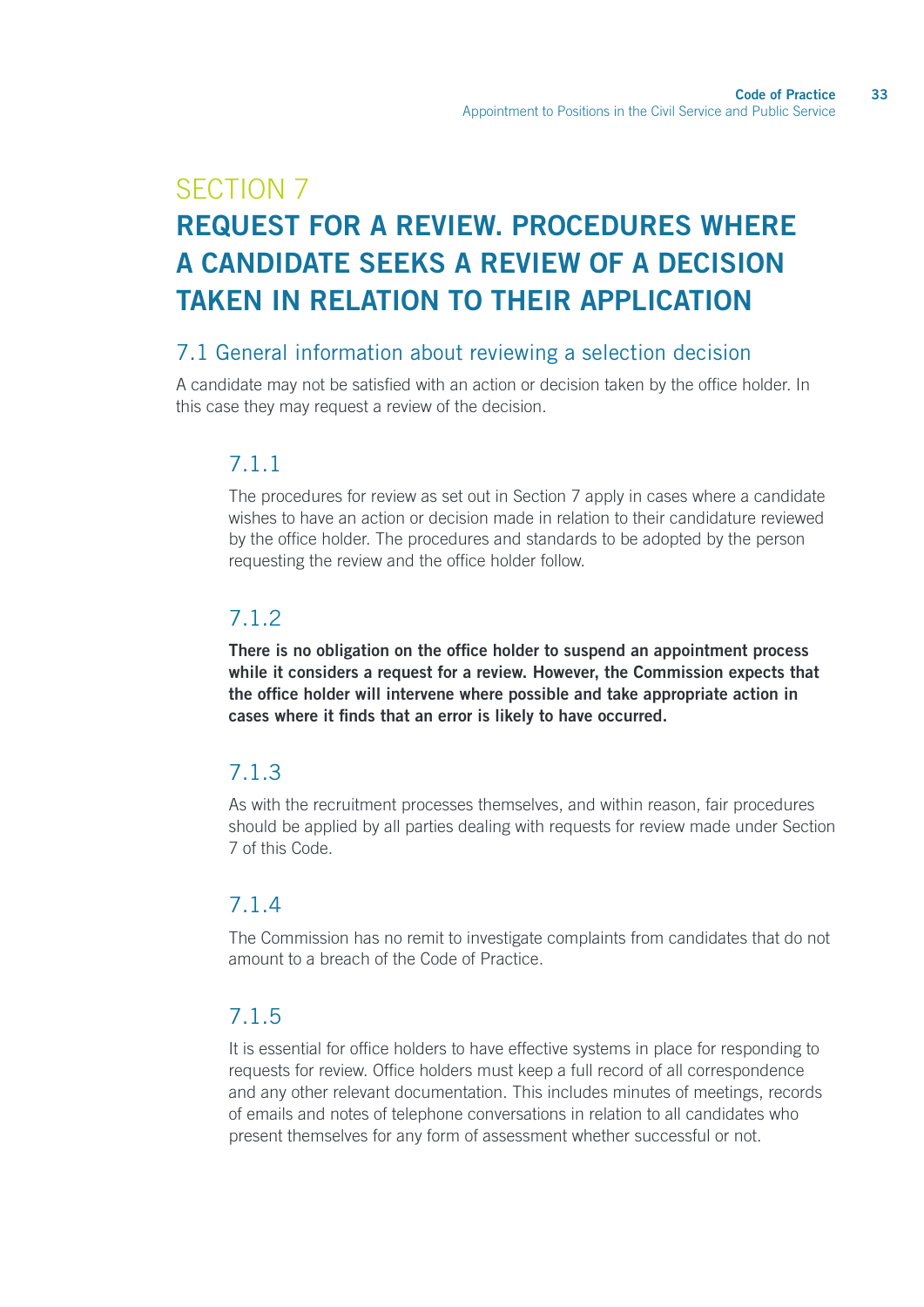#### 7.2 Informal review process

# 7.2.1

When making a request for a review, the candidate must support their request by outlining the facts they believe show that the action taken or decision reached was wrong. A request for a review may be refused if the candidate cannot support their request.

# 7.2.2

The Commission recommends that, subject to the agreement of the candidate, where the office holder considers the matter could be resolved they should first seek to engage on an informal basis, before making use of the formal review procedure.

# 7.2.3

This informal stage can provide the office holder and candidate alike with an opportunity to review the factors that gave rise to the action taken or the decision reached. If the office holder determines that an error may have occurred they should be in a position to intervene quickly, to take corrective action or to seek a suspension of the appointment process. The Commission recommends that this informal stage involve a meeting or telephone conversation between the candidate and a representative of the office holder who had played a key role in the selection process.

# 7.2.4

A request for an informal review of the selection and appointment process must be made within five working days of notification of the decision.

# 7.2.5

A candidate may request a review of a decision made at any stage while the selection process is ongoing. However, a request for review that relates to an interim stage of a selection process must be received within two working days of receipt of the decision. This is necessary to ensure that the office holder can intervene if it considers that an error is likely to have been made in the course of the appointment process.

# 7.2.6

The office holder must carry out the informal review without delay. The review should be conducted within a period of time that ensures the candidate may then also access the formal review procedure within the specified time, should they wish to.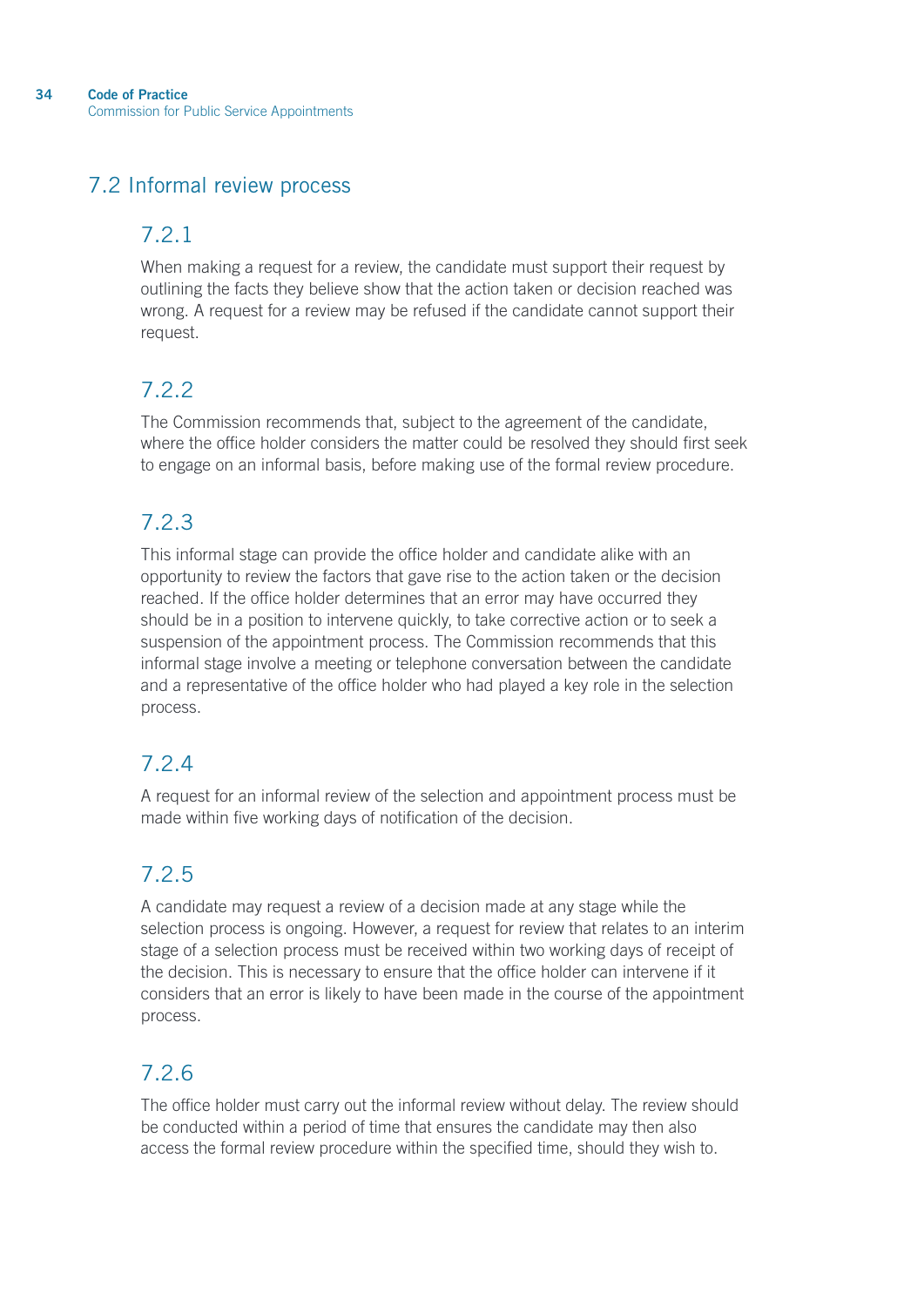## 7.2.7

If a candidate remains dissatisfied following any such informal discussion, they may adopt the formal procedures set out in Section 7. If the candidate wishes the matter to be dealt with by way of a formal review, they must request this within two working days of receiving notification of the outcome of the informal review.

# 7.3 Procedure for formal review of a selection process

A candidate may request a formal review of a selection and appointment process. The procedures and standards to be followed by the complainant and by the office holder with regard to requests for formal review are as follows...

# 7.3.1

The candidate must address their concerns about the process in writing to the office holder, outlining the facts that they believe show an action taken or decision reached was wrong. A request for a formal review may be refused if the candidate cannot support their request.

# 7.3.2

A request for a formal review must be made within 10 working days of the candidate receiving notification of the selection decision. However, where the decision relates to an interim stage of a selection process the request for a formal review must be received within four working days. This is necessary to ensure that the office holder can intervene if it considers that an error is likely to have been made in the course of the appointment process.

# 7.3.3

An extension of the given time limits will only be granted in the most exceptional of circumstances and at the sole discretion of the office holder.

# 7.3.4

The office holder should issue a written acknowledgement to the candidate within three working days of receipt of the request for a formal review.

# 7.3.5

The case should be reviewed by a person who has not been associated directly with the decision in question.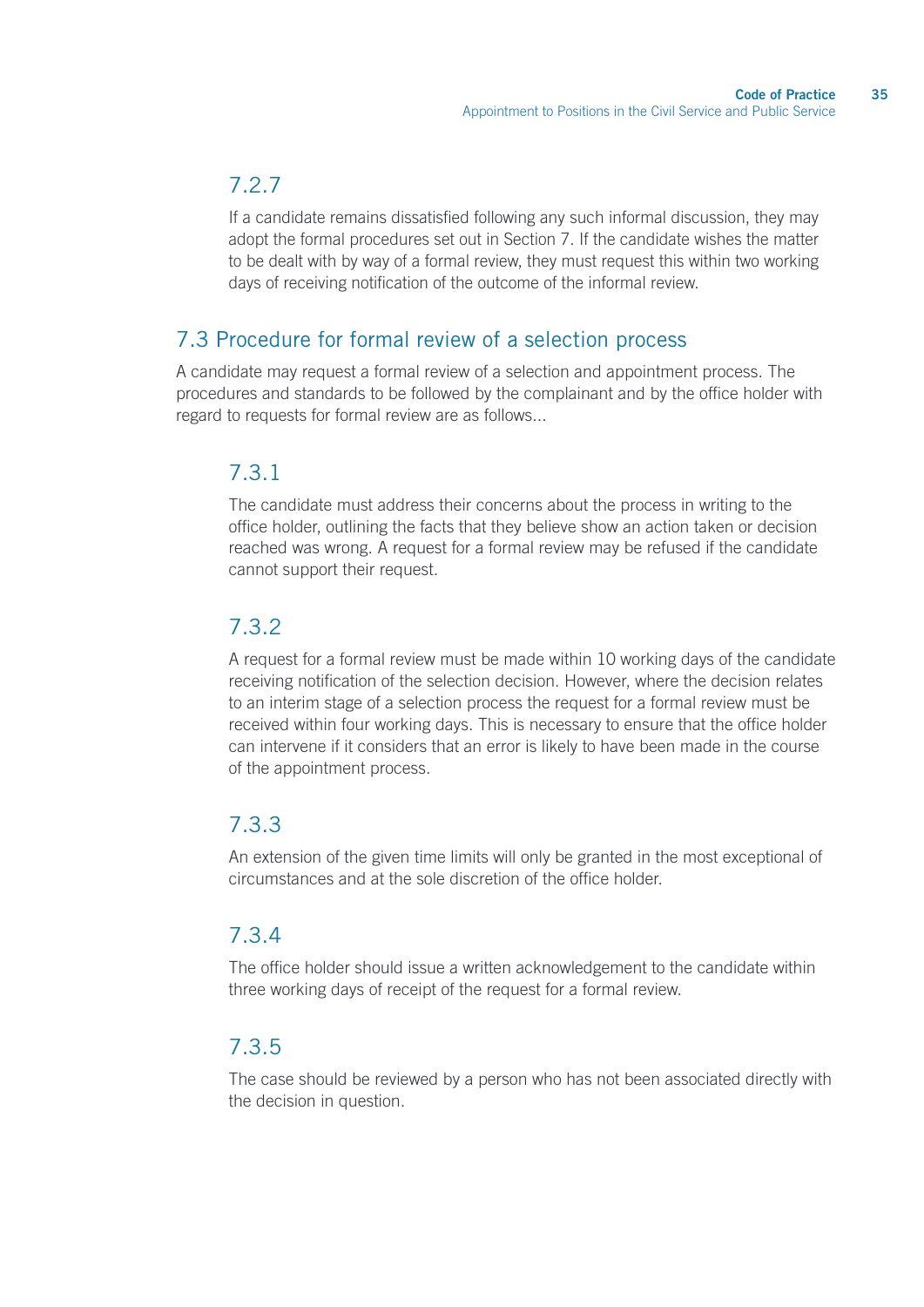# 7.3.6

The person or people conducting the formal review (the "reviewer" or "reviewers") should consider any written submissions made by the candidate, and all other relevant information. This includes any emails, notes or memoranda held by the office holder in respect of the selection process.

# 7.3.7

Where necessary, the reviewer may speak with the personnel of the office holder involved in the selection process, and with the candidate, to collect further information.

# 7.3.8

The outcome of the formal review must be notified to the candidate within 25 working days of the office holder receiving the request. If the investigation does not produce a decision within this time, the reviewer must keep the candidate informed of the status of the review and the reasons for the delay.

# 7.4 Exclusion from making a further complaint under Section 8 of this Code of Practice

**Where a formal review of a recruitment and selection process has taken place under Section 7 of this Code of Practice, a complainant may not seek a further review of the same process under Section 8, other than in the most exceptional circumstances that will be determined by the Commission at its sole discretion.** In applying its discretion the Commission will consider the candidate's rationale for first requesting a formal review under Section 7, rather than making a complaint under Section 8.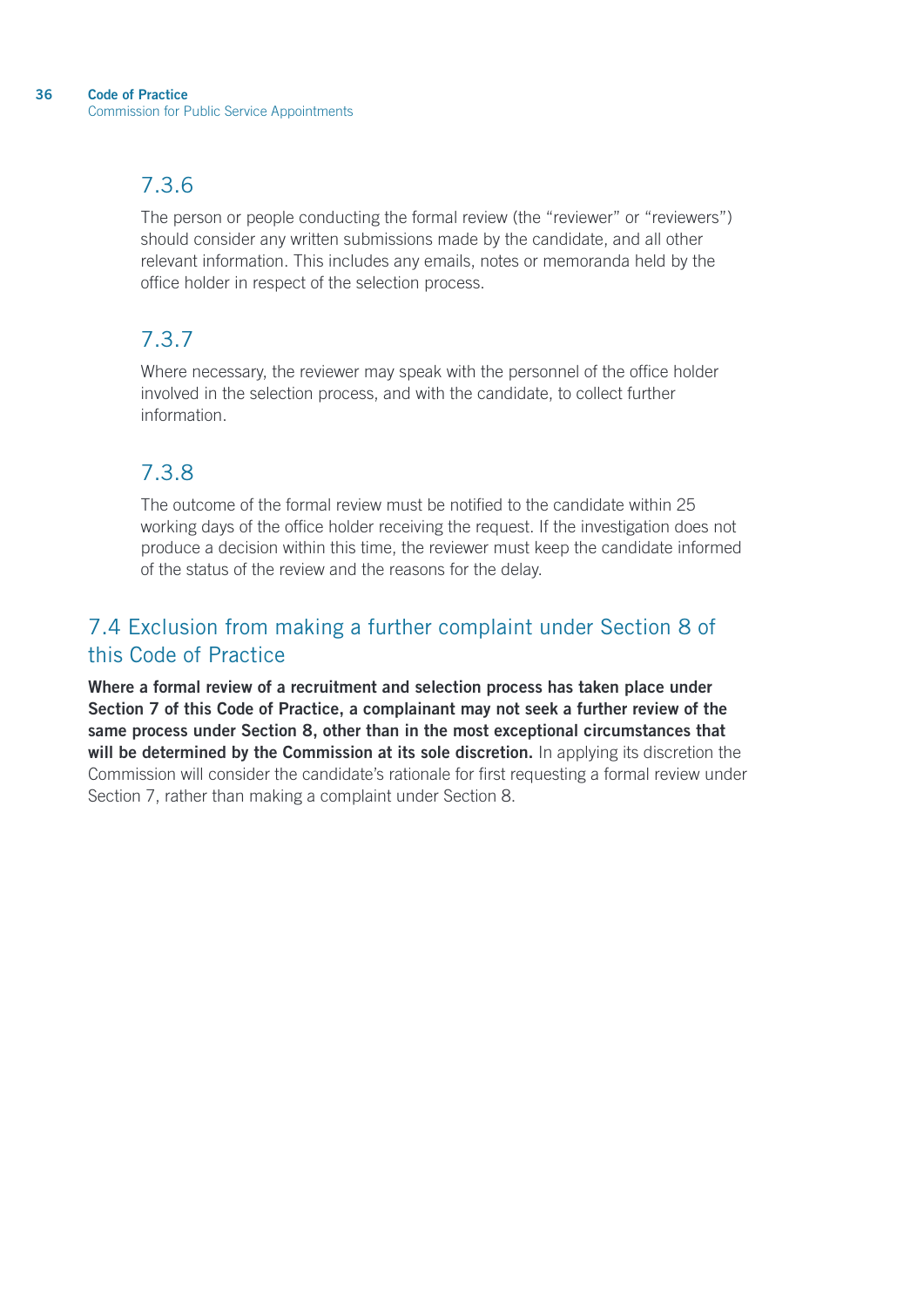# SECTION 8

# **MANAGING A COMPLAINT. PROCEDURES IN RELATION TO ALLEGATIONS OF A BREACH OF THE CODE OF PRACTICE**

#### 8.1 General information about making a complaint

#### 8.1.1

A candidate may believe there was a breach of the Code of Practice by an office holder that may have compromised the integrity of the decision reached in the appointment process. The complaints process enables candidates (or potential candidates) to make a complaint to the office holder in the first instance, and to the Commission subsequently on appeal if they remain dissatisfied.

# 8.1.2

There is no obligation on the office holder to suspend an appointment process while it considers a complaint. However, the Commission expects that, where possible, the office holder will intervene in cases where it finds that an error is likely to have occurred.

# 8.1.3

The Commission may find that an office holder has not adhered to the standards set out in the principles of this Code of Practice. In this case, the Commission may make recommendations, offer advice or issue an instruction that an office holder must take account of in future appointment processes. **The Commission cannot instruct an office holder to reverse a decision taken in the course of the appointment process.**

## 8.1.4

Allegations of breaches of this Code of Practice should be addressed in writing, and within a reasonable timeframe, to the office holder in the first instance. The complainant must outline the facts that they believe show that the process followed was wrong. The complainant must also identify the aspect of the Code they believe has been infringed. A complaint may be dismissed if the complainant cannot support their allegations by setting out how the office holder has fallen short of the principles of this Code.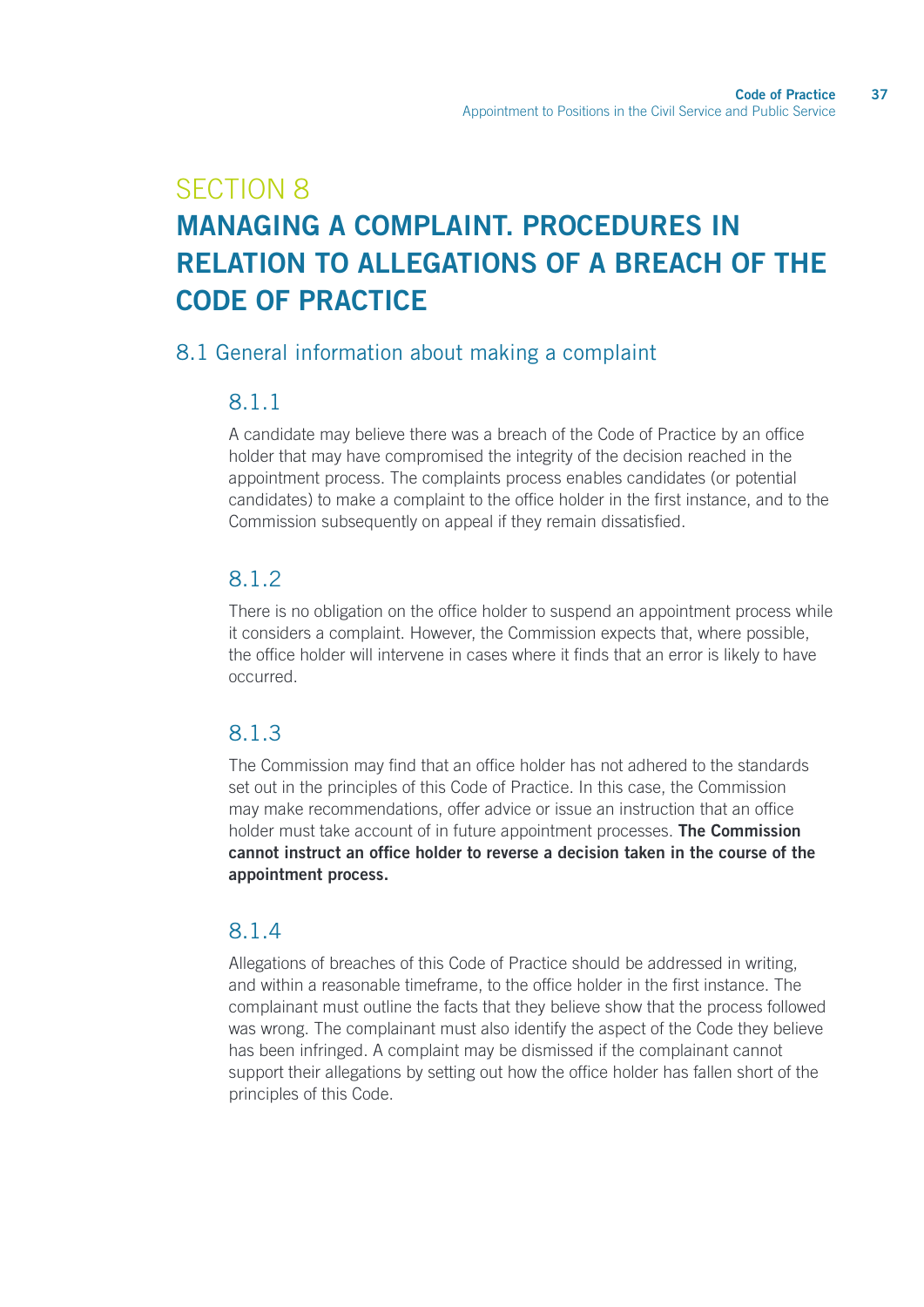# 8.1.5

As with the recruitment processes themselves, and within reason, fair procedures should be applied by all those dealing with complaints.

# 8.1.6

The Commission will accept a complaint in relation to an alleged breach of the Code of Practice only when it has been examined by the office holder in the first instance and the complainant is dissatisfied with the outcome of that examination.

# 8.2 Informal complaint process

#### 8.2.1

A candidate may wish to make a complaint alleging a breach of the Code of Practice. If the complaint is received within a reasonable time frame, and where the office holder considers that the matter could be resolved, the Commission recommends that the office holder should try to engage with the complainant on an informal basis before making use of the formal complaint procedure set out in Section 8.

# 8.2.2

This informal stage can provide the office holder and complainant alike with an opportunity to review the manner in which the appointment process was conducted. If the office holder's informal reviewer determines that an error may have occurred, it may be able to intervene quickly to correct or seek a suspension in the appointment process. There is no obligation on the office holder to suspend an appointment process while it considers an informal complaint. However, the Commission expects that the office holder will intervene in cases where it finds that an error is likely to have occurred.

# 8.2.3

The Commission recommends that this informal stage involve a meeting or telephone conversation between the complainant and a representative of the office holder. The office holder's representative should be an individual who played a key role in the selection decision. The office holder must carry out the informal review without delay.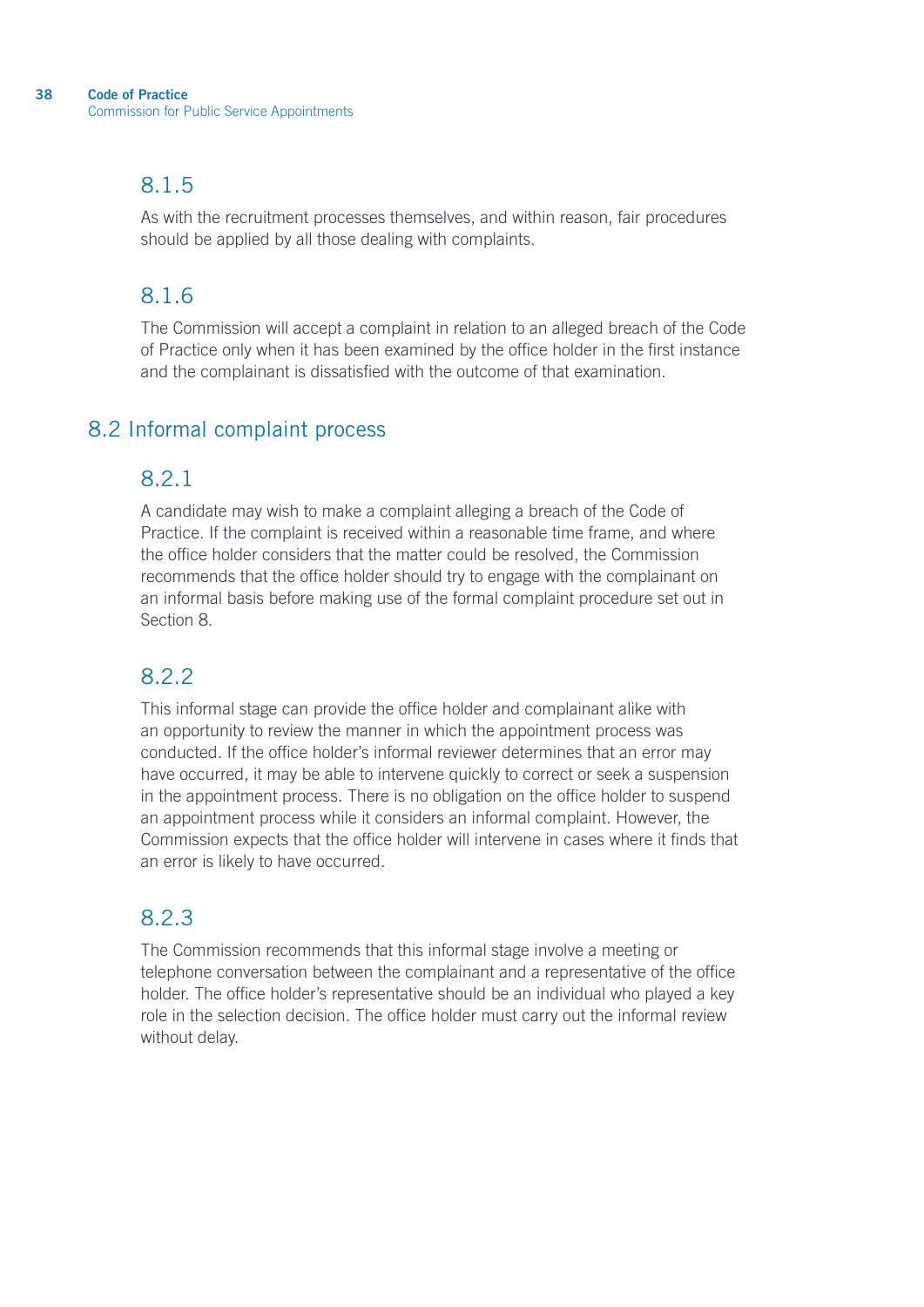#### 8.2.4

Where a complainant does not wish to pursue an informal process or remains dissatisfied following any such informal discussion, they may adopt the formal procedures set out in Section 8. If the candidate wishes the matter to be dealt with by way of making a formal complaint, they must do so within two working days of receiving notification of the initial decision (or the outcome of the informal complaint procedure).

#### 8.3 Procedure for making a formal complaint to the office holder

A candidate may not wish to follow the informal complaints process, or they may be dissatisfied with the outcome of the informal examination of their complaint. In this case, the candidate may make a formal complaint. The standards and procedures to be followed by the complainant and the office holder in relation to formal complaints alleging breaches of the Code of Practice are as follows...

#### 8.3.1

A formal complaint in relation to a breach of the Code of Practice must be made in writing to the office holder without delay. The complainant should provide details of the allegation and support this with facts that the complainant believes show how the principles of the Code have been infringed.

#### 8.3.2

The office holder should issue a written acknowledgement to the complainant within three working days of receipt of the formal complaint.

## 8.3.3

The complaint should be reviewed by an individual who is not associated directly with the appointment process in question. The person or people conducting the review (the "reviewer" or "reviewers") will consider all information that is material to the complaint. This includes any emails, notes or memoranda prepared by the personnel of the office holder, and any relevant documentation provided by the complainant. The reviewer may speak with or meet with any personnel of the office holder relevant to the complaint, and with the complainant, to collect further information.

#### 8.3.4

The outcome of the office holder's investigation of a formal complaint must be notified to the complainant within 25 working days of receipt of the complaint. **If the investigation does not produce a decision within this time, the office holder must keep the complainant informed of the status of the review and the reasons for the delay.**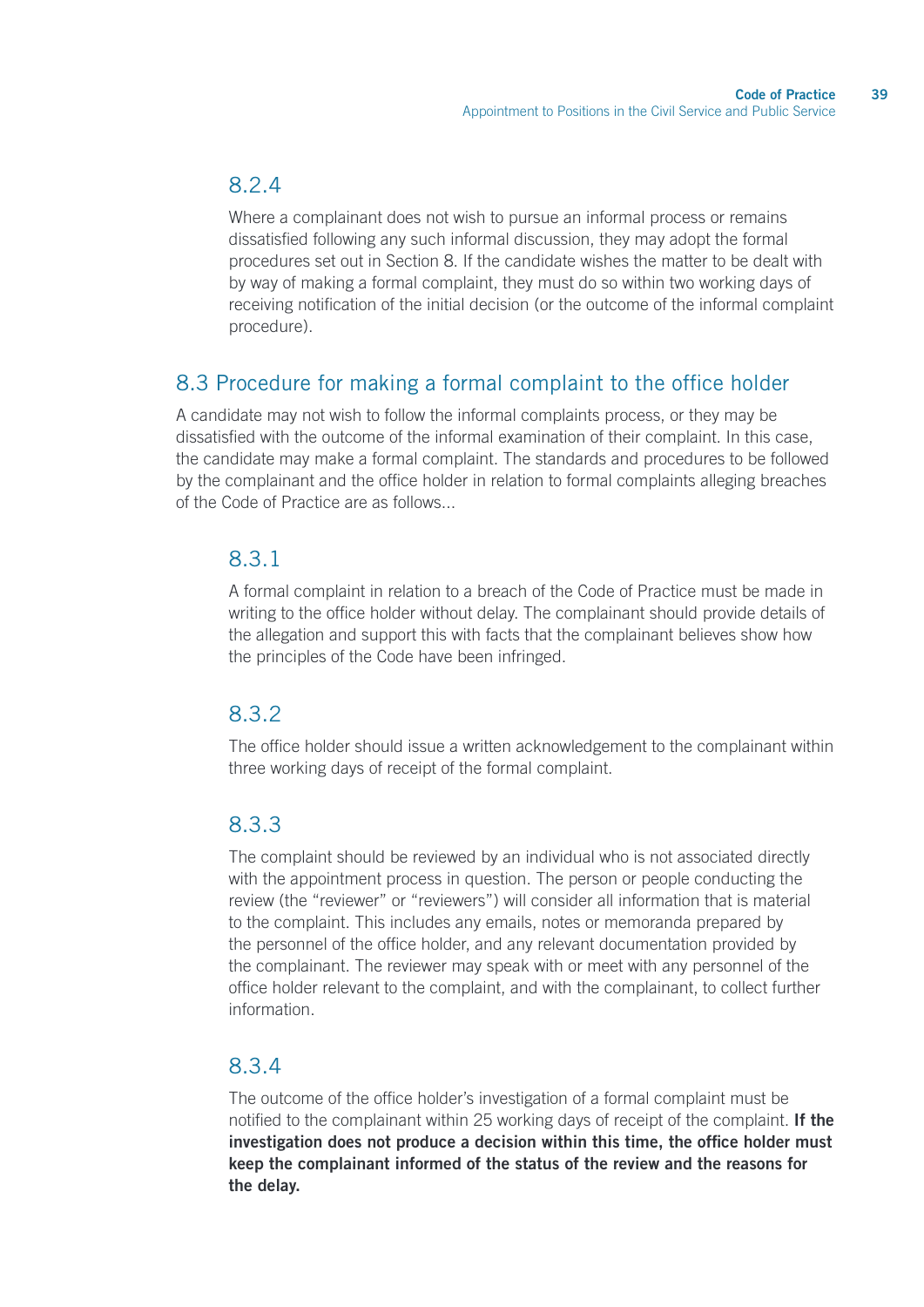# 8.3.5

When informing the complainant of the outcome of the formal complaint process, the office holder should also tell the complainant that they can seek a further review if they remain dissatisfied, by referring the matter to the Commission. The complainant can make an appeal against the decision made by the office holder with regards to the formal complaint. The office holder must also clearly state that any such appeal must be made in writing within 10 working days of the complainant receiving the outcome of the office holder's decision regarding the complaint.

# 8.3.6

Office holders are expected to facilitate the Commission in its review of alleged breaches of the Code of Practice. Office holders must keep a full record of all correspondence and any relevant documentation in respect of the complaint. This includes minutes of meetings, records of emails, notes of telephone conversations or other meetings, and all documentation provided by the complainant.

## 8.4 Procedure for making an appeal to the Commission regarding the office holder's decision about a formal complaint

A candidate may not be satisfied with the decision the office holder has made regarding the formal complaint. In this case, they may make an appeal to the Commission to review the decision. The procedures and standards to be adopted by the Commission in handling an appeal, following a complaint that alleges breaches of the Code of Practice, are as follows...

# 8.4.1

An appeal to the Commission, following a complaint alleging a breach of the Code of Practice, must be made in writing within 10 working days of the candidate receiving the notification of the office holder's decision about the formal complaint.

# 8.4.2

When making an appeal details of the grounds for the appeal should be provided, along with the supporting facts or relevant documentation that the complainant believes show how the principles of the Code have been infringed. The candidate should also include any documentation provided to them by the office holder in respect of the original complaint, and in particular the office holder's report of its examination of the formal complaint, within the specified time.

## 8.4.3

The Commission will acknowledge receipt of the candidate's appeal within three working days.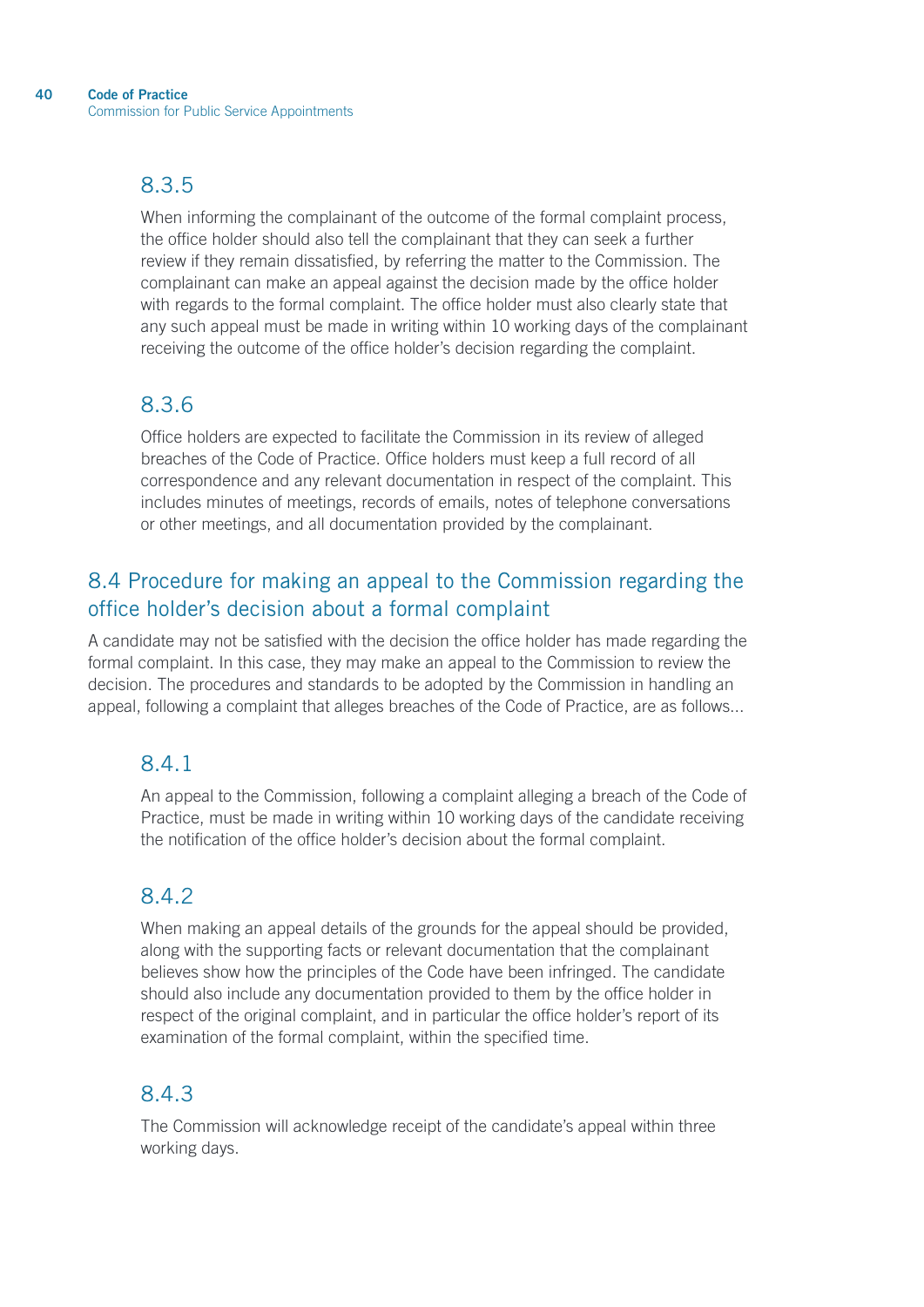#### 8.4.4

The Commission's secretariat will inform the complainant of the expected timeframe for its examination of the original complaint within a further two weeks.

#### 8.4.5

The outcome of the Commission's examination of the original complaint will be notified in writing to the complainant and the office holder. It is not possible to determine a precise timescale for conducting the investigation and completing the written report. However, the Commission will keep the complainant and the office holder informed of the status of the review and the reasons for any delays encountered.

#### 8.4.6

The Commission will make its decision on the basis of any written information available in respect of the matter, or on the basis of any written submissions made to it. The Commission does not generally conduct interviews but it may do so if it considers them necessary to the particular circumstances of a case.

#### 8.4.7

The decision of the Commission is final. The Commission will not consider any further communication from the parties to a complaint in relation to matters it has already investigated, how they were examined or the conclusions reached.

#### 8.4.8

Decisions made by the Commission may be challenged by way of Judicial Review.

#### 8.4.9

The Commission may take whatever action it considers necessary where it considers there has been a failure to comply with the Code of Practice, in accordance with the provisions of the Public Service Management (Recruitment and Appointments) Act 2004. Such action includes revoking a recruitment licence, where appropriate.

#### 8.4.10

The Commission will treat all complaints in confidence. The Commission will not release details of an individual's allegations or its response to these allegations to third parties. However, common themes arising in complaints and the approach the Commission has adopted in dealing with them may be published from time to time on an anonymised basis on the Commission's website: www.cpsa.ie.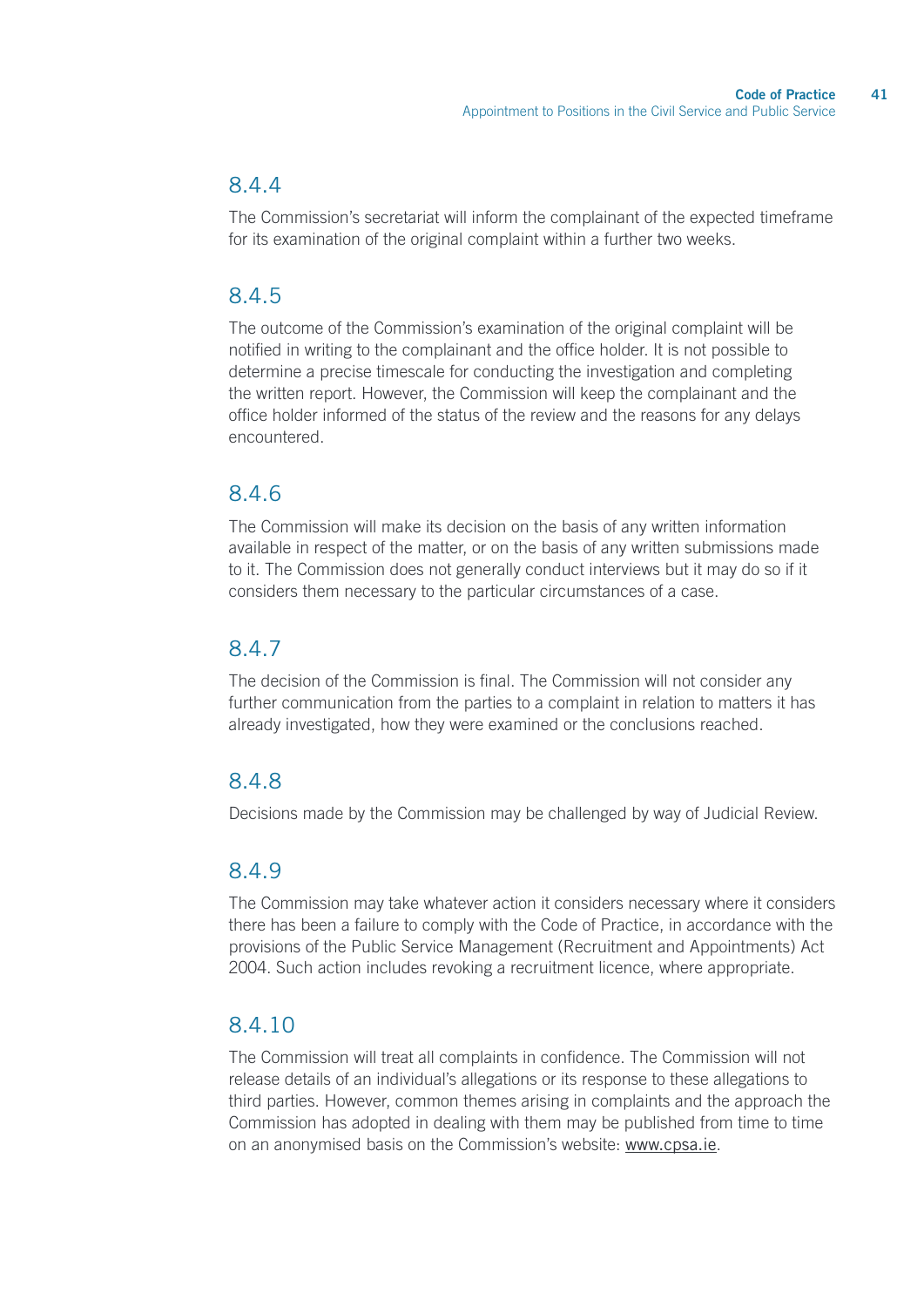# SECTION 9 **UNREASONABLE CUSTOMER CONDUCT**

# 9.1 Introduction

# 9.1.1

"Customers" referred to in Section 9 may be

- Candidates or potential candidates for positions
- Individuals requesting a review under Section 7 of this Code of Practice
- Individuals making a complaint under Section 8 of this Code of Practice

# 9.1.2

During the selection and appointment process, the Commission and office holders are expected to provide candidates with detailed information in a timely manner. The Commission and office holders must also treat customers politely.

## 9.1.3

The Commission appreciates that candidates invest a considerable amount of time, effort and energy in preparing for the different stages of an appointment process, and may find the experience stressful. In most cases, customers interact with the office holders and with the Commission in a reasonable and professional manner. Unfortunately, a minority of customers may adopt an unreasonable approach in pursuing their complaint or requests for review.

# 9.1.4

The Commission does not expect office holders or its own staff to tolerate offensive, abusive or threatening behaviours.

# 9.1.5

The Commission does not expect that a disproportionate amount of time and resources should be committed to one individual in responding to any one or a series of requests for review of a selection decision.

## 9.2 Types of behaviour considered "unreasonable customer conduct"

The types of behaviour that the Commission considers "unreasonable customer conduct" are as follows...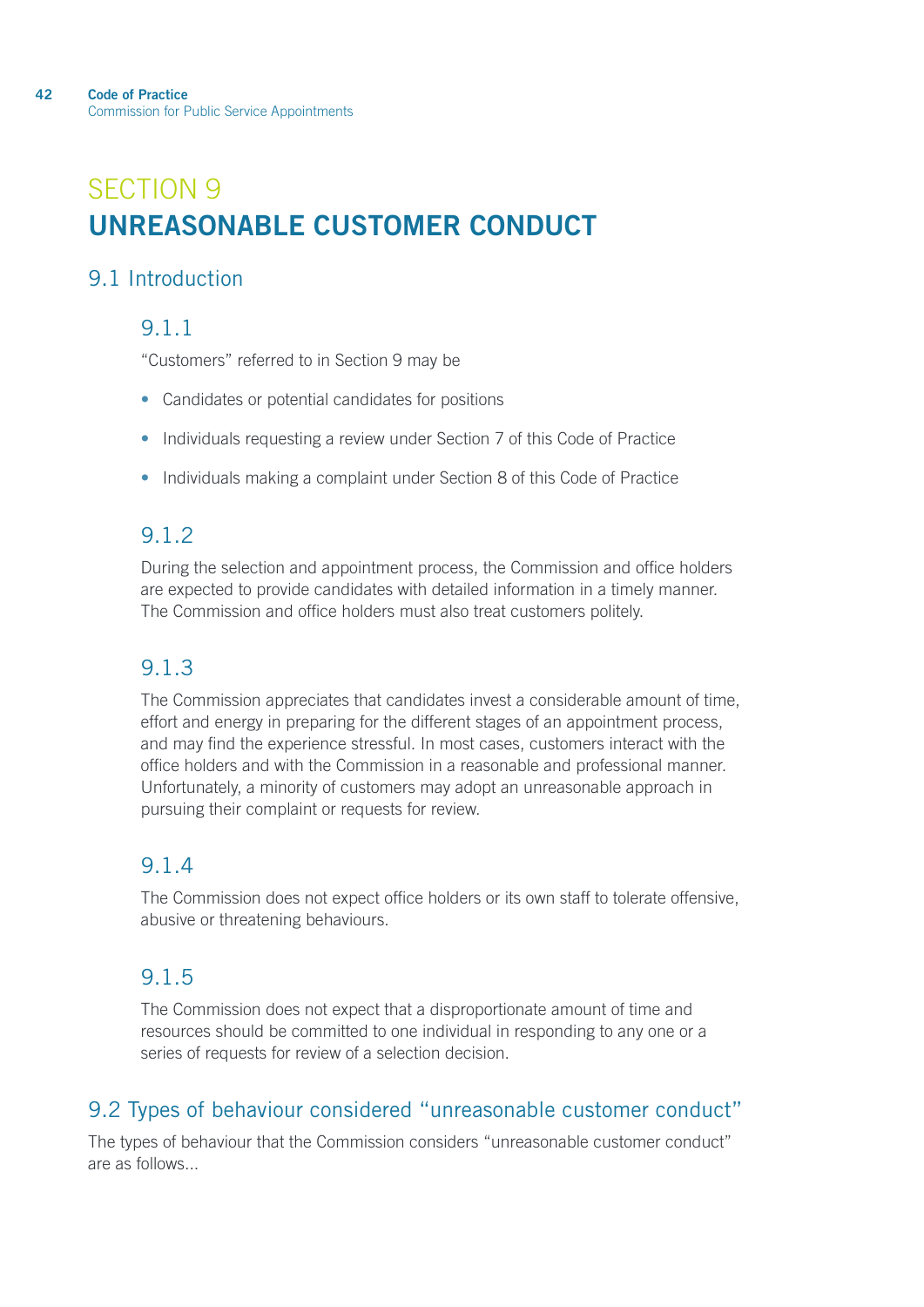#### 9.2.1

**Unreasonable persistence** in pursuing an issue or series of issues with the office holder or the Commission, for example by the customer

- Insisting that an issue be reviewed again by another officer
- Re-framing an issue to present it as a fresh complaint
- Persevering with an argument that has previously been addressed
- Taking up a disproportionate amount of the Commission's or the office holder's time and resources with manifestly unreasonable or identifiable patterns of communication

#### 9.2.2

**Unreasonable lack of cooperation** in presenting a complaint, for example, by the complainant

- Persistently presenting information in a disorganised manner
- Failing to identify the complaint clearly
- Presenting unnecessarily large amounts of material for examination
- Expecting immediate responses to requests or communications
- Changing the complaint while the review or investigation of the complaint is ongoing

#### 9.2.3

**Unreasonable arguments** being employed by the customer, for example by

- Exaggerating issues
- Presenting irrelevant or illogical arguments to the office holder or the Commission
- Placing too much emphasis on small, unimportant details
- Insisting their version of events be accepted as fact where there is no objective evidence to support this
- Refusing to consider counter-arguments put forward by the office holder or the Commission
- Making statements that the candidate cannot prove or otherwise support
- Unfairly or inappropriately disputing the honesty and integrity of other individuals.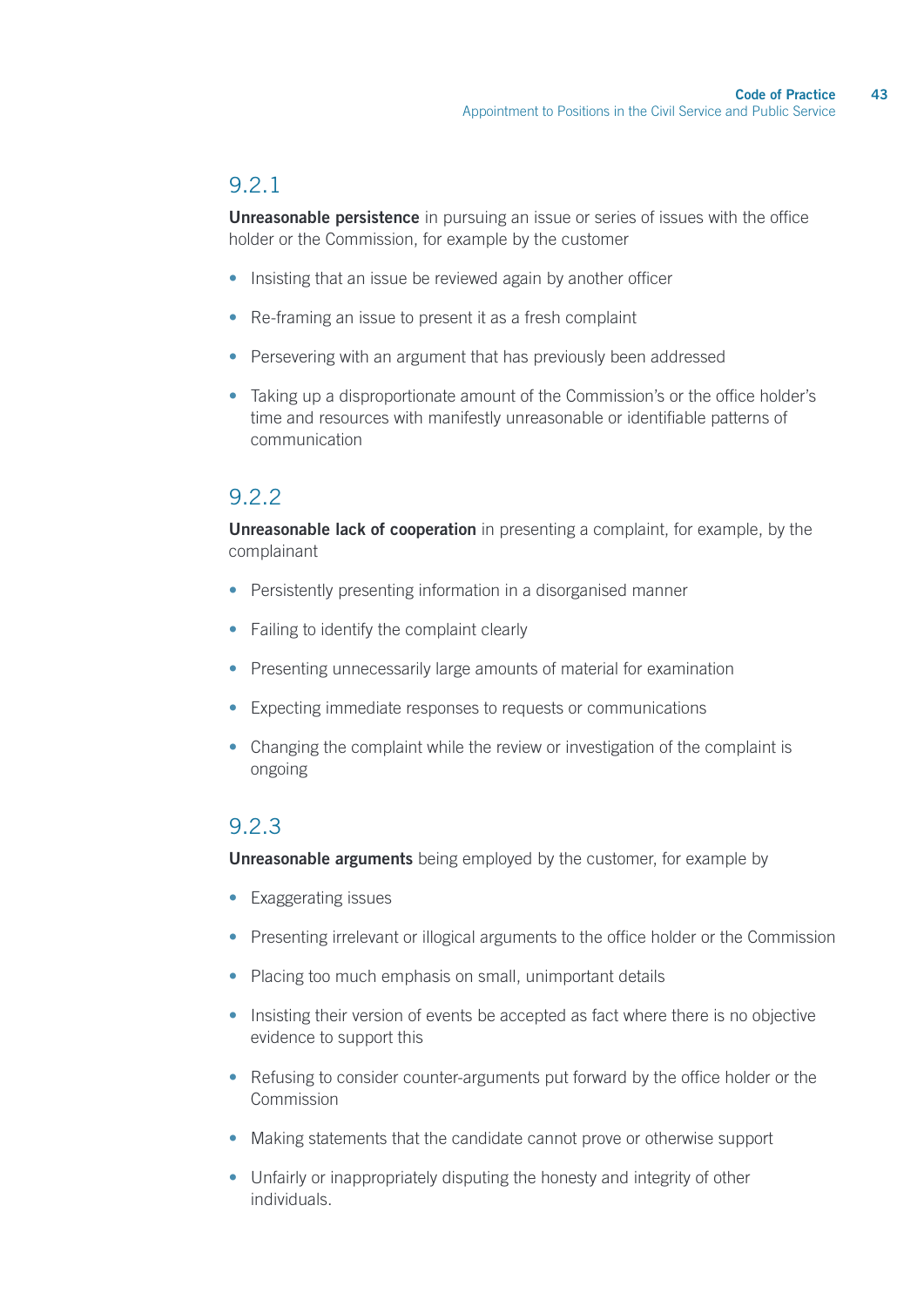#### 9.2.4

**Unreasonable behaviour** by the customer, including

- Verbal abuse of the office holder, their staff or that of the Commission
- Impolite or aggressive conduct
- Threats of violence
- Threats to self-harm

#### 9.3 Considerations before taking action against unreasonable customer conduct

The Commission recognises that classifying someone's conduct as "unreasonable" could have serious consequences for the individual. Before deciding whether to apply any consequent restrictions to the customer, the Commission or the office holder must ensure

- The original complaint or request for further review has been dealt with fully and in line with the provisions of this Code
- Any such actions are appropriate and proportionate, having regard to the severity of the behaviours in question

#### 9.4 Procedure for managing unreasonable customer conduct

#### 9.4.1

When the Commission or office holder considers that a customer's behaviour is unreasonable, it should first inform the customer why their behaviour has been found to be unreasonable and advise the customer to change that behaviour. The Commission or office holder may also consider possible adjustments to its service that will help the customer to avoid further unreasonable behaviour in the future. Such adjustments to the services may include:

- Requesting the individual make contact in a particular form, for example by letter only
- Requiring contact to take place with a named officer only
- Restricting telephone calls from the individual to specified days and timeframes
- Restricting access to the offices of an organisation
- Asking the customer to enter into an agreement about their future conduct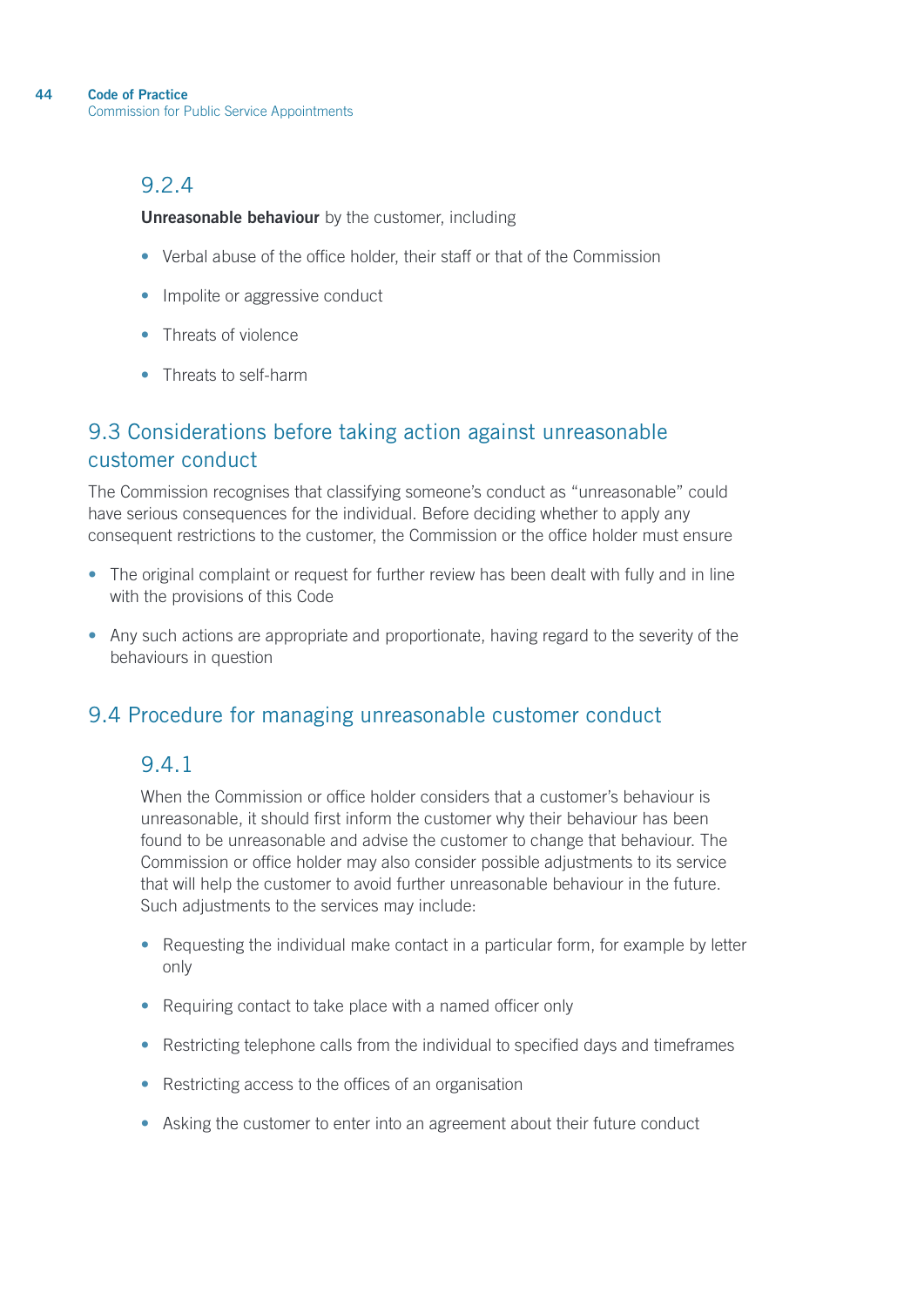#### 9.4.2

If the unreasonable behaviour continues, the Commission or office holder may take action to restrict the customer's contact. The decision to restrict access must be taken at an appropriately senior level. Such action may include

- Requesting the individual make contact in a particular form, for example by letter only
- Requiring contact to take place with a named officer only
- Restricting telephone calls from the individual to specified days and timeframes
- Restricting access to the offices of an organisation
- Asking the customer to enter into an agreement about their future conduct
- Refusal to pursue a complaint or request for a review
- Terminating all contact with the complainant

#### 9.4.3

A decision to terminate all contact with a customer must be fully documented and taken with the approval of the Chief Executive, Secretary General or equivalent office holder in the organisation.

#### 9.4.4

The examples of options for restriction given in Section 9.4.2 are not exhaustive. Often local or other factors will be relevant in deciding the appropriate action to be taken.

#### 9.4.5

The Commission or the office holder will inform the customer in writing why their behaviour has been defined as unreasonable, and set out the proposed course of action.

#### 9.4.6

Regardless of the customer's behaviour, staff are expected to act respectfully towards the complainant and impartially with regard to the matter raised.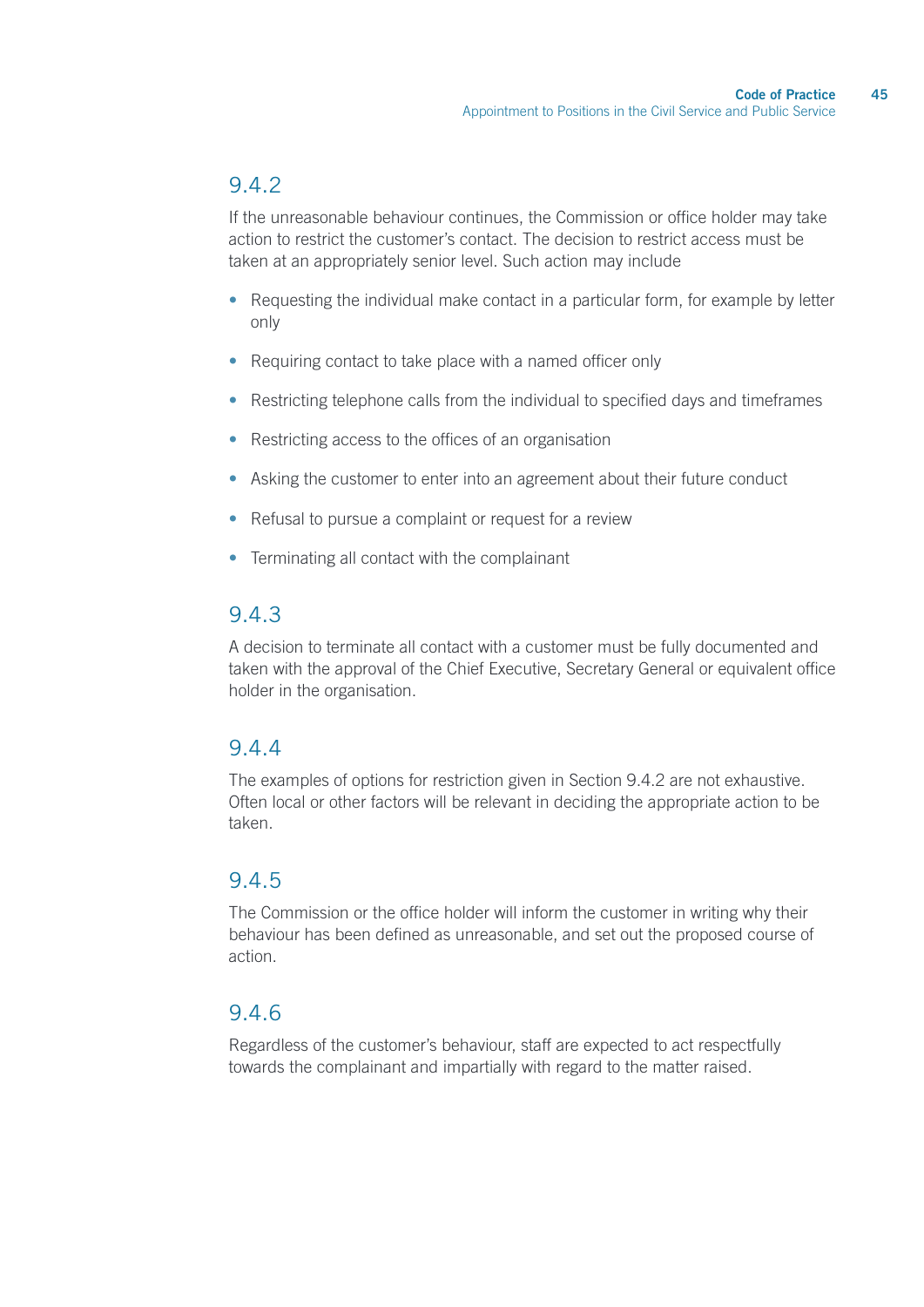# 9.5 Review of restrictions imposed for unreasonable customer conduct

When imposing a restriction on an individual's access to an organisation, the Commission or office holder will specify a date for review of the situation. Restrictions will then be lifted, unless there are grounds to extend them further.

## 9.6 Right of appeal against the procedure for managing unreasonable customer conduct

Customers who are dissatisfied with how the unreasonable conduct policy has been applied by an office holder may refer the matter to the Commission for examination under Section 8 of this Code.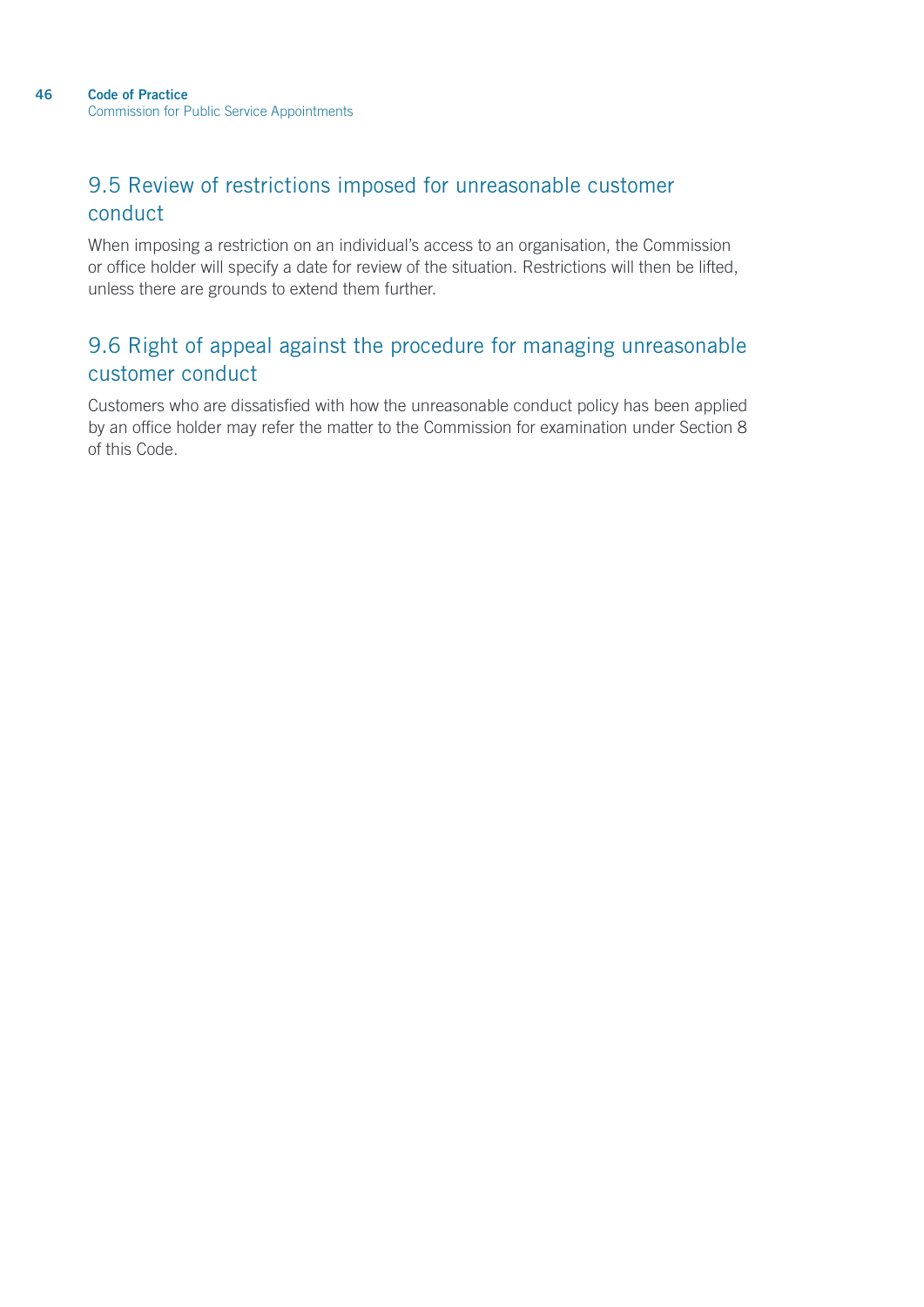# SECTION 10 **MINISTERIAL RESPONSIBILITY**

The relevant government minister is responsible for all matters relating to recruitment. This includes eligibility criteria, terms and conditions and use or knowledge of the Irish language.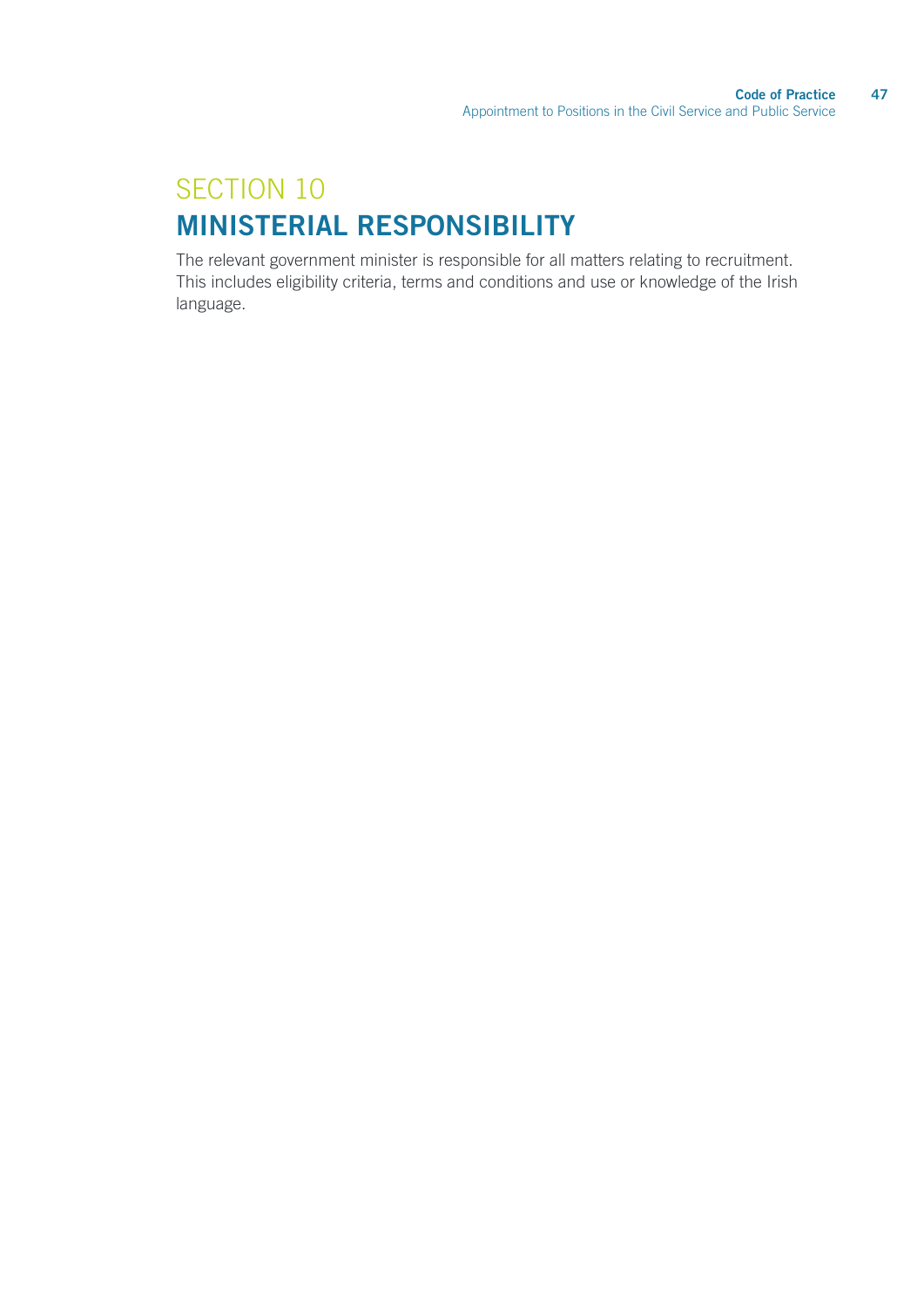# **APPENDICES**

#### Appendix A Excluded Positions

This Code of Practice is not applicable to a number of positions, including

- Appointments to posts established under the Constitution of Ireland.
- Appointments to those posts included in the definition of "office holder" at Section 2 of the Ethics in Public Office Act 1995, that is
	- » Ministers of Government and of State
	- » The Attorney General
	- » Chairpersons or Deputy Chairpersons of Dáil Éireann and of Seanad Éireann
	- » Chairpersons of Committees of either House of the Oireachtas
	- » Chairpersons of Committees of Joint Committees of both Houses of the Oireachtas
	- » Presidential appointments
	- » Governmental appointments
	- » Officer of the Houses of the Oireachtas
	- » Special Advisor, within the meaning of Section 19 of the Ethics in Public Office Act 1995
	- » Unestablished positions that are made in the public interest
	- » Positions designated as scheduled occupations under the Act

#### Appendix B Definition of Terms

In this Code of Practice, certain terms have specific definitions that are as follows...

"The Act" means the Public Service Management (Recruitment and Appointments) Act 2004.

Except where the context otherwise requires:

"Appointment" means the selection and employment of a person to fulfil a position within the organisations that are subject to the authority and scope of the Commission.

"Commission" means the Commission for Public Service Appointments.

"Licence holder" means a person to whom a recruitment licence has been granted.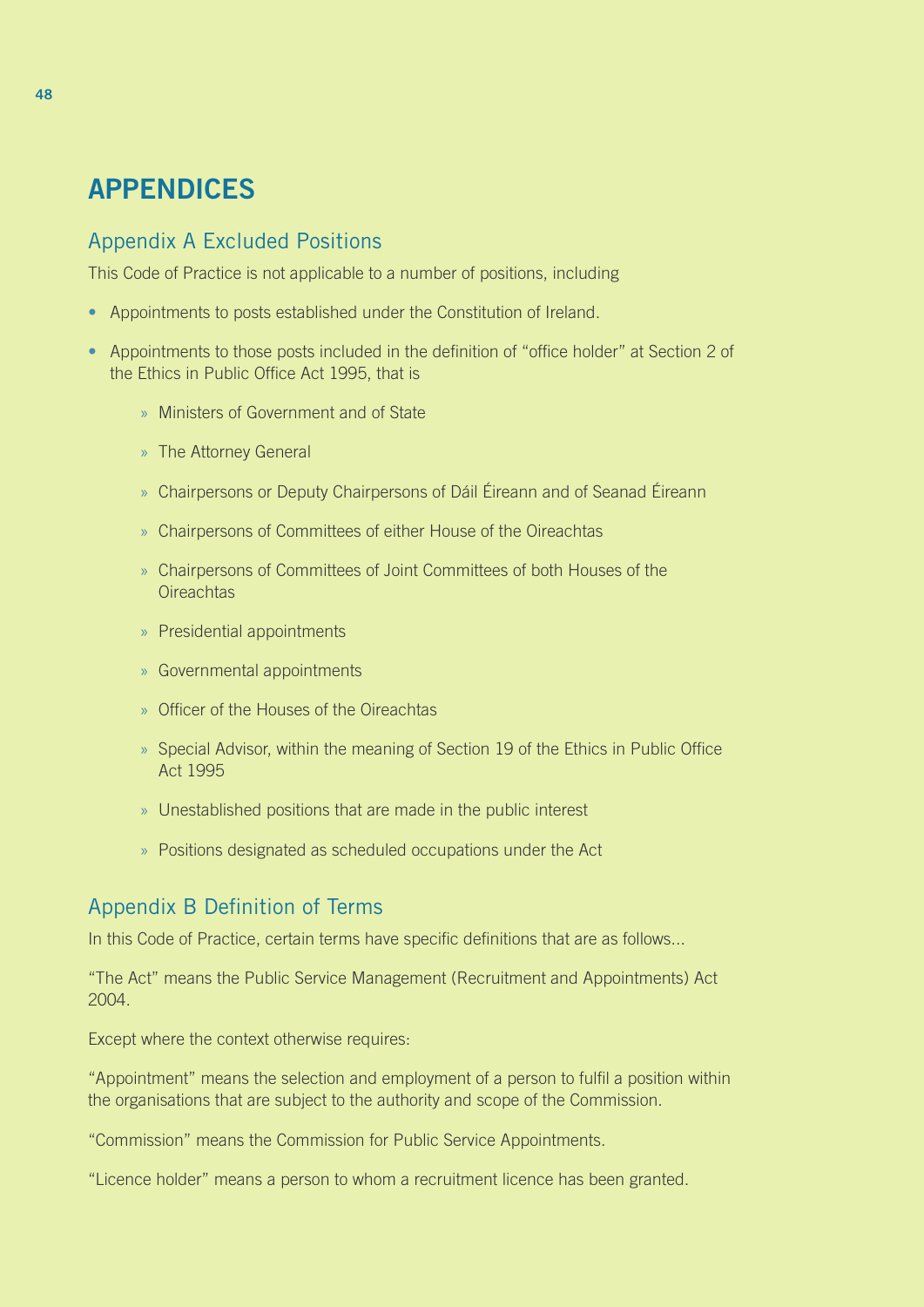"Minister" means the relevant government minister as set out in Section 58 of the Act.

"Office holder" means the head of a department, office, body or organisation.

This Code of Practice (No. 01/2017) was prepared by the Commission for Public Service Appointments in accordance with the provisions of Sections 23 and 24 of the Public Service Management (Recruitment and Appointments) Act 2004.

The Commission may revoke or amend this Code of Practice as it sees fit.

The Commission may take whatever action it considers necessary where it believes there has been a failure to comply with the terms of this Code of Practice.